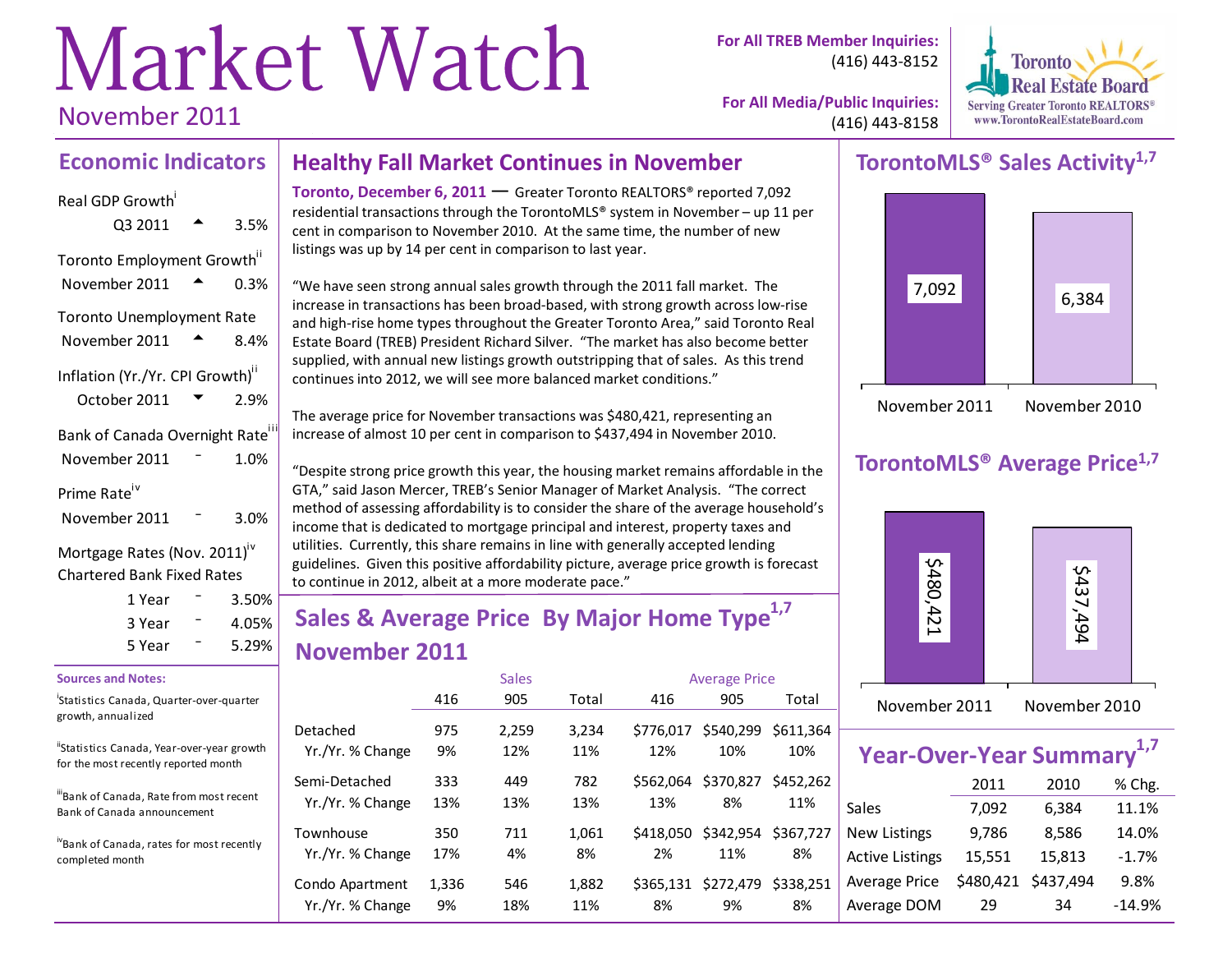# SALES BY PRICE RANGE AND HOUSE TYPE<sup>1,7</sup>

#### NOVEMBER 2011

| <b>Price Range</b>          | <b>Detached</b> | Semi-Detached  | Att/Row/Twnhouse | <b>Condo Townhouse</b> | <b>Condo Apt</b> | Link         | Co-op Apt    | <b>Det Condo</b> | <b>Co-ownership Apt</b> | Total     |
|-----------------------------|-----------------|----------------|------------------|------------------------|------------------|--------------|--------------|------------------|-------------------------|-----------|
| \$0 to \$99,999             |                 | $\Omega$       |                  | 4                      | 21               | $\mathbf{0}$ |              | $\mathbf{0}$     |                         | 27        |
| \$100,000 to \$199,999      | 55              | 17             | 8                | 71                     | 272              |              |              | $\Omega$         |                         | 434       |
| \$200,000 to \$299,999      | 274             | 75             | 98               | 179                    | 606              | 18           |              |                  |                         | 1,261     |
| \$300,000 to \$399,999      | 580             | 280            | 178              | 191                    | 556              | 22           |              |                  |                         | 1,812     |
| \$400,000 to \$499,999      | 652             | 209            | 136              | 52                     | 237              | 43           | $\mathbf{0}$ | 2                |                         | 1,331     |
| \$500,000 to \$599,999      | 551             | 87             | 57               | 21                     | 90               | 17           |              | $\Omega$         |                         | 824       |
| \$600,000 to \$699,999      | 353             | 50             | 21               | 9                      | 48               |              | $\mathbf{0}$ | $\mathbf 0$      |                         | 483       |
| \$700,000 to \$799,999      | 241             | 34             |                  |                        | 18               |              | 0            | 0                |                         | 305       |
| \$800,000 to \$899,999      | 123             | 9              | 10               |                        | b                | $\Omega$     | $\mathbf 0$  | $\mathbf 0$      |                         | 149       |
| \$900,000 to \$999,999      | 85              |                |                  | $\Omega$               |                  |              | 0            | 0                |                         | 100       |
| \$1,000,000 to \$1,249,999  | 132             | 9              |                  | 3                      | 11               | $\Omega$     | 0            | $\mathbf 0$      |                         | 158       |
| \$1,250,000 to \$1,499,999  | 71              | b              |                  | 0                      |                  |              | 0            | $\Omega$         | $\Omega$                | 79        |
| \$1,500,000 to \$1,749,999  | 42              | $\overline{2}$ | $\Omega$         | $\mathbf{0}$           | 0                | $\mathbf{0}$ | $\mathbf{0}$ | $\mathbf{0}$     | $\Omega$                | 44        |
| \$1,750,000 to \$1,999,999  | 25              |                |                  | 0                      |                  |              | $\Omega$     | $\Omega$         |                         | 30        |
| $$2,000,000 +$              | 49              |                |                  | $\Omega$               | h                | $\Omega$     | $\mathbf 0$  | $\Omega$         | $\Omega$                | 55        |
| <b>Total Sales</b>          | 3,234           | 782            | 525              | 536                    | 1,882            | 105          | 10           | 8                | 10                      | 7,092     |
| <b>Share of Total Sales</b> | 45.6%           | 11.0%          | 7.4%             | 7.6%                   | 26.5%            | 1.5%         | 0.1%         | 0.1%             | 0.1%                    |           |
| <b>Average Price</b>        | \$611,364       | \$452,262      | \$416,027        | \$320,418              | \$338,251        | \$403,659    | \$232,100    | \$309,700        | \$239,919               | \$480,421 |

## SALES BY PRICE RANGE AND HOUSE TYPE<sup>1,7</sup>

#### YEAR-TO-DATE, 2011

| <b>Price Range</b>          | <b>Detached</b> | Semi-Detached | Att/Row/Twnhouse | <b>Condo Townhouse</b> | <b>Condo Apt</b> | Link         | Co-op Apt | <b>Det Condo</b> | <b>Co-ownership Apt</b> | Total                    |
|-----------------------------|-----------------|---------------|------------------|------------------------|------------------|--------------|-----------|------------------|-------------------------|--------------------------|
| \$0 to \$99,999             | 29              | 3             | Ь                | 41                     | 213              | $\mathbf{0}$ | 14        | $\mathbf{0}$     |                         | 309                      |
| \$100,000 to \$199,999      | 762             | 215           | 80               | 829                    | 3,085            | 20           | 55        |                  | 23                      | 5,073                    |
| \$200,000 to \$299,999      | 3,581           | 1,040         | 1,258            | 2,378                  | 7,010            | 330          | 24        | 32               | 40                      | 15,693                   |
| \$300,000 to \$399,999      | 7,668           | 3,664         | 2,356            | 2,374                  | 6,286            | 329          | 21        | 26               |                         | 22,731                   |
| \$400,000 to \$499,999      | 8,322           | 2,638         | 1,435            | 543                    | 2,474            | 510          |           | 24               |                         | 15,953                   |
| \$500,000 to \$599,999      | 6,721           | 806           | 537              | 209                    | 976              | 181          |           |                  |                         | 9,443                    |
| \$600,000 to \$699,999      | 4,438           | 473           | 223              | 126                    | 407              | 27           | 0         | 0                |                         | 5,694                    |
| \$700,000 to \$799,999      | 2,583           | 262           | 93               | 59                     | 205              |              | 0         |                  |                         | 3,208                    |
| \$800,000 to \$899,999      | 1,629           | 122           | 56               | 26                     | 86               | $\Omega$     | 0         | 2                |                         | 1,921                    |
| \$900,000 to \$999,999      | 971             | 43            | 22               | 13                     | 56               |              | 0         | 0                |                         | 1,105                    |
| \$1,000,000 to \$1,249,999  | 1,346           | 70            | 18               | 15                     | 90               | $\mathbf{0}$ |           | 0                |                         | 1,540                    |
| \$1,250,000 to \$1,499,999  | 772             | 30            | 10               | 8                      | 36               | $\Omega$     | 0         | 0                |                         | 856                      |
| \$1,500,000 to \$1,749,999  | 413             | 18            | 6                | $\overline{2}$         | 32               | $\mathbf 0$  | 0         | $\mathbf{0}$     |                         | 471                      |
| \$1,750,000 to \$1,999,999  | 237             | 12            |                  | $\Omega$               | 17               | $\Omega$     | $\Omega$  |                  |                         | 269                      |
| $$2,000,000 +$              | 531             | 18            |                  |                        | 43               | $\mathbf 0$  | 0         | 0                |                         | 593                      |
| <b>Total Sales</b>          | 40,003          | 9,414         | 6,101            | 6,624                  | 21,016           | 1,400        | 127       | 99               | 75                      | 84,859                   |
| <b>Share of Total Sales</b> | 47.1%           | 11.1%         | 7.2%             | 7.8%                   | 24.8%            | 1.6%         | 0.1%      | 0.1%             | 0.1%                    | $\overline{\phantom{a}}$ |
| <b>Average Price</b>        | \$584,457       | \$432,161     | \$396,823        | \$317,947              | \$331,474        | \$392,261    | \$226,731 | \$386,189        | \$222,419               | \$466,357                |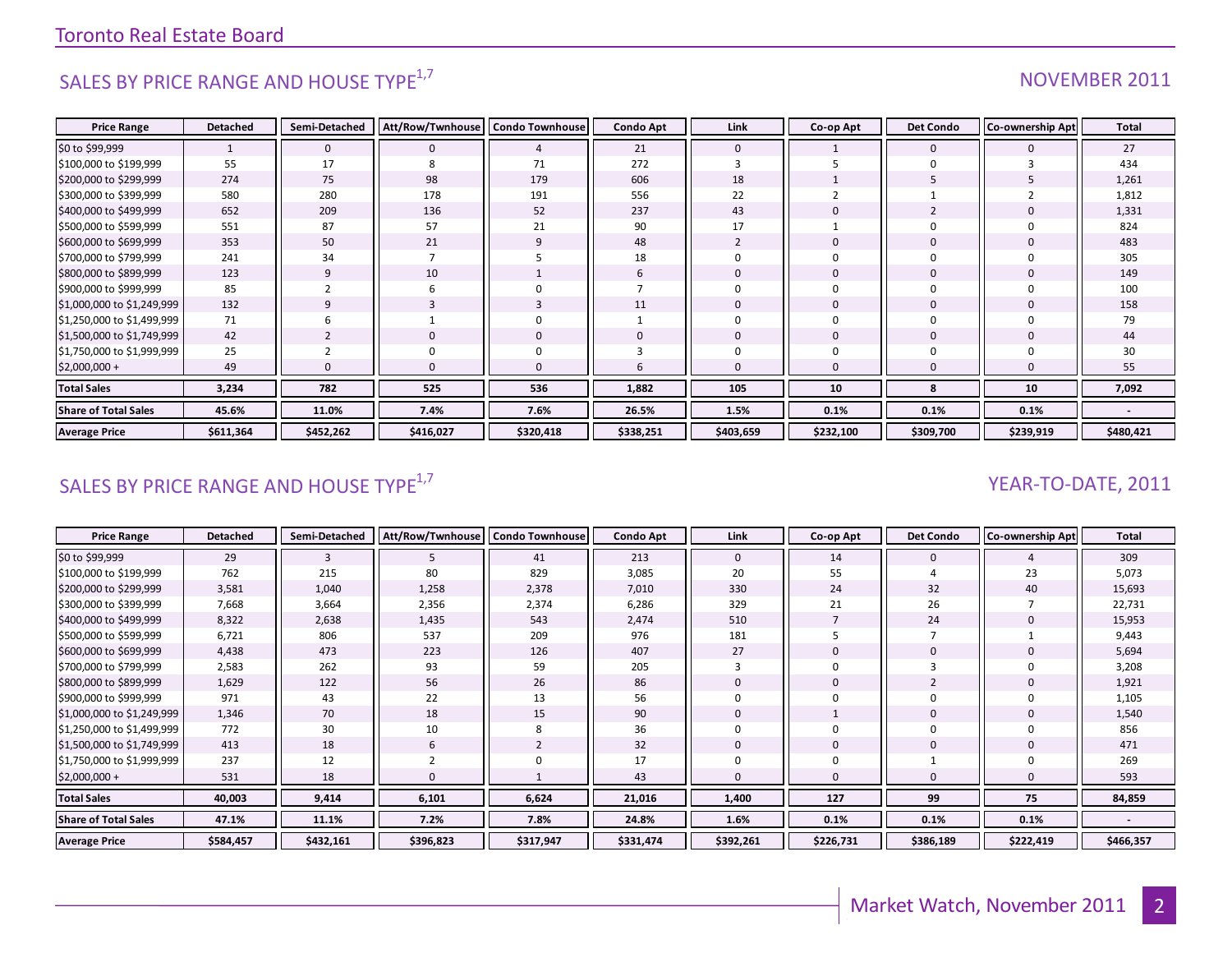#### ALL HOME TYPES, NOVEMBER 2011 **ALL TREB AREAS**

|                                      | <b>Number of Sales</b> | Dollar Volume <sup>1</sup> | Average Price <sup>1</sup> | Median Price <sup>1</sup> | New Listings <sup>2</sup> | SNLR (Trend) <sup>8</sup> | Active Listings <sup>3</sup> | Mos. Inv. (Trend) <sup>9</sup> | Avg. SP/LP <sup>4</sup> | Avg. DOM <sup>5</sup> |
|--------------------------------------|------------------------|----------------------------|----------------------------|---------------------------|---------------------------|---------------------------|------------------------------|--------------------------------|-------------------------|-----------------------|
| <b>TREB Total</b>                    | 7,092                  | \$3,407,148,245            | \$480,421                  | \$400,000                 | 9,786                     | 60.8%                     | 15,551                       | 2.2                            | 98%                     | 29                    |
| <b>Halton Region</b>                 | 418                    | \$216,550,081              | \$518,062                  | \$454,450                 | 514                       | 62.6%                     | 972                          | 2.3                            | 98%                     | 32                    |
| Burlington                           | 60                     | \$24,609,220               | \$410,154                  | \$382,000                 | 56                        | 67.3%                     | 111                          | 2.3                            | 98%                     | 33                    |
| <b>Halton Hills</b>                  | 82                     | \$37,812,750               | \$461,131                  | \$430,000                 | 90                        | 67.1%                     | 185                          | 2.5                            | 98%                     | 42                    |
| Milton                               | 118                    | \$51,574,781               | \$437,074                  | \$404,750                 | 164                       | 63.5%                     | 223                          | 1.7                            | 98%                     | 24                    |
| Oakville                             | 158                    | \$102,553,330              | \$649,072                  | \$571,000                 | 204                       | 58.7%                     | 453                          | 2.7                            | 97%                     | 31                    |
| <b>Peel Region</b>                   | 1,405                  | \$583,015,165              | \$414,957                  | \$372,000                 | 2,118                     | 60.7%                     | 3,155                        | 2.0                            | 98%                     | 27                    |
| Brampton                             | 563                    | \$216,847,258              | \$385,164                  | \$362,000                 | 930                       | 59.3%                     | 1,321                        | $2.0\,$                        | 97%                     | 28                    |
| Caledon                              | 55                     | \$30,259,836               | \$550,179                  | \$489,900                 | 83                        | 54.4%                     | 248                          | 3.7                            | 97%                     | 51                    |
| Mississauga                          | 787                    | \$335,908,071              | \$426,821                  | \$372,000                 | 1,105                     | 62.3%                     | 1,586                        | 1.9                            | 98%                     | 25                    |
| <b>City of Toronto</b>               | 3,028                  | \$1,588,749,233            | \$524,686                  | \$412,000                 | 4,229                     | 60.0%                     | 6,281                        | 2.2                            | 99%                     | 27                    |
| <b>TURN PAGE FOR CITY OF TORONTO</b> |                        |                            |                            |                           |                           |                           |                              |                                |                         |                       |
| <b>TABLES OR CLICK HERE:</b>         | ▷                      |                            |                            |                           |                           |                           |                              |                                |                         |                       |
| <b>York Region</b>                   | 1,286                  | \$713,570,296              | \$554,876                  | \$485,000                 | 1,621                     | 63.8%                     | 2,490                        | 2.0                            | 98%                     | 28                    |
| Aurora                               | 68                     | \$36,508,452               | \$536,889                  | \$455,500                 | 82                        | 69.1%                     | 126                          | 2.0                            | 98%                     | 27                    |
| E. Gwillimbury                       | $30\,$                 | \$12,649,950               | \$421,665                  | \$396,250                 | 35                        | 58.2%                     | 69                           | $3.6\,$                        | 97%                     | 34                    |
| Georgina                             | 67                     | \$22,160,445               | \$330,753                  | \$292,000                 | 80                        | 58.9%                     | 207                          | 3.7                            | 95%                     | 41                    |
| King                                 | 25                     | \$22,927,000               | \$917,080                  | \$735,000                 | 40                        | 40.5%                     | 158                          | 8.0                            | 95%                     | 69                    |
| Markham                              | 326                    | \$182,964,792              | \$561,242                  | \$495,000                 | 441                       | 64.3%                     | 596                          | 1.7                            | 98%                     | 26                    |
| Newmarket                            | 106                    | \$45,336,865               | \$427,706                  | \$403,050                 | 113                       | 76.1%                     | 110                          | 1.3                            | 98%                     | 25                    |
| Richmond Hill                        | 336                    | \$209,335,545              | \$623,022                  | \$545,300                 | 392                       | 63.2%                     | 502                          | 1.3                            | 98%                     | 25                    |
| Vaughan                              | 283                    | \$155,462,197              | \$549,336                  | \$500,000                 | 370                       | 63.9%                     | 545                          | 2.3                            | 97%                     | 28                    |
| Whitchurch-Stouffville               | 45                     | \$26,225,050               | \$582,779                  | \$495,000                 | 68                        | 59.0%                     | 177                          | 3.1                            | 97%                     | 34                    |
| <b>Durham Region</b>                 | 771                    | \$244,488,740              | \$317,106                  | \$295,000                 | 1,061                     | 58.6%                     | 1,902                        | 2.6                            | 98%                     | 31                    |
| Ajax                                 | 135                    | \$45,282,661               | \$335,427                  | \$318,000                 | 182                       | 60.1%                     | 241                          | 2.0                            | 98%                     | 26                    |
| <b>Brock</b>                         | 13                     | \$3,303,000                | \$254,077                  | \$200,000                 | 29                        | 38.0%                     | 131                          | 9.1                            | 95%                     | 82                    |
| Clarington                           | 118                    | \$34,661,540               | \$293,742                  | \$266,700                 | 156                       | 56.6%                     | 330                          | 2.9                            | 98%                     | 37                    |
| Oshawa                               | 226                    | \$61,253,225               | \$271,032                  | \$247,500                 | 313                       | 58.2%                     | 538                          | 2.3                            | 97%                     | $30\,$                |
| Pickering                            | 102                    | \$37,460,350               | \$367,258                  | \$344,000                 | 151                       | 62.7%                     | 234                          | $2.0\,$                        | 97%                     | 25                    |
| Scugog                               | 22                     | \$6,872,435                | \$312,383                  | \$294,500                 | 35                        | 52.2%                     | 94                           | 4.5                            | 97%                     | 54                    |
| Uxbridge                             | 24                     | \$10,518,700               | \$438,279                  | \$400,950                 | 32                        | 52.6%                     | 118                          | 4.5                            | 98%                     | 58                    |
| Whitby                               | 131                    | \$45,136,829               | \$344,556                  | \$325,000                 | 163                       | 63.1%                     | 216                          | 2.4                            | 99%                     | 25                    |
| <b>Dufferin County</b>               | 40                     | \$12,218,050               | \$305,451                  | \$316,500                 | 55                        | 64.8%                     | 135                          | $2.4\,$                        | 98%                     | 36                    |
| Orangeville                          | 40                     | \$12,218,050               | \$305,451                  | \$316,500                 | 55                        | 64.8%                     | 135                          | 2.4                            | 98%                     | 36                    |
| <b>Simcoe County</b>                 | 144                    | \$48,556,680               | \$337,199                  | \$317,300                 | 188                       | 56.7%                     | 616                          | 4.3                            | 97%                     | 54                    |
| Adjala-Tosorontio                    | 13                     | \$5,329,000                | \$409,923                  | \$382,500                 | 24                        | 44.6%                     | 101                          | 7.3                            | 97%                     | 86                    |
| <b>Bradford West Gwillimbury</b>     | 40                     | \$15,408,000               | \$385,200                  | \$351,500                 | 59                        | 65.8%                     | 110                          | 2.3                            | 98%                     | 39                    |
| Essa                                 | 10                     | \$3,595,774                | \$359,577                  | \$295,000                 | 19                        | 50.5%                     | 84                           | 5.5                            | 96%                     | 69                    |
| Innisfil                             | 34                     | \$10,743,400               | \$315,982                  | \$313,500                 | 50                        | 51.1%                     | 178                          | 5.4                            | 97%                     | 61                    |
| New Tecumseth                        | 47                     | \$13,480,506               | \$286,819                  | \$265,000                 | 36                        | 62.9%                     | 143                          | 4.0                            | 97%                     | 49                    |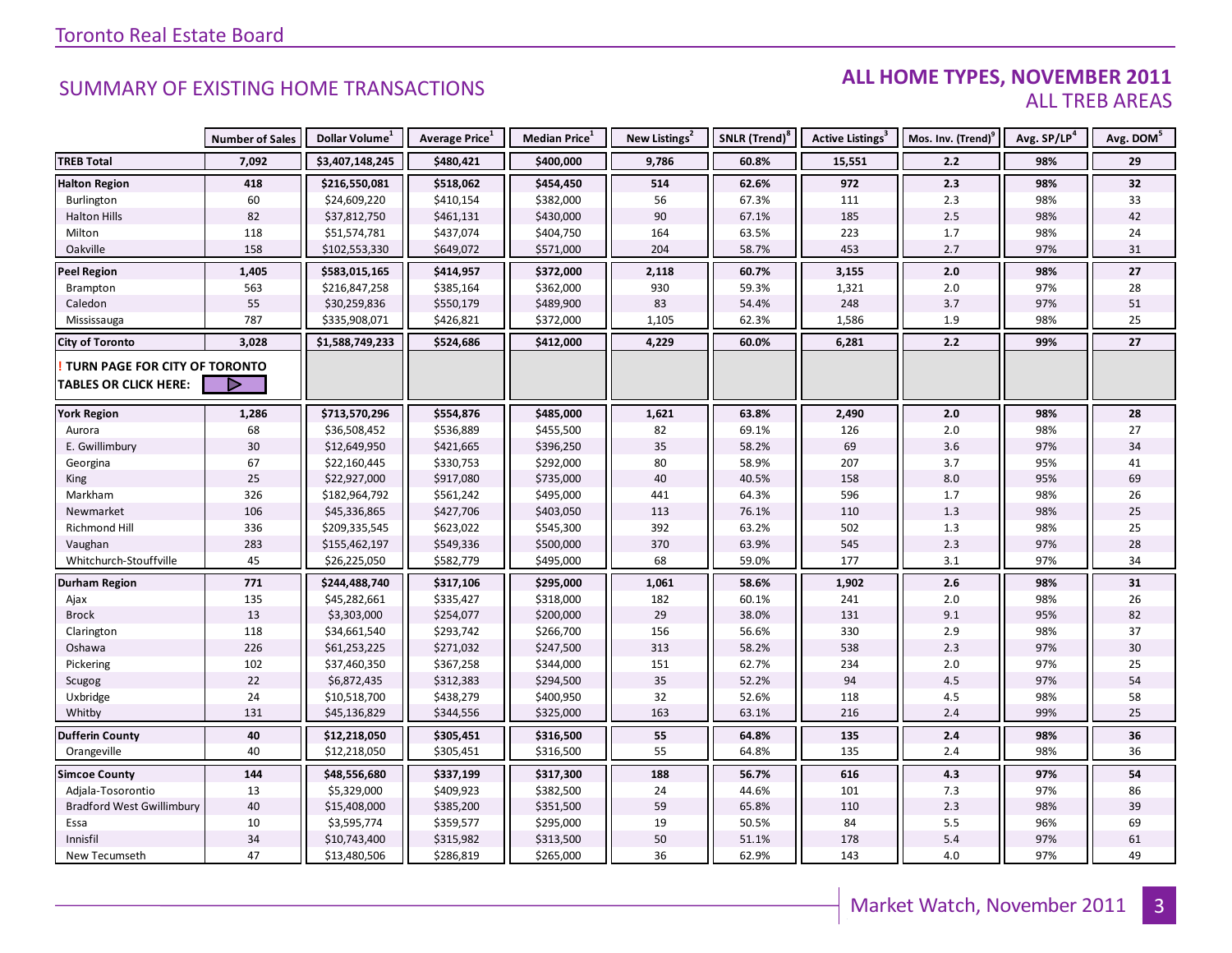# **ALL HOME TYPES, NOVEMBER 2011**<br>CITY OF TORONTO MUNICIPAL BREAKDOWN

|                              | <b>Number of Sales</b> | Dollar Volume <sup>1</sup> | <b>Average Price</b> <sup>1</sup> | <b>Median Price</b> <sup>1</sup> | New Listings <sup>2</sup> | SNLR (Trend) <sup>8</sup> | <b>Active Listings<sup>3</sup></b> | Mos. Inv. (Trend) | Avg. SP/LP <sup>4</sup> | Avg. DOM <sup>5</sup> |
|------------------------------|------------------------|----------------------------|-----------------------------------|----------------------------------|---------------------------|---------------------------|------------------------------------|-------------------|-------------------------|-----------------------|
| <b>TREB Total</b>            | 7,092                  | \$3,407,148,245            | \$480,421                         | \$400,000                        | 9,786                     | 60.8%                     | 15,551                             | 2.2               | 98%                     | 29                    |
| <b>City of Toronto Total</b> | 3,028                  | \$1,588,749,233            | \$524,686                         | \$412,000                        | 4,229                     | 60.0%                     | 6,281                              | 2.2               | 99%                     | 27                    |
| <b>Toronto West</b>          | 757                    | \$330,221,513              | \$436,224                         | \$382,000                        | 1,119                     | 57.6%                     | 1,813                              | 2.6               | 99%                     | 30                    |
| Toronto W01                  | 65                     | \$33,826,000               | \$520,400                         | \$494,000                        | 64                        | 62.2%                     | 86                                 | 1.8               | 102%                    | 20                    |
| Toronto W02                  | 68                     | \$41,775,873               | \$614,351                         | \$530,000                        | 104                       | 68.5%                     | 100                                | 1.3               | 102%                    | 14                    |
| Toronto W03                  | 63                     | \$23,875,150               | \$378,971                         | \$353,000                        | 95                        | 59.7%                     | 123                                | 2.2               | 98%                     | 32                    |
| Toronto W04                  | 71                     | \$22,773,600               | \$320,755                         | \$300,000                        | 96                        | 55.9%                     | 191                                | 3.3               | 98%                     | 32                    |
| Toronto W05                  | 102                    | \$33,128,700               | \$324,791                         | \$331,600                        | 155                       | 52.6%                     | 287                                | 3.5               | 97%                     | 36                    |
| Toronto W06                  | 94                     | \$39,457,888               | \$419,765                         | \$384,650                        | 176                       | 51.7%                     | 313                                | 3.0               | 99%                     | 31                    |
| Toronto W07                  | 32                     | \$18,991,908               | \$593,497                         | \$587,500                        | 40                        | 72.7%                     | 41                                 | 0.8               | 102%                    | 23                    |
| Toronto W08                  | 151                    | \$82,465,444               | \$546,129                         | \$482,000                        | 205                       | 58.3%                     | 329                                | 2.7               | 98%                     | 31                    |
| Toronto W09                  | 47                     | \$16,177,050               | \$344,193                         | \$379,500                        | 68                        | 52.7%                     | 126                                | 3.4               | 97%                     | 39                    |
| Toronto W10                  | 64                     | \$17,749,900               | \$277,342                         | \$287,050                        | 116                       | 55.4%                     | 217                                | 3.2               | 98%                     | 41                    |
| <b>Toronto Central</b>       | 1,443                  | \$913,247,994              | \$632,881                         | \$440,500                        | 1,987                     | 60.3%                     | 2,928                              | 2.1               | 99%                     | 27                    |
| Toronto C01                  | 416                    | \$182,075,291              | \$437,681                         | \$385,000                        | 606                       | 55.4%                     | 935                                | 2.6               | 99%                     | 28                    |
| Toronto C02                  | 67                     | \$71,564,650               | \$1,068,129                       | \$754,000                        | 98                        | 57.8%                     | 198                                | 2.6               | 98%                     | 28                    |
| Toronto C03                  | 53                     | \$51,294,187               | \$967,815                         | \$575,000                        | 71                        | 59.7%                     | 107                                | $2.1$             | 99%                     | 24                    |
| Toronto C04                  | 95                     | \$96,228,388               | \$1,012,930                       | \$860,000                        | 131                       | 61.6%                     | 183                                | 1.8               | 100%                    | 22                    |
| Toronto C06                  | 22                     | \$13,032,460               | \$592,385                         | \$560,000                        | 34                        | 61.7%                     | 58                                 | 1.8               | 100%                    | 22                    |
| Toronto C07                  | 108                    | \$55,111,067               | \$510,288                         | \$431,950                        | 130                       | 65.1%                     | 194                                | 1.8               | 99%                     | $27\,$                |
| Toronto C08                  | 150                    | \$71,835,422               | \$478,903                         | \$417,750                        | 164                       | 62.7%                     | 253                                | 2.0               | 99%                     | 25                    |
| Toronto C09                  | $30\,$                 | \$45,310,069               | \$1,510,336                       | \$1,265,000                      | 40                        | 65.0%                     | 68                                 | 1.9               | 97%                     | 28                    |
| Toronto C10                  | 65                     | \$42,865,305               | \$659,466                         | \$555,000                        | 76                        | 70.1%                     | 80                                 | 1.3               | 100%                    | 23                    |
| Toronto C11                  | 33                     | \$16,599,810               | \$503,025                         | \$238,000                        | 58                        | 61.3%                     | 74                                 | 2.4               | 98%                     | 28                    |
| Toronto C12                  | 44                     | \$76,065,220               | \$1,728,755                       | \$1,584,000                      | 49                        | 54.0%                     | 125                                | 3.5               | 95%                     | 49                    |
| Toronto C13                  | 75                     | \$41,432,715               | \$552,436                         | \$450,000                        | 91                        | 63.4%                     | 120                                | 2.1               | 100%                    | 24                    |
| Toronto C14                  | 167                    | \$88,474,102               | \$529,785                         | \$370,000                        | 263                       | 63.3%                     | 296                                | 1.6               | 100%                    | 26                    |
| Toronto C15                  | 118                    | \$61,359,308               | \$519,994                         | \$442,400                        | 176                       | 61.4%                     | 237                                | 1.8               | 100%                    | 27                    |
| <b>Toronto East</b>          | 828                    | \$345,279,726              | \$417,005                         | \$390,800                        | 1,123                     | 61.6%                     | 1,540                              | 1.8               | 100%                    | 24                    |
| Toronto E01                  | 87                     | \$48,188,890               | \$553,895                         | \$524,500                        | 122                       | 61.2%                     | 120                                | 1.5               | 101%                    | 15                    |
| Toronto E02                  | 72                     | \$43,301,583               | \$601,411                         | \$572,475                        | 85                        | 63.1%                     | 89                                 | 1.2               | 101%                    | 18                    |
| Toronto E03                  | 100                    | \$49,272,159               | \$492,722                         | \$469,957                        | 122                       | 63.5%                     | 123                                | $1.3$             | 102%                    | 17                    |
| Toronto E04                  | 89                     | \$29,207,040               | \$328,169                         | \$350,100                        | 136                       | 60.6%                     | 198                                | 2.3               | 99%                     | 24                    |
| Toronto E05                  | 99                     | \$36,437,333               | \$368,054                         | \$330,000                        | 123                       | 69.7%                     | 122                                | 1.4               | 99%                     | 23                    |
| Toronto E06                  | 25                     | \$14,310,500               | \$572,420                         | \$485,000                        | 29                        | 63.8%                     | 52                                 | 1.4               | 97%                     | 24                    |
| Toronto E07                  | 83                     | \$28,338,655               | \$341,430                         | \$310,000                        | 121                       | 58.2%                     | 218                                | 2.0               | 98%                     | 33                    |
| Toronto E08                  | 47                     | \$20,525,600               | \$436,715                         | \$375,000                        | 75                        | 60.9%                     | 111                                | $2.0$             | 98%                     | 26                    |
| Toronto E09                  | 94                     | \$31,016,128               | \$329,959                         | \$350,000                        | 138                       | 58.0%                     | 233                                | 2.4               | 98%                     | 25                    |
| Toronto E10                  | 52                     | \$20,114,150               | \$386,811                         | \$386,250                        | 65                        | 62.6%                     | 97                                 | $2.2$             | 98%                     | 24                    |
| Toronto E11                  | 80                     | \$24,567,688               | \$307,096                         | \$297,944                        | 107                       | 58.3%                     | 177                                | 2.4               | 98%                     | 30                    |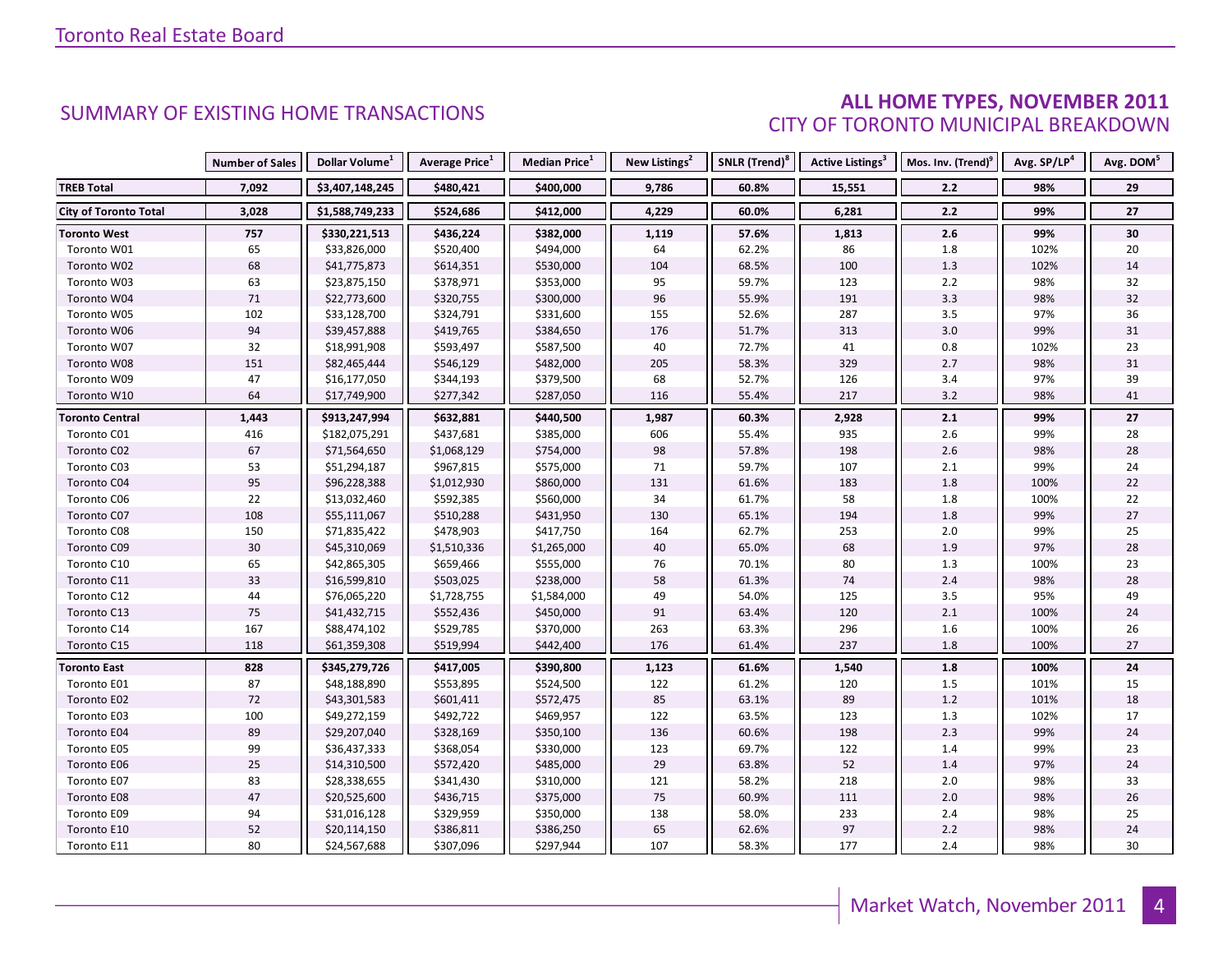#### ALL HOME TYPES, YEAR-TO-DATE 2011 **ALL TREB AREAS**

|                                  | <b>Number of Sales</b> | Dollar Volume <sup>1</sup> | <b>Average Price</b> <sup>1</sup> | Median Price <sup>1</sup> | New Listings <sup>2</sup> | Avg. SP/LP <sup>4</sup> | Avg. DOM <sup>5</sup> |
|----------------------------------|------------------------|----------------------------|-----------------------------------|---------------------------|---------------------------|-------------------------|-----------------------|
| <b>TREB Total</b>                | 84,859                 | \$39,574,621,782           | \$466,357                         | \$392,000                 | 142,479                   | 99%                     | 25                    |
| <b>Halton Region</b>             | 4,967                  | \$2,575,893,629            | \$518,601                         | \$440,000                 | 8,100                     | 98%                     | 27                    |
| Burlington                       | 607                    | \$262,015,664              | \$431,657                         | \$370,000                 | 915                       | 97%                     | 30                    |
| <b>Halton Hills</b>              | 896                    | \$394,941,591              | \$440,783                         | \$410,000                 | 1,369                     | 98%                     | 32                    |
| Milton                           | 1,512                  | \$648,009,094              | \$428,577                         | \$404,950                 | 2,421                     | 99%                     | 20                    |
| Oakville                         | 1,952                  | \$1,270,927,280            | \$651,090                         | \$550,000                 | 3,395                     | 97%                     | 29                    |
| <b>Peel Region</b>               | 17,895                 | \$7,304,502,279            | \$408,187                         | \$371,000                 | 30,109                    | 98%                     | 23                    |
| <b>Brampton</b>                  | 7,216                  | \$2,738,357,734            | \$379,484                         | \$360,000                 | 12,450                    | 98%                     | 23                    |
| Caledon                          | 765                    | \$395,340,255              | \$516,785                         | \$460,000                 | 1,401                     | 97%                     | 32                    |
| Mississauga                      | 9,914                  | \$4,170,804,290            | \$420,698                         | \$376,000                 | 16,258                    | 98%                     | 23                    |
| <b>City of Toronto</b>           | 34,122                 | \$17,194,227,035           | \$503,904                         | \$400,000                 | 58,071                    | 100%                    | 24                    |
| TURN PAGE FOR CITY OF TORONTO    |                        |                            |                                   |                           |                           |                         |                       |
| <b>TABLES OR CLICK HERE:</b>     | D                      |                            |                                   |                           |                           |                         |                       |
| <b>York Region</b>               | 16,192                 | \$8,763,968,331            | \$541,253                         | \$482,000                 | 25,863                    | 98%                     | 24                    |
| Aurora                           | 932                    | \$491,904,764              | \$527,795                         | \$447,000                 | 1,372                     | 98%                     | 25                    |
| E. Gwillimbury                   | 271                    | \$120,117,778              | \$443,239                         | \$387,000                 | 479                       | 97%                     | 38                    |
| Georgina                         | 812                    | \$234,257,733              | \$288,495                         | \$270,000                 | 1,406                     | 97%                     | 42                    |
| King                             | 232                    | \$185,652,377              | \$800,226                         | \$681,500                 | 584                       | 94%                     | 54                    |
| Markham                          | 4,295                  | \$2,408,769,238            | \$560,831                         | \$505,000                 | 6,802                     | 99%                     | 20                    |
| Newmarket                        | 1,352                  | \$563,668,743              | \$416,915                         | \$385,325                 | 1,819                     | 98%                     | 24                    |
| Richmond Hill                    | 4,195                  | \$2,514,833,579            | \$599,484                         | \$545,000                 | 6,776                     | 99%                     | 21                    |
| Vaughan                          | 3,391                  | \$1,853,252,579            | \$546,521                         | \$495,000                 | 5,401                     | 98%                     | 24                    |
| Whitchurch-Stouffville           | 712                    | \$391,511,540              | \$549,876                         | \$460,000                 | 1,224                     | 97%                     | 34                    |
| Durham Region                    | 9,347                  | \$2,966,582,122            | \$317,383                         | \$293,000                 | 16,257                    | 98%                     | 30                    |
| Ajax                             | 1,680                  | \$581,269,189              | \$345,994                         | \$328,250                 | 2,833                     | 98%                     | 25                    |
| <b>Brock</b>                     | 171                    | \$41,755,357               | \$244,183                         | \$219,000                 | 458                       | 95%                     | 70                    |
| Clarington                       | 1,377                  | \$388,771,634              | \$282,332                         | \$262,900                 | 2,519                     | 98%                     | 33                    |
| Oshawa                           | 2,713                  | \$725,575,965              | \$267,444                         | \$246,000                 | 4,749                     | 98%                     | 31                    |
| Pickering                        | 1,252                  | \$472,352,226              | \$377,278                         | \$345,000                 | 2,033                     | 98%                     | 25                    |
| Scugog                           | 288                    | \$102,056,969              | \$354,364                         | \$318,750                 | 565                       | 97%                     | 53                    |
| Uxbridge                         | 323                    | \$146,821,810              | \$454,557                         | \$409,000                 | 616                       | 97%                     | 52                    |
| Whitby                           | 1,543                  | \$507,978,972              | \$329,215                         | \$315,000                 | 2,484                     | 98%                     | 23                    |
| <b>Dufferin County</b>           | 564                    | \$180,307,981              | \$319,695                         | \$299,625                 | 882                       | 98%                     | 35                    |
| Orangeville                      | 564                    | \$180,307,981              | \$319,695                         | \$299,625                 | 882                       | 98%                     | 35                    |
| <b>Simcoe County</b>             | 1,772                  | \$589,140,405              | \$332,472                         | \$300,000                 | 3,197                     | 97%                     | 51                    |
| Adjala-Tosorontio                | 141                    | \$59,390,750               | \$421,211                         | \$382,500                 | 326                       | 97%                     | 72                    |
| <b>Bradford West Gwillimbury</b> | 489                    | \$177,102,927              | \$362,174                         | \$341,000                 | 747                       | 98%                     | 36                    |
| Essa                             | 223                    | \$65,006,705               | \$291,510                         | \$253,000                 | 451                       | 97%                     | 57                    |
| Innisfil                         | 433                    | \$136,823,105              | \$315,989                         | \$281,500                 | 879                       | 96%                     | 58                    |
| New Tecumseth                    | 486                    | \$150,816,918              | \$310,323                         | \$285,000                 | 794                       | 97%                     | 50                    |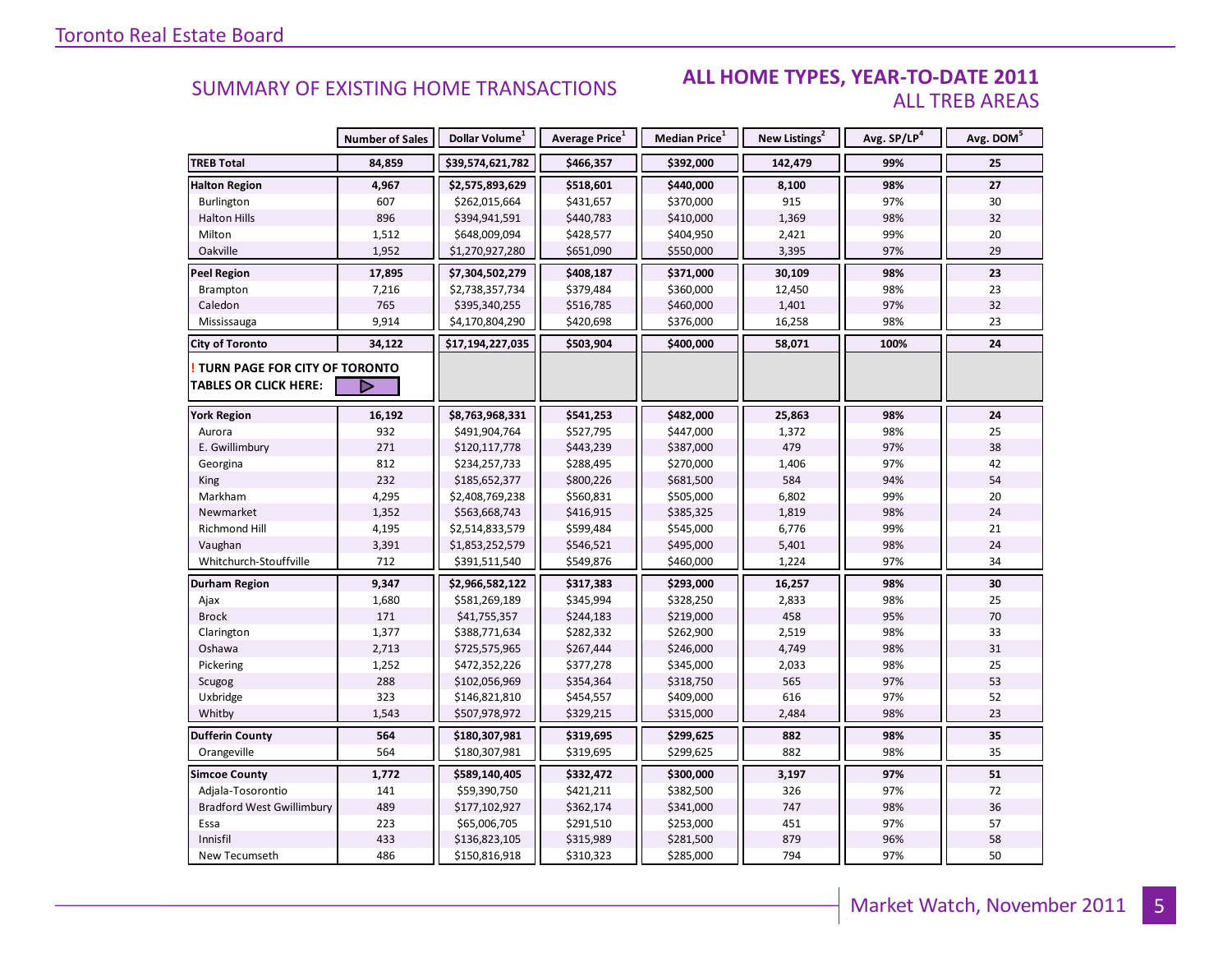#### ALL HOME TYPES, YEAR-TO-DATE 2011 SUMMARY OF EXISTING HOME TRANSACTIONS **CITY OF TORONTO MUNICIPAL BREAKDOWN**

|                              | <b>Number of Sales</b> | Dollar Volume <sup>1</sup> | Average Price <sup>1</sup> | Median Price <sup>1</sup> | New Listings <sup>2</sup> | Avg. SP/LP <sup>4</sup> | Avg. DOM <sup>5</sup> |
|------------------------------|------------------------|----------------------------|----------------------------|---------------------------|---------------------------|-------------------------|-----------------------|
| <b>TREB Total</b>            | 84,859                 | \$39,574,621,782           | \$466,357                  | \$392,000                 | 142,479                   | 99%                     | 25                    |
| <b>City of Toronto Total</b> | 34,122                 | \$17,194,227,035           | \$503,904                  | \$400,000                 | 58,071                    | 100%                    | 24                    |
| <b>Toronto West</b>          | 8,223                  | \$3,591,134,758            | \$436,718                  | \$380,000                 | 14,548                    | 99%                     | 27                    |
| Toronto W01                  | 690                    | \$367,419,440              | \$532,492                  | \$438,950                 | 1,151                     | 102%                    | 21                    |
| Toronto W02                  | 803                    | \$435,544,596              | \$542,397                  | \$490,000                 | 1,184                     | 102%                    | 16                    |
| Toronto W03                  | 715                    | \$250,993,822              | \$351,040                  | \$345,000                 | 1,232                     | 99%                     | 26                    |
| Toronto W04                  | 754                    | \$255,039,398              | \$338,249                  | \$328,000                 | 1,354                     | 98%                     | 32                    |
| Toronto W05                  | 1,034                  | \$346,333,636              | \$334,945                  | \$340,000                 | 1,984                     | 97%                     | 35                    |
| Toronto W06                  | 1,085                  | \$463,234,020              | \$426,944                  | \$398,000                 | 2,156                     | 99%                     | 29                    |
| Toronto W07                  | 508                    | \$288,696,008              | \$568,299                  | \$547,844                 | 717                       | 100%                    | 22                    |
| Toronto W08                  | 1,258                  | \$745,177,982              | \$592,351                  | \$505,000                 | 2,211                     | 99%                     | 25                    |
| Toronto W09                  | 492                    | \$190,833,241              | \$387,872                  | \$409,000                 | 935                       | 99%                     | 34                    |
| Toronto W10                  | 884                    | \$247,862,615              | \$280,388                  | \$290,000                 | 1,624                     | 97%                     | 31                    |
| Toronto Central              | 16,274                 | \$9,717,431,530            | \$597,114                  | \$429,000                 | 27,594                    | 99%                     | 24                    |
| Toronto C01                  | 4,559                  | \$1,979,438,642            | \$434,183                  | \$380,000                 | 8,397                     | 99%                     | 27                    |
| Toronto C02                  | 785                    | \$720,441,222              | \$917,760                  | \$685,000                 | 1,404                     | 99%                     | 25                    |
| Toronto C03                  | 542                    | \$467,333,593              | \$862,239                  | \$576,250                 | 935                       | 99%                     | 25                    |
| Toronto C04                  | 981                    | \$921,477,543              | \$939,325                  | \$835,000                 | 1,642                     | 100%                    | 20                    |
| Toronto C06                  | 337                    | \$185,910,735              | \$551,664                  | \$537,500                 | 564                       | 99%                     | 22                    |
| Toronto C07                  | 1,287                  | \$643,628,672              | \$500,100                  | \$408,000                 | 2,014                     | 99%                     | 23                    |
| Toronto C08                  | 1,621                  | \$700,327,719              | \$432,034                  | \$382,000                 | 2,635                     | 99%                     | 24                    |
| Toronto C09                  | 356                    | \$447,218,514              | \$1,256,232                | \$930,000                 | 562                       | 99%                     | 24                    |
| Toronto C10                  | 831                    | \$640,676,016              | \$770,970                  | \$575,000                 | 1,221                     | 100%                    | 21                    |
| Toronto C11                  | 410                    | \$242,894,173              | \$592,425                  | \$417,500                 | 671                       | 101%                    | 24                    |
| Toronto C12                  | 407                    | \$640,349,050              | \$1,573,339                | \$1,314,000               | 776                       | 96%                     | 32                    |
| Toronto C13                  | 735                    | \$360,614,664              | \$490,632                  | \$399,000                 | 1,183                     | 100%                    | 23                    |
| Toronto C14                  | 2,049                  | \$1,092,138,660            | \$533,011                  | \$399,800                 | 3,314                     | 100%                    | 22                    |
| Toronto C15                  | 1,374                  | \$674,982,327              | \$491,254                  | \$421,500                 | 2,276                     | 100%                    | 23                    |
| <b>Toronto East</b>          | 9,625                  | \$3,885,660,747            | \$403,705                  | \$378,000                 | 15,929                    | 100%                    | 22                    |
| Toronto E01                  | 861                    | \$470,550,627              | \$546,516                  | \$524,000                 | 1,436                     | 103%                    | 14                    |
| Toronto E02                  | 833                    | \$520,638,990              | \$625,017                  | \$545,300                 | 1,344                     | 101%                    | 14                    |
| Toronto E03                  | 1,132                  | \$513,982,359              | \$454,048                  | \$440,000                 | 1,826                     | 101%                    | 19                    |
| Toronto E04                  | 975                    | \$317,390,405              | \$325,529                  | \$348,000                 | 1,646                     | 99%                     | 22                    |
| Toronto E05                  | 1,069                  | \$395,203,030              | \$369,694                  | \$332,800                 | 1,559                     | 101%                    | 19                    |
| Toronto E06                  | 511                    | \$232,292,305              | \$454,584                  | \$403,600                 | 830                       | 99%                     | 21                    |
| Toronto E07                  | 936                    | \$344,408,238              | \$367,958                  | \$362,000                 | 1,644                     | 100%                    | 22                    |
| Toronto E08                  | 721                    | \$266,624,914              | \$369,799                  | \$350,000                 | 1,191                     | 98%                     | 29                    |
| Toronto E09                  | 1,144                  | \$337,957,026              | \$295,417                  | \$286,500                 | 2,000                     | 98%                     | 27                    |
| Toronto E10                  | 519                    | \$209,775,737              | \$404,192                  | \$400,000                 | 847                       | 99%                     | 22                    |
| Toronto E11                  | 924                    | \$276,837,116              | \$299,607                  | \$290,000                 | 1,606                     | 98%                     | 29                    |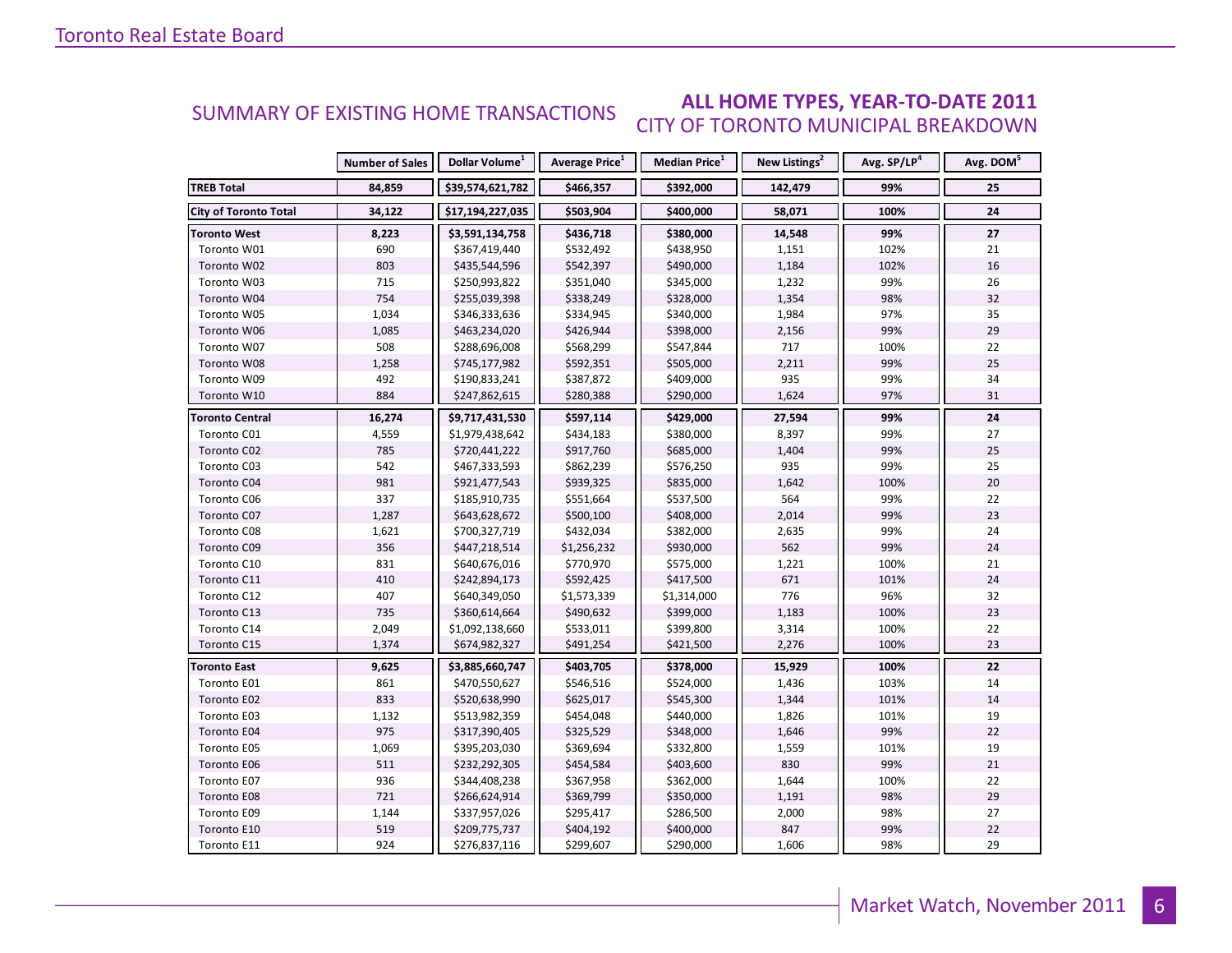#### **DETACHED HOUSES, NOVEMBER 2011 ALL TREB AREAS**

|                                                               | Sales <sup>1</sup> | Dollar Volume <sup>1</sup> | Average Price <sup>1</sup> | Median Price <sup>1</sup> | New Listings <sup>2</sup> | Active Listings <sup>3</sup> | Avg. SP/LP4 | Avg. DOM <sup>5</sup> |
|---------------------------------------------------------------|--------------------|----------------------------|----------------------------|---------------------------|---------------------------|------------------------------|-------------|-----------------------|
| <b>TREB Total</b>                                             | 3,234              | \$1,977,151,713            | \$611,364                  | \$510,050                 | 4,436                     | 7,795                        | 98%         | 29                    |
| <b>Halton Region</b>                                          | 258                | \$159,320,548              | \$617,522                  | \$543,750                 | 338                       | 734                          | 97%         | 35                    |
| Burlington                                                    | 26                 | \$13,986,020               | \$537,924                  | \$545,250                 | 34                        | 80                           | 98%         | 33                    |
| <b>Halton Hills</b>                                           | 68                 | \$33,806,550               | \$497,155                  | \$471,250                 | 73                        | 165                          | 98%         | 44                    |
| Milton                                                        | 59                 | \$30,842,181               | \$522,749                  | \$497,500                 | 93                        | 162                          | 97%         | 30                    |
| Oakville                                                      | 105                | \$80,685,797               | \$768,436                  | \$665,000                 | 138                       | 327                          | 97%         | 32                    |
| <b>Peel Region</b>                                            | 604                | \$334,410,995              | \$553,661                  | \$510,000                 | 997                       | 1,704                        | 97%         | 28                    |
| Brampton                                                      | 302                | \$139,056,508              | \$460,452                  | \$445,500                 | 528                       | 821                          | 97%         | 28                    |
| Caledon                                                       | 47                 | \$27,355,225               | \$582,026                  | \$538,500                 | 71                        | 230                          | 97%         | 55                    |
| Mississauga                                                   | 255                | \$167,999,262              | \$658,821                  | \$575,000                 | 398                       | 653                          | 98%         | 23                    |
| <b>City of Toronto</b>                                        | 975                | \$756,616,355              | \$776,017                  | \$592,000                 | 1,266                     | 1,658                        | 99%         | 22                    |
| TURN PAGE FOR CITY OF TORONTO<br><b>TABLES OR CLICK HERE:</b> | ▷                  |                            |                            |                           |                           |                              |             |                       |
|                                                               |                    |                            |                            |                           |                           |                              |             |                       |
| <b>York Region</b>                                            | 721                | \$489,428,784              | \$678,819                  | \$600,000                 | 907                       | 1,640                        | 97%         | 30                    |
| Aurora                                                        | 40                 | \$25,390,552               | \$634,764                  | \$599,000                 | 51                        | 85                           | 98%         | 26                    |
| E. Gwillimbury                                                | 25                 | \$11,048,400               | \$441,936                  | \$421,000                 | 29                        | 65                           | 97%         | 38                    |
| Georgina                                                      | 60                 | \$20,188,545               | \$336,476                  | \$300,000                 | 68                        | 195                          | 95%         | 43                    |
| King                                                          | 23                 | \$22,122,000               | \$961,826                  | \$789,000                 | 39                        | 147                          | 95%         | 68                    |
| Markham                                                       | 143                | \$105,865,639              | \$740,319                  | \$659,000                 | 193                       | 281                          | 98%         | 28                    |
| Newmarket                                                     | 65                 | \$31,955,005               | \$491,615                  | \$472,000                 | 64                        | 69                           | 97%         | 28                    |
| <b>Richmond Hill</b>                                          | 180                | \$146,671,557              | \$814,842                  | \$722,000                 | 216                       | 319                          | 97%         | 24                    |
| Vaughan                                                       | 148                | \$103,053,036              | \$696,304                  | \$594,000                 | 207                       | 329                          | 97%         | 28                    |
| Whitchurch-Stouffville                                        | 37                 | \$23,134,050               | \$625,245                  | \$515,000                 | 40                        | 150                          | 96%         | 39                    |
| <b>Durham Region</b>                                          | 534                | \$187,008,925              | \$350,204                  | \$330,250                 | 728                       | 1,417                        | 98%         | 33                    |
| Ajax                                                          | 83                 | \$31,209,686               | \$376,020                  | \$360,000                 | 109                       | 140                          | 98%         | 25                    |
| <b>Brock</b>                                                  | 13                 | \$3,303,000                | \$254,077                  | \$200,000                 | 26                        | 123                          | 95%         | 82                    |
| Clarington                                                    | 92                 | \$29,215,950               | \$317,565                  | \$284,500                 | 116                       | 246                          | 98%         | 36                    |
| Oshawa                                                        | 161                | \$48,520,025               | \$301,367                  | \$285,000                 | 227                       | 409                          | 97%         | 31                    |
| Pickering                                                     | 57                 | \$25,031,650               | \$439,152                  | \$400,000                 | 81                        | 151                          | 97%         | 27                    |
| Scugog                                                        | 21                 | \$6,688,935                | \$318,521                  | \$295,000                 | 33                        | 92                           | 97%         | 55                    |
| Uxbridge                                                      | 21                 | \$9,767,800                | \$465,133                  | \$445,000                 | 28                        | 103                          | 98%         | 63                    |
| Whitby                                                        | 86                 | \$33,271,879               | \$386,882                  | \$375,000                 | 108                       | 153                          | 99%         | 26                    |
| <b>Dufferin County</b>                                        | 31                 | \$10,301,800               | \$332,316                  | \$337,500                 | 43                        | 97                           | 98%         | 39                    |
| Orangeville                                                   | 31                 | \$10,301,800               | \$332,316                  | \$337,500                 | 43                        | 97                           | 98%         | 39                    |
| <b>Simcoe County</b>                                          | 111                | \$40,064,306               | \$360,940                  | \$323,500                 | 157                       | 545                          | 97%         | 58                    |
| Adjala-Tosorontio                                             | 13                 | \$5,329,000                | \$409,923                  | \$382,500                 | 24                        | 101                          | 97%         | 86                    |
| <b>Bradford West Gwillimbury</b>                              | 32                 | \$12,822,000               | \$400,688                  | \$422,500                 | 45                        | 93                           | 98%         | 44                    |
| Essa                                                          | $\overline{7}$     | \$2,956,800                | \$422,400                  | \$345,000                 | 15                        | 71                           | 96%         | 72                    |
| Innisfil                                                      | 30                 | \$9,880,500                | \$329,350                  | \$320,750                 | 49                        | 175                          | 97%         | 66                    |
| New Tecumseth                                                 | 29                 | \$9,076,006                | \$312,966                  | \$282,500                 | 24                        | 105                          | 97%         | 50                    |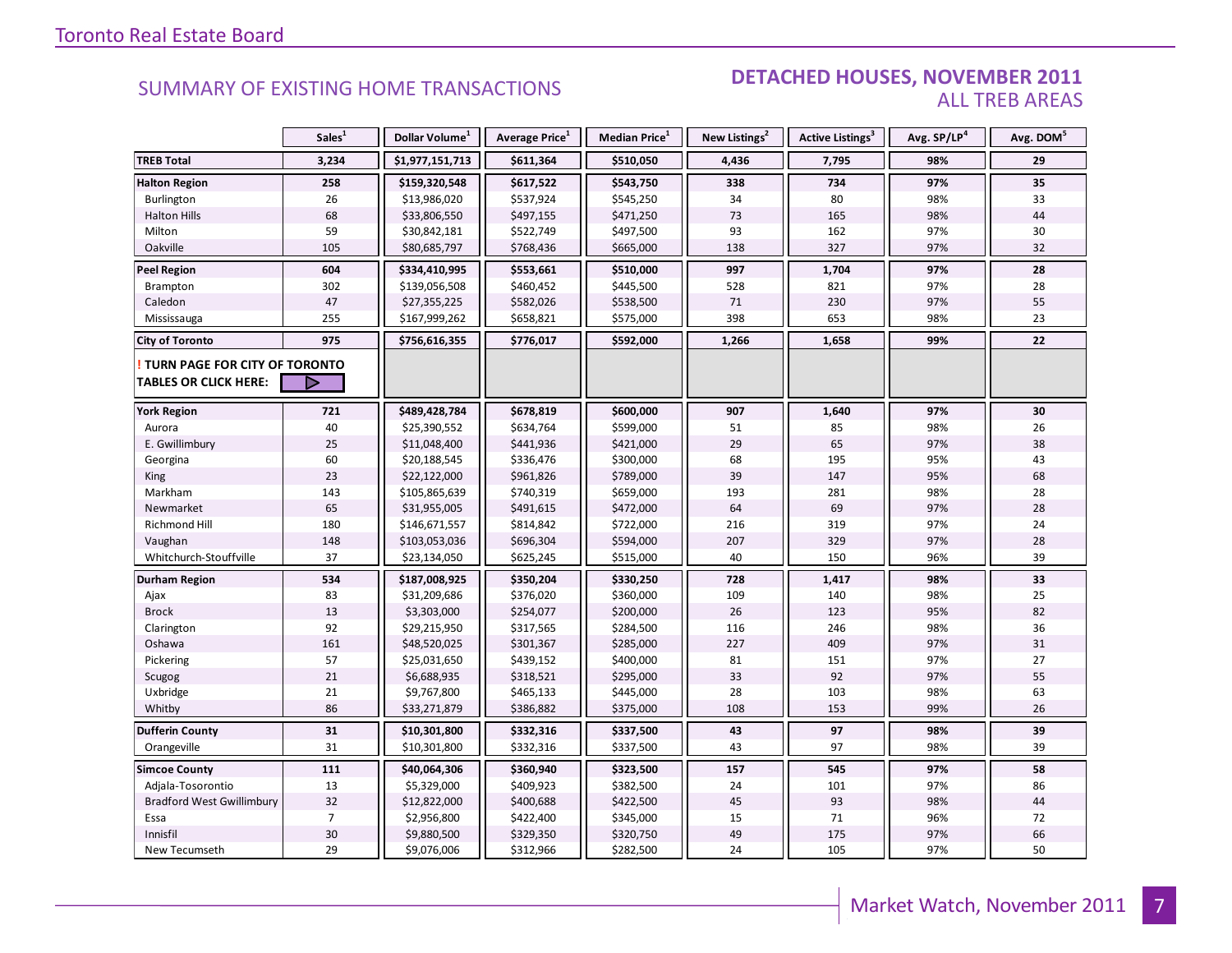### **DETACHED HOUSES, NOVEMBER 2011** CITY OF TORONTO MUNICIPAL BREAKDOWN

<span id="page-7-0"></span>

|                              | Sales <sup>1</sup> | Dollar Volume <sup>1</sup> | <b>Average Price</b> <sup>1</sup> | <b>Median Price</b> <sup>1</sup> | New Listings <sup>2</sup> | <b>Active Listings<sup>3</sup></b> | Avg. SP/LP <sup>4</sup> | Avg. DOM <sup>5</sup> |
|------------------------------|--------------------|----------------------------|-----------------------------------|----------------------------------|---------------------------|------------------------------------|-------------------------|-----------------------|
| <b>TREB Total</b>            | 3,234              | \$1,977,151,713            | \$611,364                         | \$510,050                        | 4,436                     | 7,795                              | 98%                     | 29                    |
| <b>City of Toronto Total</b> | 975                | \$756,616,355              | \$776,017                         | \$592,000                        | 1,266                     | 1,658                              | 99%                     | 22                    |
| <b>Toronto West</b>          | 299                | \$178,435,009              | \$596,773                         | \$515,000                        | 404                       | 586                                | 99%                     | 24                    |
| Toronto W01                  | 15                 | \$12,437,800               | \$829,187                         | \$831,000                        | 13                        | 19                                 | 105%                    | 16                    |
| Toronto W02                  | 24                 | \$20,428,500               | \$851,188                         | \$773,500                        | 35                        | 31                                 | 103%                    | 14                    |
| Toronto W03                  | 35                 | \$14,436,850               | \$412,481                         | \$370,000                        | 47                        | 64                                 | 98%                     | 30                    |
| Toronto W04                  | 29                 | \$12,943,500               | \$446,328                         | \$422,500                        | 49                        | 95                                 | 99%                     | 26                    |
| Toronto W05                  | 25                 | \$11,890,000               | \$475,600                         | \$457,000                        | 37                        | 55                                 | 96%                     | 33                    |
| Toronto W06                  | 33                 | \$16,345,000               | \$495,303                         | \$453,000                        | 43                        | 54                                 | 100%                    | 20                    |
| Toronto W07                  | 25                 | \$16,246,408               | \$649,856                         | \$636,800                        | 33                        | 29                                 | 102%                    | 16                    |
| Toronto W08                  | 64                 | \$51,238,651               | \$800,604                         | \$702,500                        | 78                        | 131                                | 98%                     | 24                    |
| Toronto W09                  | 22                 | \$12,070,500               | \$548,659                         | \$532,500                        | 29                        | 47                                 | 97%                     | 24                    |
| Toronto W10                  | 27                 | \$10,397,800               | \$385,104                         | \$381,000                        | 40                        | 61                                 | 99%                     | 33                    |
| <b>Toronto Central</b>       | 317                | \$392,777,428              | \$1,239,046                       | \$985,000                        | 428                       | 593                                | 99%                     | 21                    |
| Toronto C01                  | 4                  | \$2,696,245                | \$674,061                         | \$639,500                        | 10                        | $\overline{7}$                     | 100%                    | 17                    |
| Toronto C02                  | 12                 | \$17,839,000               | \$1,486,583                       | \$1,472,500                      | 23                        | 38                                 | 101%                    | 23                    |
| Toronto C03                  | 22                 | \$33,509,700               | \$1,523,168                       | \$971,000                        | 36                        | 63                                 | 97%                     | 18                    |
| Toronto C04                  | 71                 | \$84,743,500               | \$1,193,570                       | \$1,100,000                      | 85                        | 116                                | 100%                    | 18                    |
| Toronto C06                  | 13                 | \$9,733,270                | \$748,713                         | \$680,000                        | 25                        | 32                                 | 100%                    | 12                    |
| Toronto C07                  | 38                 | \$28,892,579               | \$760,331                         | \$679,500                        | 43                        | 70                                 | 99%                     | 22                    |
| Toronto C08                  | $\mathbf{1}$       | \$692,000                  | \$692,000                         | \$692,000                        | 4                         | $\overline{7}$                     | 99%                     | 19                    |
| Toronto C09                  | 15                 | \$34,123,069               | \$2,274,871                       | \$1,750,000                      | 10                        | 26                                 | 98%                     | 29                    |
| Toronto C10                  | 15                 | \$16,366,000               | \$1,091,067                       | \$925,000                        | 21                        | 15                                 | 102%                    | 12                    |
| Toronto C11                  | 9                  | \$10,184,011               | \$1,131,557                       | \$960,011                        | 17                        | 20                                 | 97%                     | 15                    |
| Toronto C12                  | 29                 | \$65,498,220               | \$2,258,559                       | \$2,000,000                      | 34                        | 92                                 | 95%                     | 43                    |
| Toronto C13                  | 23                 | \$22,858,850               | \$993,863                         | \$870,000                        | 28                        | 27                                 | 101%                    | 20                    |
| Toronto C14                  | 31                 | \$36,790,276               | \$1,186,783                       | \$1,157,000                      | 49                        | 43                                 | 102%                    | 18                    |
| Toronto C15                  | 34                 | \$28,850,708               | \$848,550                         | \$753,450                        | 43                        | 37                                 | 102%                    | 19                    |
| <b>Toronto East</b>          | 359                | \$185,403,918              | \$516,445                         | \$455,000                        | 434                       | 479                                | 99%                     | 20                    |
| Toronto E01                  | 17                 | \$12,119,900               | \$712,935                         | \$625,000                        | 22                        | 22                                 | 100%                    | 13                    |
| Toronto E02                  | 28                 | \$18,651,000               | \$666,107                         | \$630,500                        | $27\,$                    | 30                                 | 101%                    | 22                    |
| Toronto E03                  | 60                 | \$33,170,907               | \$552,848                         | \$500,250                        | 76                        | 67                                 | 102%                    | 15                    |
| Toronto E04                  | 46                 | \$18,373,500               | \$399,424                         | \$402,000                        | 60                        | 67                                 | 99%                     | 18                    |
| Toronto E05                  | 23                 | \$13,539,600               | \$588,678                         | \$580,000                        | 37                        | 37                                 | 100%                    | 19                    |
| Toronto E06                  | 20                 | \$12,631,500               | \$631,575                         | \$530,250                        | 25                        | 42                                 | 97%                     | 22                    |
| Toronto E07                  | 24                 | \$12,239,875               | \$509,995                         | \$516,500                        | 24                        | 24                                 | 98%                     | 24                    |
| Toronto E08                  | 32                 | \$17,216,000               | \$538,000                         | \$458,000                        | 35                        | 43                                 | 99%                     | 22                    |
| Toronto E09                  | 51                 | \$20,883,598               | \$409,482                         | \$403,500                        | 46                        | 44                                 | 99%                     | 20                    |
| Toronto E10                  | 34                 | \$15,978,650               | \$469,960                         | \$454,250                        | 42                        | 54                                 | 98%                     | 21                    |
| Toronto E11                  | 24                 | \$10,599,388               | \$441,641                         | \$459,000                        | 40                        | 49                                 | 98%                     | 29                    |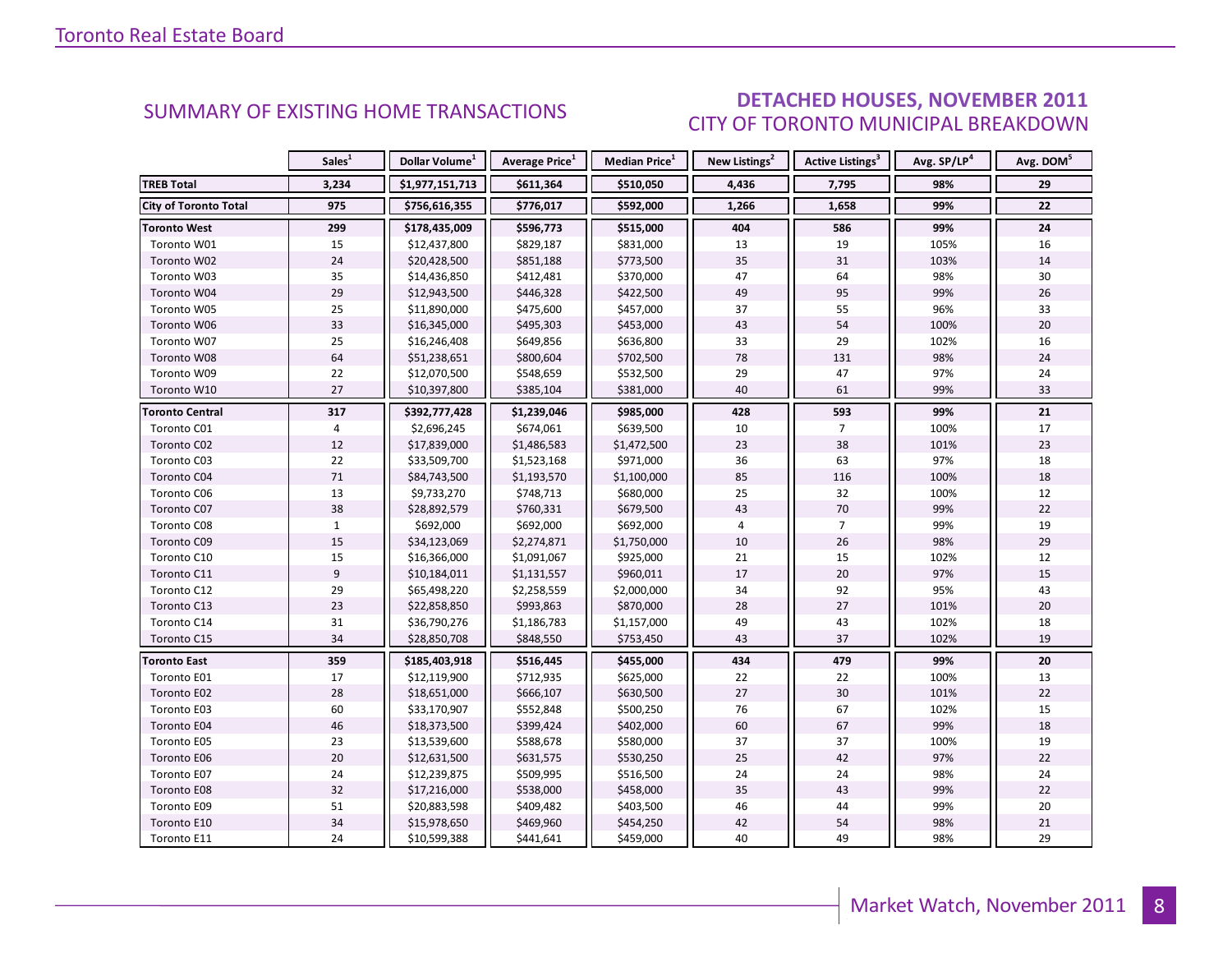#### SEMI-DETACHED HOUSES, NOVEMBER 2011 **ALL TREB AREAS**

|                                                               | Sales <sup>1</sup>      | Dollar Volume <sup>1</sup> | Average Price <sup>1</sup> | <b>Median Price</b> <sup>1</sup> | New Listings <sup>2</sup> | Active Listings <sup>3</sup> | Avg. SP/LP4 | Avg. DOM <sup>5</sup> |
|---------------------------------------------------------------|-------------------------|----------------------------|----------------------------|----------------------------------|---------------------------|------------------------------|-------------|-----------------------|
| <b>TREB Total</b>                                             | 782                     | \$353,668,617              | \$452,262                  | \$408,000                        | 1,014                     | 917                          | 100%        | 20                    |
| <b>Halton Region</b>                                          | 36                      | \$14,268,500               | \$396,347                  | \$375,000                        | 46                        | 40                           | 98%         | 15                    |
| Burlington                                                    | 6                       | \$2,184,900                | \$364,150                  | \$360,500                        | $\overline{2}$            | $\mathbf{1}$                 | 98%         | 11                    |
| <b>Halton Hills</b>                                           | $1\,$                   | \$367,000                  | \$367,000                  | \$367,000                        | $\overline{3}$            | $\overline{3}$               | 97%         | 8                     |
| Milton                                                        | 20                      | \$7,691,300                | \$384,565                  | \$375,000                        | 31                        | 25                           | 99%         | 11                    |
| Oakville                                                      | 9                       | \$4,025,300                | \$447,256                  | \$455,000                        | 10                        | 11                           | 98%         | 27                    |
| <b>Peel Region</b>                                            | 244                     | \$89,757,339               | \$367,858                  | \$361,900                        | 328                       | 311                          | 98%         | 24                    |
| Brampton                                                      | 126                     | \$42,530,899               | \$337,547                  | \$336,500                        | 182                       | 173                          | 98%         | 26                    |
| Caledon                                                       | $\overline{3}$          | \$1,131,000                | \$377,000                  | \$362,000                        | $\overline{7}$            | 6                            | 99%         | 17                    |
| Mississauga                                                   | 115                     | \$46,095,440               | \$400,830                  | \$397,900                        | 139                       | 132                          | 98%         | 22                    |
| <b>City of Toronto</b>                                        | 333                     | \$187,167,303              | \$562,064                  | \$508,000                        | 428                       | 363                          | 101%        | 18                    |
| TURN PAGE FOR CITY OF TORONTO<br><b>TABLES OR CLICK HERE:</b> | ▷                       |                            |                            |                                  |                           |                              |             |                       |
| <b>York Region</b>                                            | 110                     | \$47,966,350               | \$436,058                  | \$442,750                        | 123                       | 100                          | 99%         | 20                    |
| Aurora                                                        | 10                      | \$3,814,000                | \$381,400                  | \$366,750                        | 6                         | $\overline{2}$               | 99%         | 21                    |
| E. Gwillimbury                                                |                         |                            |                            |                                  |                           |                              |             |                       |
| Georgina                                                      | $\mathbf{1}$            | \$287,000                  | \$287,000                  | \$287,000                        | 3                         | 4                            | 99%         | 17                    |
| King                                                          |                         |                            |                            |                                  |                           |                              |             |                       |
| Markham                                                       | 41                      | \$18,340,800               | \$447,337                  | \$443,000                        | 32                        | 27                           | 99%         | 24                    |
| Newmarket                                                     | 14                      | \$4,673,000                | \$333,786                  | \$342,500                        | 19                        | 14                           | 98%         | 22                    |
| Richmond Hill                                                 | 18                      | \$8,854,000                | \$491,889                  | \$489,000                        | 19                        | 9                            | 98%         | 21                    |
| Vaughan                                                       | 22                      | \$10,377,550               | \$471,707                  | \$465,000                        | 29                        | 27                           | 100%        | 12                    |
| Whitchurch-Stouffville                                        | $\overline{4}$          | \$1,620,000                | \$405,000                  | \$404,500                        | 15                        | 17                           | 101%        | 15                    |
| <b>Durham Region</b>                                          | 49                      | \$11,832,125               | \$241,472                  | \$221,000                        | 78                        | 84                           | 98%         | 19                    |
| Ajax                                                          | 9                       | \$2,593,425                | \$288,158                  | \$294,000                        | 14                        | 14                           | 97%         | 20                    |
| <b>Brock</b>                                                  |                         |                            |                            |                                  |                           |                              |             |                       |
| Clarington                                                    | 5                       | \$958,900                  | \$191,780                  | \$182,500                        | $\mathbf{1}$              | $\overline{3}$               | 96%         | 20                    |
| Oshawa                                                        | 21                      | \$3,939,900                | \$187,614                  | \$193,000                        | 30                        | 42                           | 97%         | 21                    |
| Pickering                                                     | 9                       | \$3,023,400                | \$335,933                  | \$325,000                        | 25                        | 18                           | 100%        | 13                    |
| Scugog                                                        | $\mathbf{1}$            | \$183,500                  | \$183,500                  | \$183,500                        | $\mathbf{1}$              | $\mathbf{1}$                 | 93%         | 31                    |
| Uxbridge                                                      |                         |                            |                            |                                  | $\mathbf{1}$              | 3                            |             |                       |
| Whitby                                                        | $\overline{4}$          | \$1,133,000                | \$283,250                  | \$285,750                        | 6                         | $\mathbf{3}$                 | 98%         | 16                    |
| <b>Dufferin County</b>                                        | $\overline{\mathbf{3}}$ | \$721,000                  | \$240,333                  | \$229,000                        | 4                         | 8                            | 97%         | 19                    |
| Orangeville                                                   | 3                       | \$721,000                  | \$240,333                  | \$229,000                        | 4                         | 8                            | 97%         | 19                    |
| <b>Simcoe County</b>                                          | $\overline{7}$          | \$1,956,000                | \$279,429                  | \$265,000                        | $\overline{7}$            | 11                           | 98%         | 30                    |
| Adjala-Tosorontio                                             |                         |                            |                            |                                  |                           |                              |             |                       |
| <b>Bradford West Gwillimbury</b>                              | $\overline{4}$          | \$1,270,000                | \$317,500                  | \$305,000                        | $\overline{4}$            | $6\,$                        | 98%         | 29                    |
| Essa                                                          |                         |                            |                            |                                  | $\mathbf{1}$              | $\overline{2}$               |             |                       |
| Innisfil                                                      |                         |                            |                            |                                  |                           |                              |             |                       |
| New Tecumseth                                                 | $\overline{3}$          | \$686,000                  | \$228,667                  | \$232,000                        | $\overline{2}$            | $\overline{3}$               | 97%         | 31                    |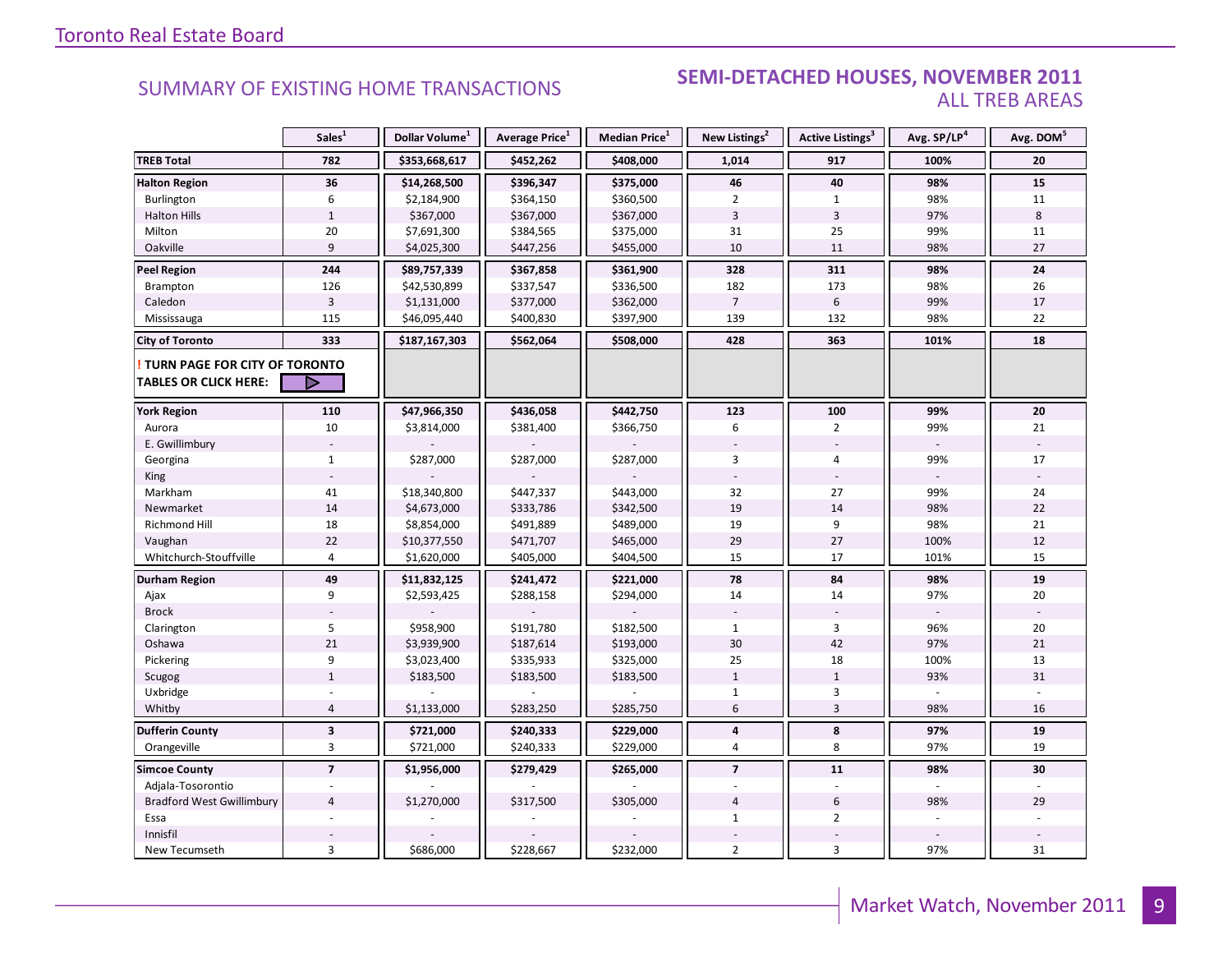#### SEMI-DETACHED HOUSES, NOVEMBER 2011 CITY OF TORONTO MUNICIPAL BREAKDOWN

<span id="page-9-0"></span>

|                              | Sales <sup>1</sup> | Dollar Volume <sup>1</sup> | <b>Average Price</b> <sup>1</sup> | Median Price <sup>1</sup> | New Listings <sup>2</sup> | Active Listings <sup>3</sup> | Avg. SP/LP <sup>4</sup> | Avg. DOM <sup>5</sup> |
|------------------------------|--------------------|----------------------------|-----------------------------------|---------------------------|---------------------------|------------------------------|-------------------------|-----------------------|
| <b>TREB Total</b>            | 782                | \$353,668,617              | \$452,262                         | \$408,000                 | 1,014                     | 917                          | 100%                    | 20                    |
| <b>City of Toronto Total</b> | 333                | \$187,167,303              | \$562,064                         | \$508,000                 | 428                       | 363                          | 101%                    | 18                    |
| <b>Toronto West</b>          | 116                | \$52,391,273               | \$451,649                         | \$414,000                 | 138                       | 141                          | 100%                    | 23                    |
| Toronto W01                  | 13                 | \$8,287,800                | \$637,523                         | \$640,000                 | 11                        | 4                            | 102%                    | 13                    |
| Toronto W02                  | 27                 | \$14,708,173               | \$544,747                         | \$520,500                 | 31                        | 20                           | 103%                    | 13                    |
| Toronto W03                  | 19                 | \$7,387,500                | \$388,816                         | \$370,000                 | 36                        | 38                           | 97%                     | 32                    |
| Toronto W04                  | $\sqrt{6}$         | \$2,258,000                | \$376,333                         | \$378,500                 | $\overline{4}$            | 6                            | 97%                     | 28                    |
| Toronto W05                  | 32                 | \$11,663,400               | \$364,481                         | \$361,850                 | 37                        | 53                           | 98%                     | 29                    |
| Toronto W06                  | 8                  | \$3,528,000                | \$441,000                         | \$442,750                 | 6                         | 6                            | 98%                     | 22                    |
| Toronto W07                  | $\mathbf{1}$       | \$500,000                  | \$500,000                         | \$500,000                 | $\overline{2}$            | $\mathbf{1}$                 | 102%                    | 5                     |
| Toronto W08                  | $\overline{4}$     | \$1,892,400                | \$473,100                         | \$460,000                 | $\overline{4}$            | $\overline{3}$               | 100%                    | 23                    |
| Toronto W09                  | $\mathbf{1}$       | \$379,500                  | \$379,500                         | \$379,500                 | $\mathbf{1}$              | 4                            | 95%                     | 34                    |
| Toronto W10                  | 5                  | \$1,786,500                | \$357,300                         | \$350,000                 | $6\overline{6}$           | 6                            | 97%                     | 22                    |
| <b>Toronto Central</b>       | 100                | \$75,837,815               | \$758,378                         | \$660,000                 | 117                       | 90                           | 101%                    | 17                    |
| Toronto C01                  | 17                 | \$12,698,090               | \$746,946                         | \$665,000                 | 21                        | 16                           | 103%                    | 15                    |
| Toronto C02                  | 16                 | \$17,274,500               | \$1,079,656                       | \$1,075,000               | 14                        | 13                           | 98%                     | 25                    |
| Toronto C03                  | 13                 | \$8,436,400                | \$648,954                         | \$521,000                 | 18                        | 18                           | 106%                    | 14                    |
| Toronto C04                  | 5                  | \$3,410,888                | \$682,178                         | \$705,000                 | 8                         | $\overline{4}$               | 102%                    | $\overline{4}$        |
| Toronto C06                  |                    |                            |                                   |                           |                           |                              |                         |                       |
| Toronto C07                  | $\overline{4}$     | \$1,912,000                | \$478,000                         | \$473,500                 | 5                         | $\overline{2}$               | 101%                    | 12                    |
| Toronto C08                  | 11                 | \$8,722,900                | \$792,991                         | \$775,000                 | $\overline{7}$            | 9                            | 100%                    | 31                    |
| Toronto C09                  | $\overline{3}$     | \$4,570,000                | \$1,523,333                       | \$1,420,000               | 5                         | 6                            | 95%                     | 11                    |
| Toronto C10                  | 10                 | \$7,143,705                | \$714,371                         | \$698,000                 | 13                        | $\overline{7}$               | 102%                    | 11                    |
| Toronto C11                  | $\overline{3}$     | \$2,054,500                | \$684,833                         | \$710,500                 | $\overline{3}$            |                              | 105%                    | $\overline{7}$        |
| Toronto C12                  | $\mathbf{1}$       | \$1,030,000                | \$1,030,000                       | \$1,030,000               |                           |                              | 96%                     | 44                    |
| Toronto C13                  | $\overline{7}$     | \$3,404,832                | \$486,405                         | \$426,132                 | 11                        | 8                            | 99%                     | 10                    |
| Toronto C14                  |                    |                            |                                   |                           |                           |                              |                         |                       |
| Toronto C15                  | 10                 | \$5,180,000                | \$518,000                         | \$514,000                 | 12                        | $\overline{7}$               | 101%                    | 15                    |
| <b>Toronto East</b>          | 117                | \$58,938,215               | \$503,745                         | \$472,000                 | 173                       | 132                          | 102%                    | 14                    |
| Toronto E01                  | 37                 | \$20,732,700               | \$560,343                         | \$552,000                 | 59                        | 43                           | 102%                    | 11                    |
| Toronto E02                  | 29                 | \$15,804,683               | \$544,989                         | \$562,000                 | 36                        | 26                           | 102%                    | 15                    |
| Toronto E03                  | 25                 | \$12,587,352               | \$503,494                         | \$470,013                 | 33                        | 19                           | 104%                    | 13                    |
| Toronto E04                  | $\overline{3}$     | \$920,100                  | \$306,700                         | \$290,000                 | 12                        | $\overline{9}$               | 102%                    | $\,8\,$               |
| Toronto E05                  | 8                  | \$3,436,000                | \$429,500                         | \$415,000                 | 4                         | $\overline{2}$               | 100%                    | 17                    |
| Toronto E06                  |                    |                            |                                   |                           | $\mathbf{1}$              | 3                            |                         |                       |
| Toronto E07                  | 3                  | \$1,252,380                | \$417,460                         | \$428,000                 | 8                         | 6                            | 99%                     | 24                    |
| Toronto E08                  |                    |                            |                                   |                           | $\overline{2}$            | 3                            |                         |                       |
| Toronto E09                  | $\mathbf{1}$       | \$292,000                  | \$292,000                         | \$292,000                 | 3                         | 3                            | 96%                     | 8                     |
| Toronto E10                  | $\overline{3}$     | \$1,045,000                | \$348,333                         | \$321,000                 | $\boldsymbol{6}$          | 6                            | 99%                     | 12                    |
| Toronto E11                  | 8                  | \$2,868,000                | \$358,500                         | \$355,000                 | 9                         | 12                           | 97%                     | 28                    |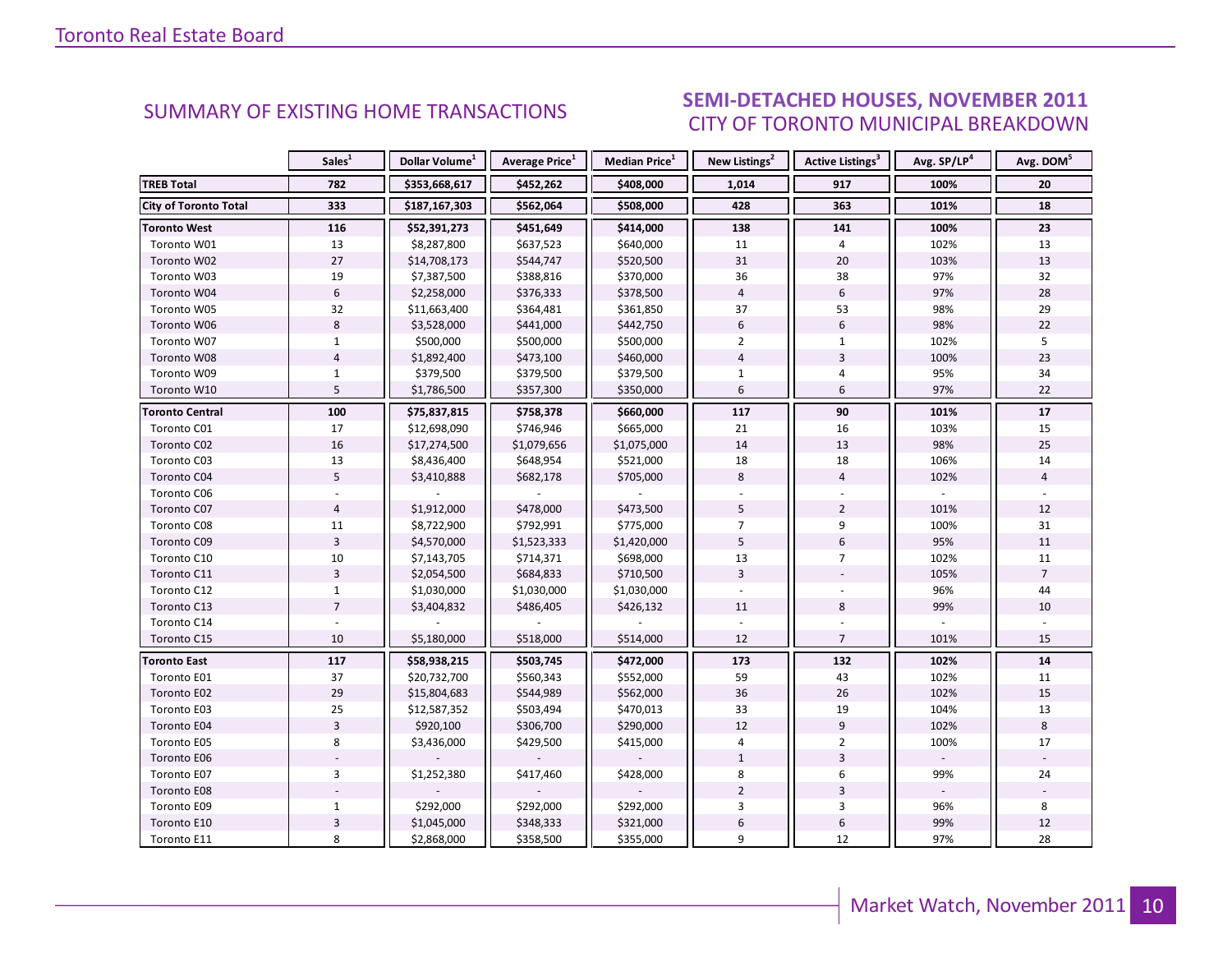#### **CONDOMINIUM TOWNHOUSES, NOVEMBER 2011 ALL TREB AREAS**

|                                                               | Sales <sup>1</sup> | Dollar Volume <sup>1</sup> | Average Price <sup>1</sup> | Median Price <sup>1</sup> | New Listings <sup>2</sup> | Active Listings <sup>3</sup> | Avg. SP/LP <sup>4</sup> | Avg. DOM <sup>5</sup> |
|---------------------------------------------------------------|--------------------|----------------------------|----------------------------|---------------------------|---------------------------|------------------------------|-------------------------|-----------------------|
| <b>TREB Total</b>                                             | 536                | \$171,744,060              | \$320,418                  | \$309,750                 | 713                       | 1,050                        | 98%                     | 30                    |
| <b>Halton Region</b>                                          | 26                 | \$7,572,500                | \$291,250                  | \$280,500                 | 28                        | 40                           | 97%                     | 37                    |
| Burlington                                                    | 15                 | \$4,419,500                | \$294,633                  | \$281,000                 | 8                         | 9                            | 97%                     | 39                    |
| <b>Halton Hills</b>                                           | $\overline{4}$     | \$910,500                  | \$227,625                  | \$234,000                 | $6\,$                     | $\overline{9}$               | 97%                     | 40                    |
| Milton                                                        | $\overline{2}$     | \$502,000                  | \$251,000                  | \$251,000                 | $\overline{2}$            | 3                            | 99%                     | 48                    |
| Oakville                                                      | 5                  | \$1,740,500                | \$348,100                  | \$335,000                 | 12                        | 19                           | 98%                     | 26                    |
| <b>Peel Region</b>                                            | 184                | \$55,411,375               | \$301,149                  | \$298,000                 | 247                       | 347                          | 98%                     | 26                    |
| Brampton                                                      | 41                 | \$9,996,500                | \$243,817                  | \$228,000                 | 59                        | 104                          | 98%                     | 28                    |
| Caledon                                                       | $\mathbf{1}$       | \$312,000                  | \$312,000                  | \$312,000                 | $\overline{2}$            | $\overline{4}$               | 95%                     | 37                    |
| Mississauga                                                   | 142                | \$45,102,875               | \$317,626                  | \$326,000                 | 186                       | 239                          | 98%                     | 26                    |
| <b>City of Toronto</b>                                        | 227                | \$77,849,083               | \$342,948                  | \$323,000                 | 286                       | 414                          | 98%                     | 31                    |
| TURN PAGE FOR CITY OF TORONTO<br><b>TABLES OR CLICK HERE:</b> | ▷                  |                            |                            |                           |                           |                              |                         |                       |
| <b>York Region</b>                                            | 57                 | \$22,267,252               | \$390,654                  | \$378,800                 | 78                        | 112                          | 98%                     | 33                    |
| Aurora                                                        | 5                  | \$2,280,500                | \$456,100                  | \$434,500                 | 10                        | 13                           | 98%                     | 67                    |
| E. Gwillimbury                                                |                    |                            |                            |                           |                           |                              |                         |                       |
| Georgina                                                      | 1                  | \$224,000                  | \$224,000                  | \$224,000                 | $\overline{2}$            | 5                            | 97%                     | 34                    |
| King                                                          | $\mathbf{1}$       | \$475,000                  | \$475,000                  | \$475,000                 | $1\,$                     | $\mathbf{1}$                 | 95%                     | 160                   |
| Markham                                                       | 24                 | \$9,634,180                | \$401,424                  | \$384,000                 | 30                        | 50                           | 98%                     | 30                    |
| Newmarket                                                     | $\overline{7}$     | \$1,935,072                | \$276,439                  | \$262,500                 | 12                        | $\bf 8$                      | 99%                     | 30                    |
| <b>Richmond Hill</b>                                          | 9                  | \$3,606,000                | \$400,667                  | \$397,500                 | 12                        | 18                           | 98%                     | 22                    |
| Vaughan                                                       | 10                 | \$4,112,500                | \$411,250                  | \$387,500                 | 10                        | 14                           | 99%                     | 24                    |
| Whitchurch-Stouffville                                        |                    |                            |                            |                           | $\mathbf{1}$              | 3                            |                         |                       |
| <b>Durham Region</b>                                          | 39                 | \$8,025,850                | \$205,791                  | \$215,000                 | 70                        | 127                          | 97%                     | 33                    |
| Ajax                                                          | 9                  | \$2,093,150                | \$232,572                  | \$234,250                 | 19                        | 27                           | 97%                     | 34                    |
| <b>Brock</b>                                                  |                    |                            |                            |                           | $\overline{3}$            | 6                            |                         |                       |
| Clarington                                                    | 3                  | \$572,900                  | \$190,967                  | \$169,900                 | $\overline{4}$            | 14                           | 96%                     | 50                    |
| Oshawa                                                        | 12                 | \$1,867,400                | \$155,617                  | \$155,000                 | 21                        | 31                           | 98%                     | 47                    |
| Pickering                                                     | 9                  | \$2,142,900                | \$238,100                  | \$225,000                 | 19                        | 34                           | 98%                     | 19                    |
| Scugog                                                        |                    |                            |                            |                           |                           |                              |                         |                       |
| Uxbridge                                                      |                    |                            |                            |                           |                           | 4                            |                         |                       |
| Whitby                                                        | 6                  | \$1,349,500                | \$224,917                  | \$228,000                 | $\overline{4}$            | 11                           | 98%                     | 17                    |
| <b>Dufferin County</b>                                        | $\mathbf{2}$       | \$383,000                  | \$191,500                  | \$191,500                 | $\mathbf{3}$              | ${\bf 5}$                    | 99%                     | 37                    |
| Orangeville                                                   | $\overline{2}$     | \$383,000                  | \$191,500                  | \$191,500                 | 3                         | 5                            | 99%                     | 37                    |
| <b>Simcoe County</b>                                          | $\mathbf{1}$       | \$235,000                  | \$235,000                  | \$235,000                 | $\mathbf{1}$              | 5                            | 100%                    | 34                    |
| Adjala-Tosorontio                                             |                    |                            |                            |                           |                           |                              |                         |                       |
| <b>Bradford West Gwillimbury</b>                              |                    |                            |                            |                           |                           |                              |                         |                       |
| Essa                                                          |                    |                            |                            |                           |                           |                              |                         |                       |
| Innisfil                                                      |                    |                            |                            |                           |                           |                              |                         |                       |
| New Tecumseth                                                 | $\mathbf{1}$       | \$235,000                  | \$235,000                  | \$235,000                 | $\mathbf{1}$              | 5                            | 100%                    | 34                    |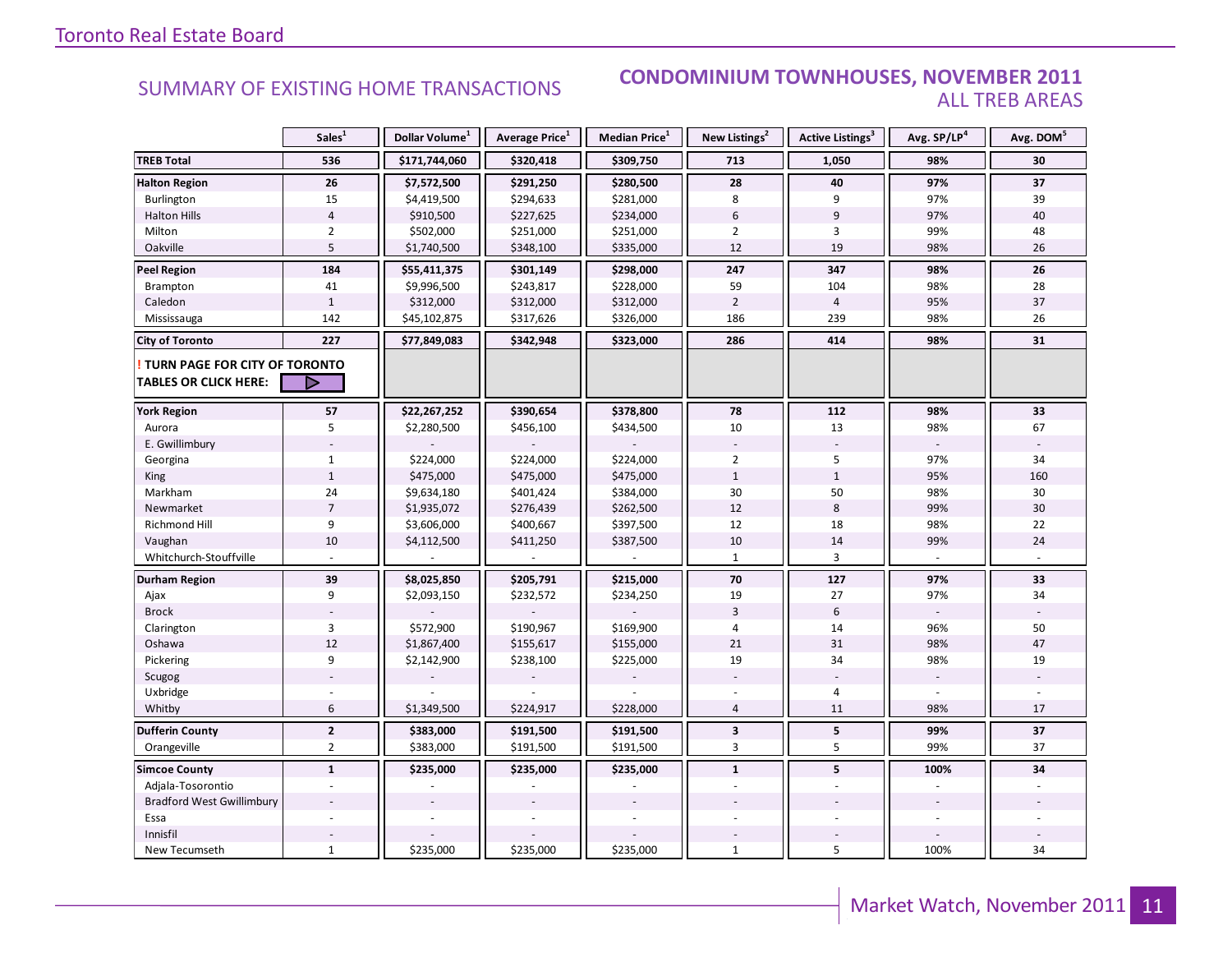#### **CONDOMINIUM TOWNHOUSES, NOVEMBER 2011 CITY OF TORONTO MUNICIPAL BREAKDOWN**

<span id="page-11-0"></span>

|                              | Sales <sup>1</sup> | Dollar Volume <sup>1</sup> | <b>Average Price</b> <sup>1</sup> | Median Price <sup>1</sup> | New Listings <sup>2</sup> | <b>Active Listings<sup>3</sup></b> | Avg. SP/LP <sup>4</sup> | Avg. DOM <sup>5</sup> |
|------------------------------|--------------------|----------------------------|-----------------------------------|---------------------------|---------------------------|------------------------------------|-------------------------|-----------------------|
| <b>TREB Total</b>            | 536                | \$171,744,060              | \$320,418                         | \$309,750                 | 713                       | 1,050                              | 98%                     | 30                    |
| <b>City of Toronto Total</b> | 227                | \$77,849,083               | \$342,948                         | \$323,000                 | 286                       | 414                                | 98%                     | 31                    |
| <b>Toronto West</b>          | 68                 | \$19,690,113               | \$289,560                         | \$276,500                 | 78                        | 131                                | 97%                     | 41                    |
| Toronto W01                  | 9                  | \$3,557,500                | \$395,278                         | \$385,000                 | 6                         | 7                                  | 98%                     | 23                    |
| Toronto W02                  | $\overline{3}$     | \$1,147,500                | \$382,500                         | \$385,000                 | $\overline{7}$            | 8                                  | 99%                     | 9                     |
| Toronto W03                  |                    |                            |                                   |                           | $\mathbf{1}$              | 6                                  |                         |                       |
| Toronto W04                  | 10                 | \$2,494,900                | \$249,490                         | \$237,750                 | $\overline{7}$            | 15                                 | 97%                     | 36                    |
| Toronto W05                  | 18                 | \$3,870,900                | \$215,050                         | \$204,750                 | 25                        | 50                                 | 97%                     | 44                    |
| Toronto W06                  | 8                  | \$3,344,900                | \$418,113                         | \$376,450                 | $\overline{3}$            | 5                                  | 99%                     | 22                    |
| Toronto W07                  | $\mathbf{1}$       | \$245,000                  | \$245,000                         | \$245,000                 |                           |                                    | 92%                     | 67                    |
| Toronto W08                  | $\overline{7}$     | \$2,520,013                | \$360,002                         | \$375,000                 | 9                         | 12                                 | 98%                     | 82                    |
| Toronto W09                  | $\overline{2}$     | \$1,005,000                | \$502,500                         | \$502,500                 | 6                         | 9                                  | 97%                     | 35                    |
| Toronto W10                  | 10                 | \$1,504,400                | \$150,440                         | \$171,000                 | 14                        | 19                                 | 96%                     | 56                    |
| <b>Toronto Central</b>       | 86                 | \$37,465,000               | \$435,640                         | \$385,425                 | 100                       | 118                                | 98%                     | 23                    |
| Toronto C01                  | 25                 | \$10,438,500               | \$417,540                         | \$369,000                 | 19                        | 28                                 | 99%                     | 24                    |
| Toronto C02                  | $1\,$              | \$730,000                  | \$730,000                         | \$730,000                 | $\overline{3}$            | 8                                  | 97%                     | $\overline{2}$        |
| Toronto C03                  |                    |                            |                                   |                           |                           |                                    |                         |                       |
| Toronto C04                  | $\mathbf{1}$       | \$1,115,000                | \$1,115,000                       | \$1,115,000               | $\mathbf{1}$              |                                    | 97%                     | 15                    |
| Toronto C06                  |                    |                            |                                   |                           |                           |                                    |                         |                       |
| Toronto C07                  | $\overline{7}$     | \$2,838,500                | \$405,500                         | \$369,500                 | 8                         | 10                                 | 97%                     | 25                    |
| Toronto C08                  | $\overline{7}$     | \$3,100,700                | \$442,957                         | \$380,000                 | 3                         | 6                                  | 99%                     | 16                    |
| Toronto C09                  |                    |                            |                                   |                           | $\mathbf{1}$              | $\overline{2}$                     |                         |                       |
| Toronto C10                  | $\overline{2}$     | \$795,000                  | \$397,500                         | \$397,500                 | 3                         | $\overline{2}$                     | 98%                     | 27                    |
| Toronto C11                  | $\overline{2}$     | \$333,500                  | \$166,750                         | \$166,750                 | 5                         | $\overline{7}$                     | 96%                     | 12                    |
| Toronto C12                  | 3                  | \$1,739,500                | \$579,833                         | \$550,000                 | 4                         | 6                                  | 97%                     | 34                    |
| Toronto C13                  | $\overline{2}$     | \$1,036,800                | \$518,400                         | \$518,400                 | $\overline{3}$            | $\overline{3}$                     | 97%                     | 13                    |
| Toronto C14                  | 12                 | \$5,946,700                | \$495,558                         | \$492,150                 | 24                        | 20                                 | 99%                     | 28                    |
| Toronto C15                  | 24                 | \$9,390,800                | \$391,283                         | \$364,700                 | 26                        | 26                                 | 99%                     | 24                    |
| <b>Toronto East</b>          | 73                 | \$20,693,970               | \$283,479                         | \$285,000                 | 108                       | 165                                | 98%                     | 30                    |
| Toronto E01                  | 6                  | \$2,179,000                | \$363,167                         | \$339,500                 | $\overline{2}$            | $\overline{7}$                     | 98%                     | 26                    |
| Toronto E02                  | $\overline{2}$     | \$1,172,000                | \$586,000                         | \$586,000                 | 10                        | 16                                 | 97%                     | 25                    |
| Toronto E03                  | $\mathbf{1}$       | \$165,000                  | \$165,000                         | \$165,000                 | $\mathbf{1}$              | $\overline{2}$                     | 98%                     | 23                    |
| Toronto E04                  | 10                 | \$3,156,890                | \$315,689                         | \$310,950                 | 22                        | 24                                 | 98%                     | 35                    |
| Toronto E05                  | 17                 | \$4,994,650                | \$293,803                         | \$296,000                 | 17                        | 19                                 | 98%                     | 26                    |
| Toronto E06                  |                    |                            |                                   |                           |                           |                                    |                         |                       |
| Toronto E07                  | 6                  | \$1,857,100                | \$309,517                         | \$299,400                 | 10                        | 17                                 | 97%                     | 30                    |
| Toronto E08                  | $\overline{4}$     | \$1,161,100                | \$290,275                         | \$278,450                 | 11                        | 16                                 | 98%                     | 36                    |
| Toronto E09                  | 4                  | \$614,630                  | \$153,658                         | \$132,315                 | 11                        | 20                                 | 96%                     | 12                    |
| Toronto E10                  | 6                  | \$1,332,600                | \$222,100                         | \$203,100                 | $\overline{7}$            | 15                                 | 98%                     | 40                    |
| Toronto E11                  | 17                 | \$4,061,000                | \$238,882                         | \$230,000                 | 17                        | 29                                 | 98%                     | 34                    |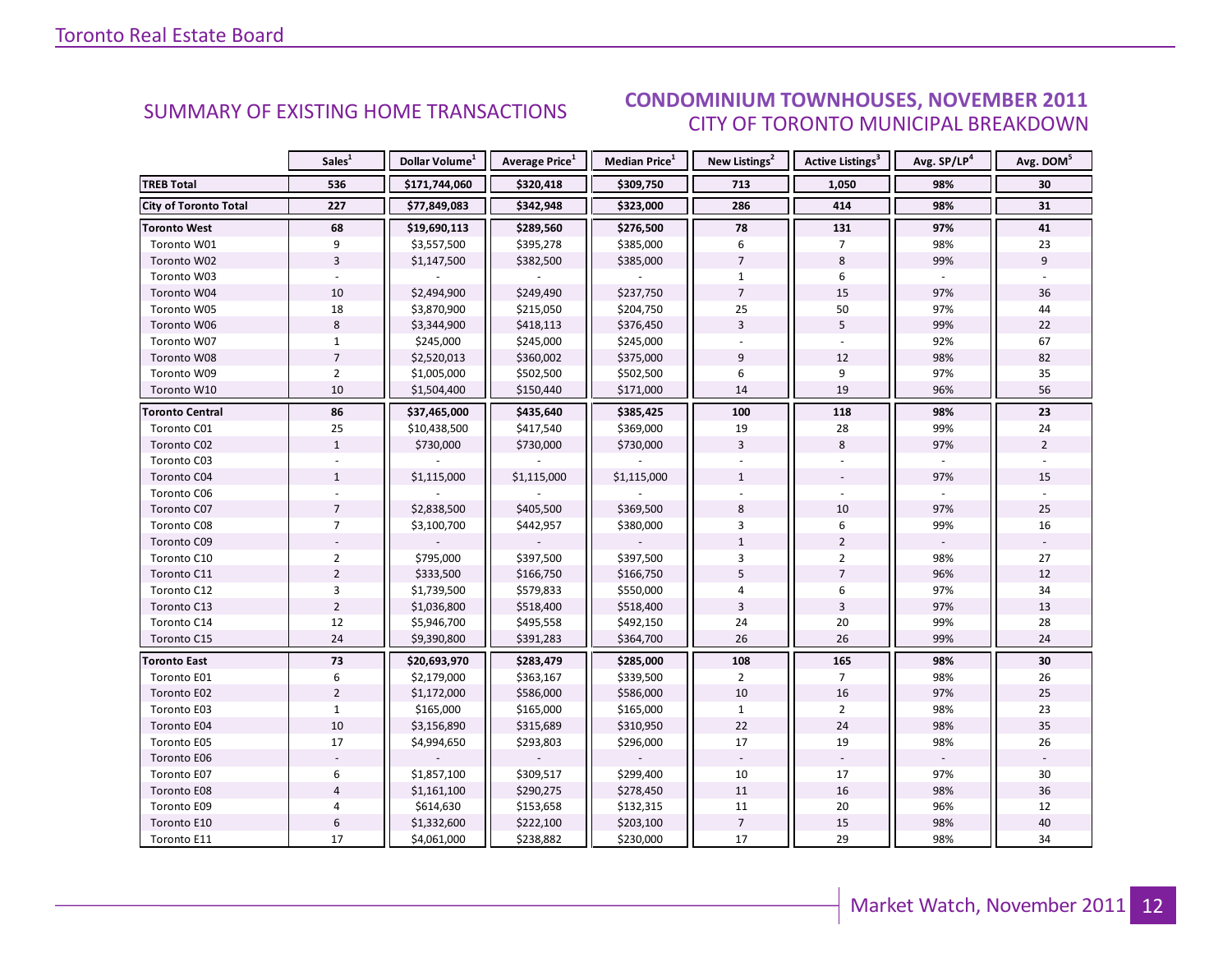#### **CONDOMINIUM APARTMENT, NOVEMBER 2011 ALL TREB AREAS**

|                                                               | Sales <sup>1</sup>      | Dollar Volume <sup>1</sup> | Average Price <sup>1</sup> | Median Price <sup>1</sup> | New Listings <sup>2</sup> | Active Listings <sup>3</sup> | Avg. SP/LP <sup>4</sup> | Avg. DOM <sup>5</sup> |
|---------------------------------------------------------------|-------------------------|----------------------------|----------------------------|---------------------------|---------------------------|------------------------------|-------------------------|-----------------------|
| <b>TREB Total</b>                                             | 1,882                   | \$636,587,839              | \$338,251                  | \$305,000                 | 2,847                     | 4,947                        | 98%                     | 33                    |
| <b>Halton Region</b>                                          | 30                      | \$9,550,233                | \$318,341                  | \$260,500                 | 33                        | 71                           | 98%                     | 39                    |
| Burlington                                                    | 6                       | \$1,536,900                | \$256,150                  | \$222,000                 | 8                         | 14                           | 98%                     | 30                    |
| <b>Halton Hills</b>                                           | $\overline{3}$          | \$648,500                  | \$216,167                  | \$220,000                 | $\overline{3}$            | $6\,$                        | 97%                     | 78                    |
| Milton                                                        | 4                       | \$1,072,000                | \$268,000                  | \$267,000                 | $\sqrt{4}$                | 3                            | 97%                     | 28                    |
| Oakville                                                      | 17                      | \$6,292,833                | \$370,167                  | \$322,000                 | 18                        | 48                           | 99%                     | 37                    |
| <b>Peel Region</b>                                            | 283                     | \$71,209,451               | \$251,624                  | \$235,000                 | 424                       | 665                          | 97%                     | 32                    |
| Brampton                                                      | 44                      | \$9,702,951                | \$220,522                  | \$211,500                 | 95                        | 153                          | 97%                     | 40                    |
| Caledon                                                       | $\mathbf{1}$            | \$420,000                  | \$420,000                  | \$420,000                 | $\mathbf{1}$              | $\overline{4}$               | 96%                     | 69                    |
| Mississauga                                                   | 238                     | \$61,086,500               | \$256,666                  | \$238,000                 | 328                       | 508                          | 97%                     | 30                    |
| <b>City of Toronto</b>                                        | 1,337                   | \$487,979,565              | \$364,981                  | \$329,750                 | 2,049                     | 3,615                        | 98%                     | 32                    |
| TURN PAGE FOR CITY OF TORONTO<br><b>TABLES OR CLICK HERE:</b> | ▶                       |                            |                            |                           |                           |                              |                         |                       |
| <b>York Region</b>                                            | 186                     | \$58,535,590               | \$314,707                  | \$296,000                 | 276                       | 449                          | 98%                     | 32                    |
| Aurora                                                        | 3                       | \$1,254,400                | \$418,133                  | \$240,000                 | 3                         | 16                           | 99%                     | 22                    |
| E. Gwillimbury                                                |                         |                            |                            |                           |                           |                              |                         |                       |
| Georgina                                                      |                         |                            |                            |                           | $\mathbf{1}$              | $\mathbf{1}$                 |                         |                       |
| King                                                          |                         |                            |                            |                           |                           | 10                           |                         |                       |
| Markham                                                       | 43                      | \$13,894,190               | \$323,121                  | \$303,500                 | 87                        | 153                          | 98%                     | 33                    |
| Newmarket                                                     | 8                       | \$2,254,500                | \$281,813                  | \$273,750                 | 10                        | 14                           | 98%                     | 17                    |
| Richmond Hill                                                 | 65                      | \$19,285,800               | \$296,705                  | \$285,500                 | 85                        | 113                          | 98%                     | 31                    |
| Vaughan                                                       | 67                      | \$21,846,700               | \$326,070                  | \$310,000                 | 90                        | 142                          | 98%                     | 36                    |
| Whitchurch-Stouffville                                        |                         |                            |                            |                           |                           |                              |                         |                       |
| Durham Region                                                 | 41                      | \$8,461,000                | \$206,366                  | \$194,500                 | 61                        | 116                          | 97%                     | 40                    |
| Ajax                                                          | 5                       | \$996,000                  | \$199,200                  | \$209,000                 | 12                        | 24                           | 99%                     | 34                    |
| <b>Brock</b>                                                  |                         |                            |                            |                           |                           |                              |                         |                       |
| Clarington                                                    | 3                       | \$478,000                  | \$159,333                  | \$160,000                 | 12                        | 29                           | 93%                     | 97                    |
| Oshawa                                                        | 9                       | \$1,448,500                | \$160,944                  | \$182,000                 | 11                        | 23                           | 97%                     | 38                    |
| Pickering                                                     | 12                      | \$2,652,500                | \$221,042                  | \$205,250                 | 12                        | 14                           | 97%                     | 31                    |
| Scugog                                                        |                         |                            |                            |                           | $\mathbf{1}$              | $\mathbf{1}$                 |                         |                       |
| Uxbridge                                                      | $\overline{2}$          | \$415,000                  | \$207,500                  | \$207,500                 | $\mathbf{1}$              | 5                            | 96%                     | 36                    |
| Whitby                                                        | 10                      | \$2,471,000                | \$247,100                  | \$216,750                 | 12                        | 20                           | 97%                     | 39                    |
| <b>Dufferin County</b>                                        | $\mathbf{2}$            | \$292,000                  | \$146,000                  | \$146,000                 | $\mathbf{2}$              | 23                           | 97%                     | 29                    |
| Orangeville                                                   | $\overline{2}$          | \$292,000                  | \$146,000                  | \$146,000                 | $\overline{2}$            | 23                           | 97%                     | 29                    |
| <b>Simcoe County</b>                                          | $\overline{\mathbf{3}}$ | \$560,000                  | \$186,667                  | \$170,000                 | $\mathbf{2}$              | 8                            | 96%                     | 81                    |
| Adjala-Tosorontio                                             |                         |                            |                            |                           |                           |                              |                         |                       |
| <b>Bradford West Gwillimbury</b>                              |                         |                            |                            |                           |                           |                              |                         |                       |
| Essa                                                          |                         |                            |                            |                           |                           |                              |                         |                       |
| Innisfil                                                      |                         |                            |                            |                           |                           |                              |                         |                       |
| New Tecumseth                                                 | 3                       | \$560,000                  | \$186,667                  | \$170,000                 | $\overline{2}$            | 8                            | 96%                     | 81                    |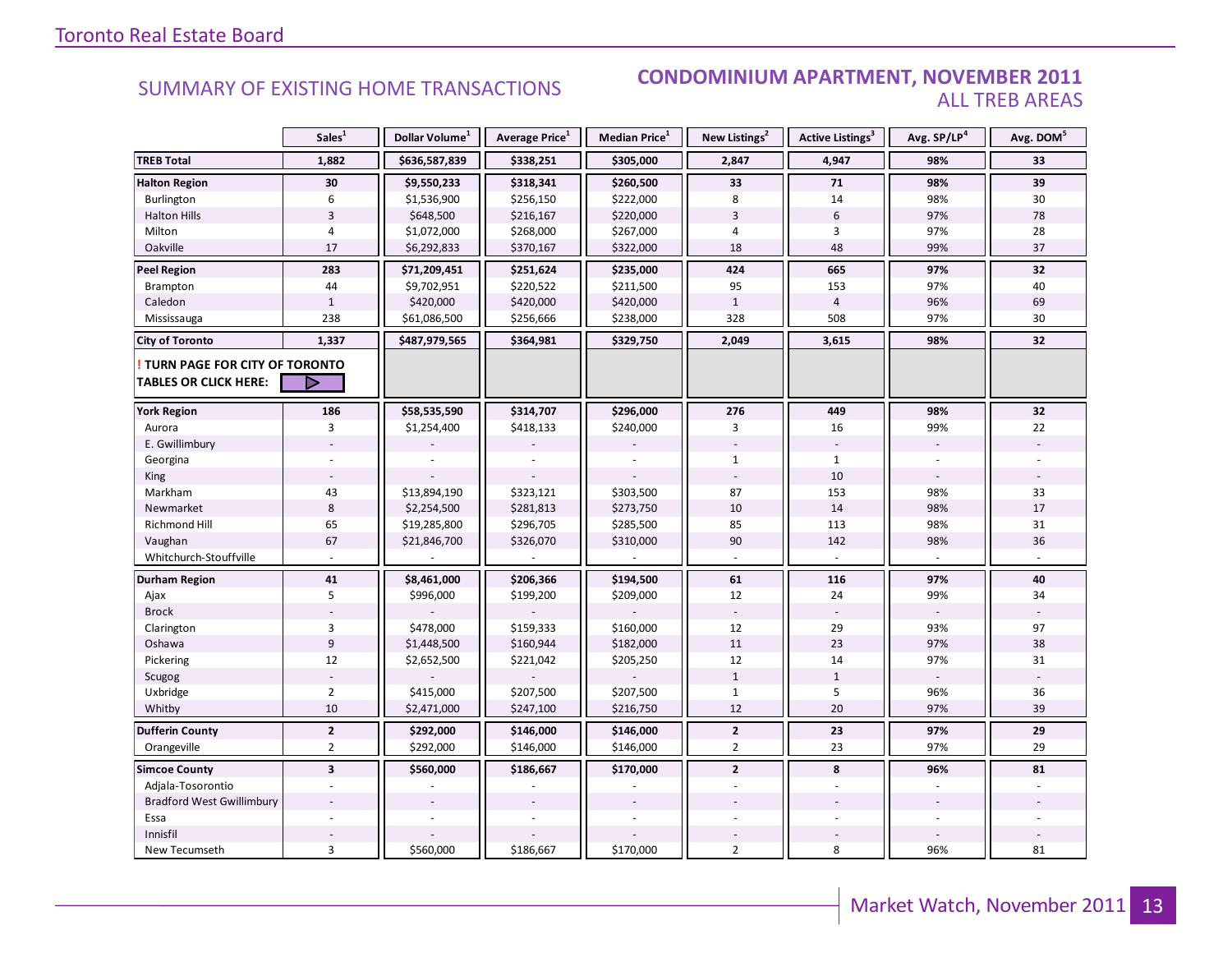#### **CONDOMINIUM APARTMENT, NOVEMBER 2011** CITY OF TORONTO MUNICIPAL BREAKDOWN

<span id="page-13-0"></span>

|                              | Sales <sup>1</sup> | Dollar Volume <sup>1</sup> | <b>Average Price</b> <sup>1</sup> | <b>Median Price</b> <sup>1</sup> | New Listings <sup>2</sup> | <b>Active Listings<sup>3</sup></b> | Avg. SP/LP <sup>4</sup> | Avg. DOM <sup>5</sup> |
|------------------------------|--------------------|----------------------------|-----------------------------------|----------------------------------|---------------------------|------------------------------------|-------------------------|-----------------------|
| <b>TREB Total</b>            | 1,882              | \$636,587,839              | \$338,251                         | \$305,000                        | 2,847                     | 4,947                              | 98%                     | 33                    |
| <b>City of Toronto Total</b> | 1,337              | \$487,979,565              | \$364,981                         | \$329,750                        | 2,049                     | 3,615                              | 98%                     | 32                    |
| <b>Toronto West</b>          | 250                | \$67,838,218               | \$271,353                         | \$262,495                        | 430                       | 871                                | 98%                     | 38                    |
| Toronto W01                  | 26                 | \$8,696,900                | \$334,496                         | \$328,500                        | 33                        | 51                                 | 98%                     | 24                    |
| Toronto W02                  | $10\,$             | \$3,649,200                | \$364,920                         | \$379,500                        | 23                        | 32                                 | 97%                     | 15                    |
| Toronto W03                  | 8                  | \$1,678,800                | \$209,850                         | \$208,400                        | 10                        | 13                                 | 99%                     | 45                    |
| Toronto W04                  | 25                 | \$4,657,200                | \$186,288                         | \$176,000                        | 28                        | 68                                 | 97%                     | 34                    |
| Toronto W05                  | 23                 | \$4,181,900                | \$181,822                         | \$171,000                        | 44                        | 115                                | 96%                     | 43                    |
| Toronto W06                  | 43                 | \$15,111,488               | \$351,430                         | \$308,000                        | 115                       | 237                                | 97%                     | 43                    |
| Toronto W07                  | $\overline{4}$     | \$1,490,500                | \$372,625                         | \$357,500                        | $\mathbf{1}$              | 5                                  | 99%                     | 62                    |
| Toronto W08                  | 68                 | \$21,877,980               | \$321,735                         | \$290,000                        | 91                        | 156                                | 98%                     | 33                    |
| Toronto W09                  | 22                 | \$2,722,050                | \$123,730                         | \$104,750                        | 31                        | 64                                 | 95%                     | 54                    |
| Toronto W10                  | 21                 | \$3,772,200                | \$179,629                         | \$180,000                        | 54                        | 130                                | 96%                     | 49                    |
| <b>Toronto Central</b>       | 874                | \$368,333,014              | \$421,434                         | \$367,000                        | 1,271                     | 2,039                              | 98%                     | 30                    |
| Toronto C01                  | 355                | \$147,644,804              | \$415,901                         | \$371,000                        | 540                       | 864                                | 98%                     | 29                    |
| Toronto C02                  | 29                 | \$28,381,150               | \$978,660                         | \$651,000                        | 53                        | 130                                | 95%                     | 28                    |
| Toronto C03                  | 12                 | \$6,906,000                | \$575,500                         | \$444,000                        | 14                        | 24                                 | 99%                     | 48                    |
| Toronto C04                  | 15                 | \$6,207,000                | \$413,800                         | \$390,000                        | 30                        | 49                                 | 96%                     | 36                    |
| Toronto C06                  | 9                  | \$3,299,190                | \$366,577                         | \$338,200                        | 9                         | 26                                 | 98%                     | 38                    |
| Toronto C07                  | 55                 | \$19,109,988               | \$347,454                         | \$332,000                        | 72                        | 107                                | 98%                     | 33                    |
| Toronto C08                  | 117                | \$49,383,723               | \$422,083                         | \$390,000                        | 134                       | 220                                | 98%                     | 27                    |
| Toronto C09                  | 9                  | \$5,322,000                | \$591,333                         | \$495,000                        | 17                        | 25                                 | 97%                     | 33                    |
| Toronto C10                  | 37                 | \$17,615,600               | \$476,097                         | \$390,000                        | 37                        | 54                                 | 97%                     | 31                    |
| Toronto C11                  | 17                 | \$3,256,800                | \$191,576                         | \$193,000                        | 33                        | 47                                 | 98%                     | 40                    |
| Toronto C12                  | 11                 | \$7,797,500                | \$708,864                         | \$585,000                        | 9                         | 26                                 | 94%                     | 69                    |
| Toronto C13                  | 38                 | \$11,926,333               | \$313,851                         | \$292,500                        | 48                        | 80                                 | 98%                     | 28                    |
| Toronto C14                  | 122                | \$44,639,126               | \$365,894                         | \$334,000                        | 184                       | 224                                | 98%                     | 28                    |
| Toronto C15                  | 48                 | \$16,843,800               | \$350,913                         | \$324,400                        | 91                        | 163                                | 98%                     | 37                    |
| <b>Toronto East</b>          | 213                | \$51,808,333               | \$243,232                         | \$222,000                        | 348                       | 705                                | 98%                     | 33                    |
| Toronto E01                  | 11                 | \$5,052,900                | \$459,355                         | \$477,000                        | 24                        | 41                                 | 99%                     | 24                    |
| Toronto E02                  | $\overline{7}$     | \$3,807,900                | \$543,986                         | \$467,500                        | 8                         | 13                                 | 99%                     | 15                    |
| Toronto E03                  | 11                 | \$2,015,900                | \$183,264                         | \$140,000                        | 10                        | 32                                 | 100%                    | 23                    |
| Toronto E04                  | 25                 | \$4,586,150                | \$183,446                         | \$177,000                        | 40                        | 95                                 | 97%                     | 37                    |
| Toronto E05                  | 40                 | \$9,936,083                | \$248,402                         | \$226,500                        | 55                        | 60                                 | 97%                     | 29                    |
| Toronto E06                  | $\overline{4}$     | \$1,432,000                | \$358,000                         | \$374,000                        | $\mathbf{1}$              | $\overline{3}$                     | 99%                     | 25                    |
| Toronto E07                  | 42                 | \$10,048,500               | \$239,250                         | \$235,000                        | 71                        | 159                                | 97%                     | 43                    |
| Toronto E08                  | $10\,$             | \$1,816,500                | \$181,650                         | \$183,750                        | 24                        | 45                                 | 97%                     | 35                    |
| Toronto E09                  | 37                 | \$8,925,900                | \$241,241                         | \$234,000                        | 77                        | 163                                | 97%                     | 35                    |
| Toronto E10                  | 5                  | \$824,900                  | \$164,980                         | \$164,000                        | $\sqrt{6}$                | $18\,$                             | 98%                     | 20                    |
| Toronto E11                  | 21                 | \$3,361,600                | \$160,076                         | \$138,000                        | 32                        | 76                                 | 96%                     | 35                    |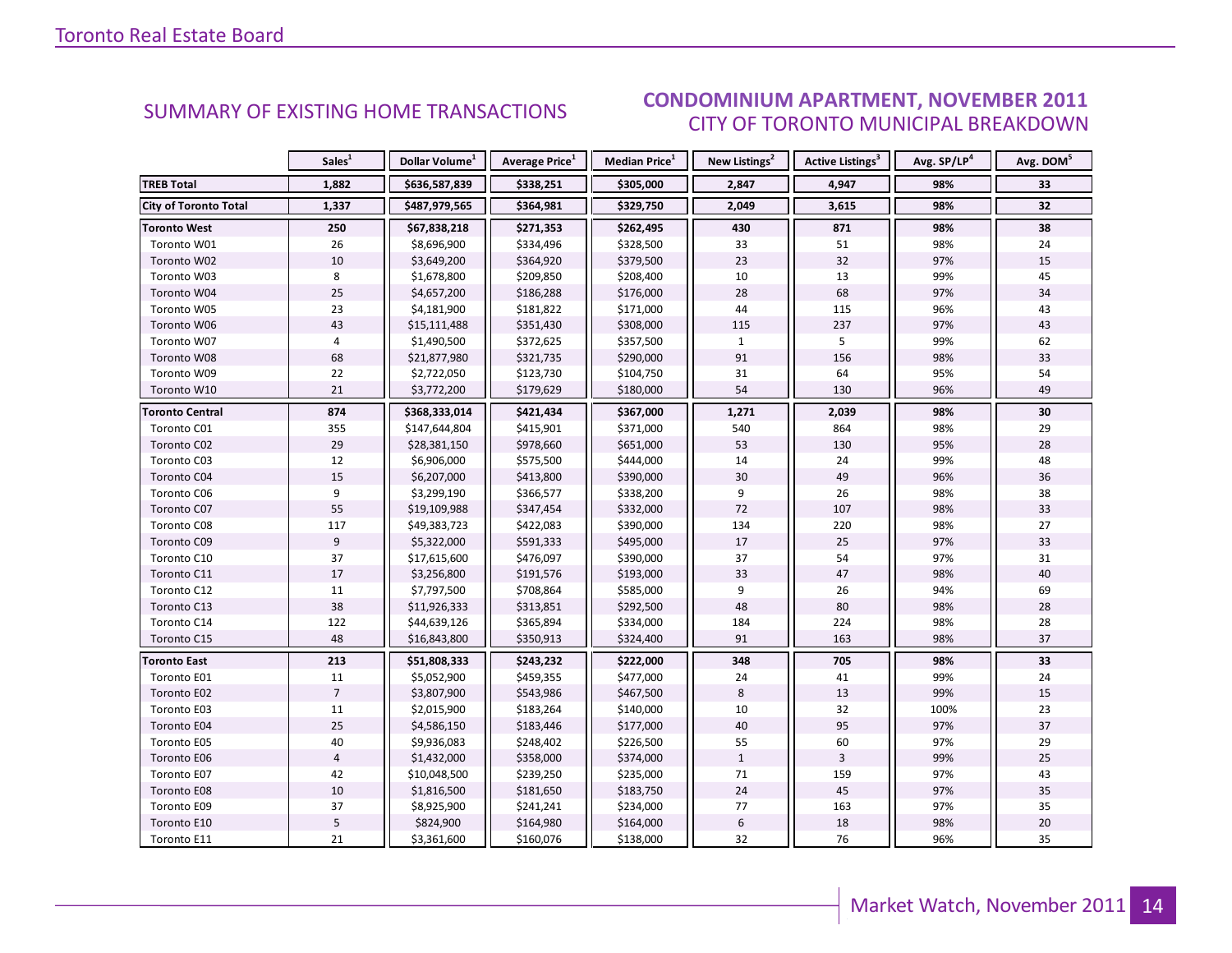#### LINK, NOVEMBER 2011 **ALL TREB AREAS**

|                                                               | Sales <sup>1</sup>       | Dollar Volume <sup>1</sup> | Average Price <sup>1</sup> | Median Price <sup>1</sup> | New Listings <sup>2</sup> | Active Listings <sup>3</sup> | Avg. SP/LP <sup>4</sup> | Avg. DOM <sup>5</sup> |
|---------------------------------------------------------------|--------------------------|----------------------------|----------------------------|---------------------------|---------------------------|------------------------------|-------------------------|-----------------------|
| <b>TREB Total</b>                                             | 105                      | \$42,384,207               | \$403,659                  | \$415,000                 | 139                       | 150                          | 99%                     | 24                    |
| <b>Halton Region</b>                                          | 6                        | \$2,453,100                | \$408,850                  | \$409,550                 | $\mathbf{2}$              | 6                            | 99%                     | 23                    |
| Burlington                                                    |                          |                            |                            |                           | $\overline{a}$            | $\overline{2}$               |                         |                       |
| <b>Halton Hills</b>                                           |                          |                            |                            |                           |                           |                              |                         |                       |
| Milton                                                        | 3                        | \$1,195,100                | \$398,367                  | \$400,100                 | $\mathbf{1}$              | $\overline{2}$               | 99%                     | 14                    |
| Oakville                                                      | $\overline{3}$           | \$1,258,000                | \$419,333                  | \$419,000                 | $\mathbf{1}$              | $\overline{2}$               | 98%                     | 32                    |
| Peel Region                                                   | $\bf 8$                  | \$3,485,800                | \$435,725                  | \$459,000                 | 19                        | 16                           | 98%                     | 15                    |
| Brampton                                                      | $\mathbf{1}$             | \$284,900                  | \$284,900                  | \$284,900                 | 5                         | $\overline{4}$               | 97%                     | 10                    |
| Caledon                                                       |                          |                            |                            |                           | $\mathbf{1}$              | $\overline{2}$               |                         |                       |
| Mississauga                                                   | $\overline{7}$           | \$3,200,900                | \$457,271                  | \$463,000                 | 13                        | 10                           | 98%                     | 15                    |
| <b>City of Toronto</b>                                        | 14                       | \$6,088,200                | \$434,871                  | \$446,500                 | 16                        | 17                           | 101%                    | 23                    |
| TURN PAGE FOR CITY OF TORONTO<br><b>TABLES OR CLICK HERE:</b> | ▷                        |                            |                            |                           |                           |                              |                         |                       |
| <b>York Region</b>                                            | 48                       | \$22,604,707               | \$470,931                  | \$465,750                 | 52                        | 55                           | 99%                     | 27                    |
| Aurora                                                        | $\mathbf{1}$             | \$301,000                  | \$301,000                  | \$301,000                 | $\mathbf{1}$              | $\mathbf{1}$                 | 100%                    | 3                     |
| E. Gwillimbury                                                |                          |                            |                            |                           |                           |                              |                         |                       |
| Georgina                                                      | $\mathbf{1}$             | \$400,000                  | \$400,000                  | \$400,000                 | $\mathbf{1}$              | $\mathbf{1}$                 | 95%                     | 115                   |
| King                                                          |                          |                            |                            |                           |                           |                              |                         |                       |
| Markham                                                       | 35                       | \$16,832,707               | \$480,934                  | \$477,500                 | 46                        | 46                           | 99%                     | 23                    |
| Newmarket                                                     |                          |                            |                            |                           |                           | $\mathbf{1}$                 |                         |                       |
| <b>Richmond Hill</b>                                          | $\overline{2}$           | \$1,150,000                | \$575,000                  | \$575,000                 | $\mathbf{1}$              | 5                            | 97%                     | 38                    |
| Vaughan                                                       | $\boldsymbol{9}$         | \$3,921,000                | \$435,667                  | \$427,000                 | 3                         | $\mathbf{1}$                 | 98%                     | 35                    |
| Whitchurch-Stouffville                                        |                          |                            |                            |                           |                           |                              |                         |                       |
| <b>Durham Region</b>                                          | 23                       | \$6,151,400                | \$267,452                  | \$276,000                 | 36                        | 42                           | 99%                     | 20                    |
| Ajax                                                          | 3                        | \$836,000                  | \$278,667                  | \$277,000                 | $\mathbf{1}$              | $\overline{2}$               | 100%                    | 13                    |
| <b>Brock</b>                                                  |                          |                            |                            |                           |                           |                              |                         |                       |
| Clarington                                                    | $\overline{4}$           | \$939,500                  | \$234,875                  | \$232,500                 | 15                        | 21                           | 99%                     | 31                    |
| Oshawa                                                        | $\boldsymbol{6}$         | \$1,398,000                | \$233,000                  | \$217,250                 | $\overline{7}$            | 8                            | 98%                     | 23                    |
| Pickering                                                     | $\overline{2}$           | \$658,500                  | \$329,250                  | \$329,250                 | $\mathbf{1}$              | $\overline{\phantom{a}}$     | 101%                    | 21                    |
| Scugog                                                        |                          |                            |                            |                           |                           |                              |                         |                       |
| Uxbridge                                                      | $\mathbf 1$              | \$335,900                  | \$335,900                  | \$335,900                 | $\mathbf{1}$              | $\mathbf{1}$                 | 99%                     | 9                     |
| Whitby                                                        | $\overline{7}$           | \$1,983,500                | \$283,357                  | \$277,000                 | 11                        | 10                           | 98%                     | 16                    |
| <b>Dufferin County</b>                                        | $\overline{\phantom{a}}$ |                            |                            |                           | $\blacksquare$            | $\blacksquare$               | $\blacksquare$          |                       |
| Orangeville                                                   |                          |                            |                            |                           |                           |                              |                         |                       |
| <b>Simcoe County</b>                                          | 6                        | \$1,601,000                | \$266,833                  | \$265,500                 | 14                        | 14                           | 97%                     | 31                    |
| Adjala-Tosorontio                                             |                          |                            |                            |                           |                           |                              |                         |                       |
| <b>Bradford West Gwillimbury</b>                              | $\overline{2}$           | \$657,000                  | \$328,500                  | \$328,500                 | 9                         | 10                           | 100%                    | 9                     |
| Essa                                                          | $\mathbf{1}$             | \$214,000                  | \$214,000                  | \$214,000                 | $\mathbf{1}$              | $\overline{2}$               | 94%                     | 62                    |
| Innisfil                                                      | $\,1\,$                  | \$259,000                  | \$259,000                  | \$259,000                 |                           |                              | 96%                     | 51                    |
| New Tecumseth                                                 | $\overline{2}$           | \$471,000                  | \$235,500                  | \$235,500                 | 4                         | $\overline{2}$               | 96%                     | 29                    |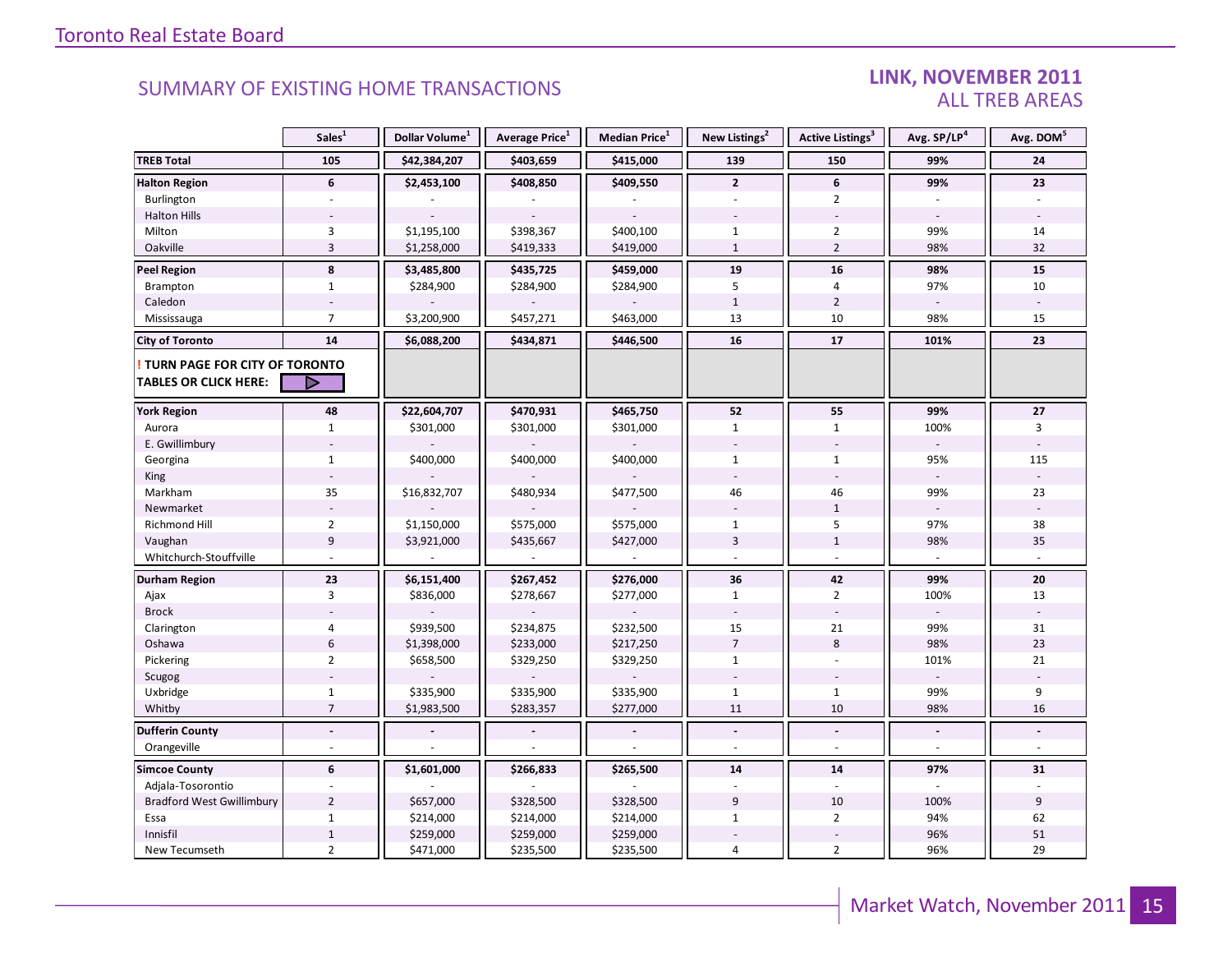#### LINK, NOVEMBER 2011 **CITY OF TORONTO MUNICIPAL BREAKDOWN**

<span id="page-15-0"></span>

|                              | Sales <sup>1</sup> | Dollar Volume <sup>1</sup> | <b>Average Price</b> <sup>1</sup> | <b>Median Price</b> <sup>1</sup> | New Listings <sup>2</sup> | <b>Active Listings<sup>3</sup></b> | Avg. SP/LP <sup>4</sup>  | Avg. DOM <sup>5</sup> |
|------------------------------|--------------------|----------------------------|-----------------------------------|----------------------------------|---------------------------|------------------------------------|--------------------------|-----------------------|
| <b>TREB Total</b>            | 105                | \$42,384,207               | \$403,659                         | \$415,000                        | 139                       | 150                                | 99%                      | ${\bf 24}$            |
| <b>City of Toronto Total</b> | 14                 | \$6,088,200                | \$434,871                         | \$446,500                        | 16                        | $\overline{17}$                    | 101%                     | $\overline{23}$       |
| <b>Toronto West</b>          | $\mathbf{1}$       | \$349,000                  | \$349,000                         | \$349,000                        | $\mathbf{1}$              | $\mathbf{1}$                       | 97%                      | 49                    |
| Toronto W01                  |                    |                            |                                   |                                  |                           |                                    |                          |                       |
| Toronto W02                  |                    |                            |                                   |                                  |                           |                                    |                          |                       |
| Toronto W03                  |                    |                            |                                   |                                  |                           |                                    |                          |                       |
| Toronto W04                  |                    |                            |                                   |                                  |                           |                                    |                          |                       |
| Toronto W05                  | $\mathbf{1}$       | \$349,000                  | \$349,000                         | \$349,000                        | $\mathbf{1}$              | $\mathbf{1}$                       | 97%                      | 49                    |
| Toronto W06                  |                    |                            |                                   |                                  |                           | $\overline{a}$                     |                          |                       |
| Toronto W07                  |                    |                            |                                   |                                  |                           |                                    |                          |                       |
| Toronto W08                  |                    |                            |                                   |                                  |                           |                                    |                          |                       |
| Toronto W09                  |                    |                            |                                   |                                  |                           |                                    |                          |                       |
| Toronto W10                  |                    |                            |                                   | $\sim$                           |                           | $\omega$                           | $\overline{\phantom{a}}$ |                       |
| <b>Toronto Central</b>       | $\mathbf{2}$       | \$1,094,000                | \$547,000                         | \$547,000                        | $\overline{\mathbf{3}}$   | $\mathbf{3}$                       | 104%                     | 10                    |
| Toronto C01                  |                    |                            |                                   |                                  |                           |                                    |                          |                       |
| Toronto C02                  |                    |                            |                                   |                                  |                           |                                    |                          |                       |
| Toronto C03                  |                    |                            |                                   |                                  |                           |                                    |                          |                       |
| Toronto C04                  |                    |                            |                                   |                                  |                           |                                    |                          |                       |
| Toronto C06                  |                    |                            |                                   |                                  |                           |                                    |                          |                       |
| Toronto C07                  |                    |                            |                                   |                                  |                           |                                    |                          |                       |
| Toronto C08                  |                    |                            |                                   |                                  |                           |                                    |                          |                       |
| Toronto C09                  |                    |                            |                                   |                                  |                           |                                    |                          |                       |
| Toronto C10                  |                    |                            |                                   |                                  |                           |                                    |                          |                       |
| Toronto C11                  |                    |                            |                                   |                                  |                           |                                    |                          |                       |
| Toronto C12                  |                    |                            |                                   |                                  |                           |                                    |                          |                       |
| Toronto C13                  |                    |                            |                                   |                                  |                           |                                    |                          |                       |
| Toronto C14                  |                    |                            |                                   |                                  |                           | $\mathbf{1}$                       |                          |                       |
| Toronto C15                  | $\overline{2}$     | \$1,094,000                | \$547,000                         | \$547,000                        | $\overline{3}$            | $\overline{2}$                     | 104%                     | 10                    |
| <b>Toronto East</b>          | 11                 | \$4,645,200                | \$422,291                         | \$428,000                        | 12                        | 13                                 | 101%                     | 23                    |
| Toronto E01                  |                    |                            |                                   |                                  |                           |                                    |                          |                       |
| Toronto E02                  |                    |                            |                                   |                                  |                           |                                    |                          |                       |
| Toronto E03                  |                    |                            |                                   |                                  |                           |                                    |                          |                       |
| Toronto E04                  |                    |                            |                                   |                                  |                           |                                    |                          |                       |
| Toronto E05                  | 6                  | \$2,644,000                | \$440,667                         | \$446,500                        | 6                         | 3                                  | 99%                      | 18                    |
| Toronto E06                  |                    |                            |                                   |                                  |                           |                                    |                          |                       |
| Toronto E07                  | $\mathbf{3}$       | \$1,151,000                | \$383,667                         | \$353,000                        | 5                         | 8                                  | 105%                     | 33                    |
| Toronto E08                  |                    |                            |                                   |                                  |                           |                                    |                          |                       |
| Toronto E09                  |                    |                            |                                   | $\sim$                           |                           |                                    | $\sim$                   |                       |
| Toronto E10                  |                    |                            |                                   |                                  | $\mathbf{1}$              | $\mathbf{1}$                       |                          |                       |
| Toronto E11                  | $\overline{2}$     | \$850,200                  | \$425,100                         | \$425,100                        |                           | $\mathbf{1}$                       | 103%                     | 26                    |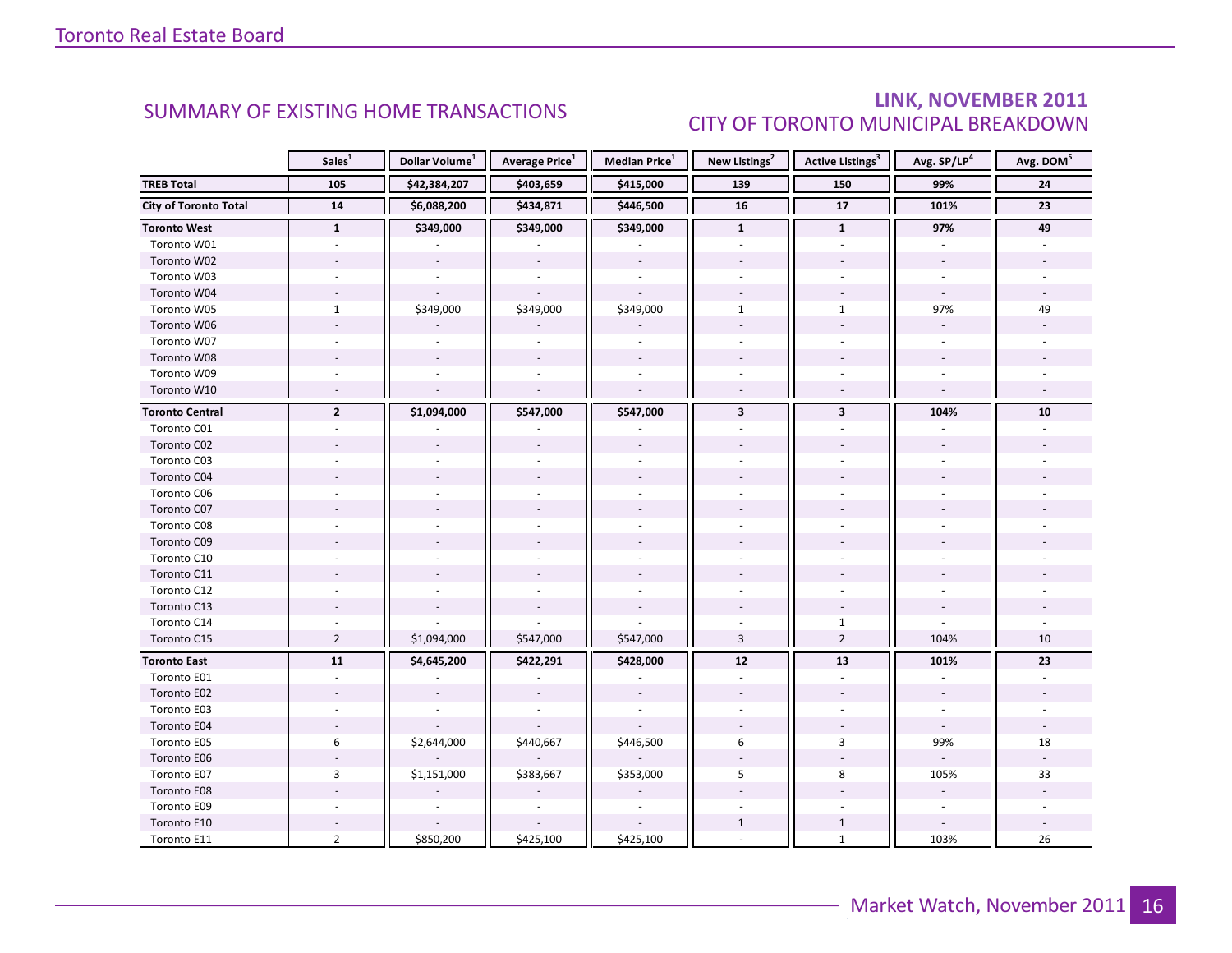#### **ATTACHED/ROW/TOWNHOUSE, NOVEMBER 2011 ALL TREB AREAS**

|                                                               | Sales <sup>1</sup> | Dollar Volume <sup>1</sup> | Average Price <sup>1</sup> | Median Price <sup>1</sup> | New Listings <sup>2</sup> | Active Listings <sup>3</sup> | Avg. SP/LP <sup>4</sup> | Avg. DOM <sup>5</sup> |
|---------------------------------------------------------------|--------------------|----------------------------|----------------------------|---------------------------|---------------------------|------------------------------|-------------------------|-----------------------|
| <b>TREB Total</b>                                             | 525                | \$218,414,022              | \$416,027                  | \$385,000                 | 599                       | 611                          | 99%                     | 22                    |
| <b>Halton Region</b>                                          | 61                 | \$22,910,200               | \$375,577                  | \$351,200                 | 66                        | 79                           | 99%                     | 22                    |
| Burlington                                                    | 6                  | \$2,006,900                | \$334,483                  | \$336,050                 | 3                         | 4                            | 99%                     | 42                    |
| <b>Halton Hills</b>                                           | $6\phantom{1}$     | \$2,080,200                | \$346,700                  | \$351,050                 | 5                         | $\overline{2}$               | 100%                    | 15                    |
| Milton                                                        | 30                 | \$10,272,200               | \$342,407                  | \$345,500                 | 33                        | 28                           | 99%                     | 19                    |
| Oakville                                                      | 19                 | \$8,550,900                | \$450,047                  | \$420,000                 | 25                        | 45                           | 98%                     | 24                    |
| <b>Peel Region</b>                                            | 80                 | \$28,329,205               | \$354,115                  | \$334,250                 | 98                        | 104                          | 98%                     | 22                    |
| Brampton                                                      | 49                 | \$15,275,500               | \$311,745                  | \$319,850                 | 59                        | 63                           | 98%                     | 24                    |
| Caledon                                                       | $\overline{3}$     | \$1,041,611                | \$347,204                  | \$329,111                 | $\mathbf{1}$              | $\overline{2}$               | 99%                     | 25                    |
| Mississauga                                                   | 28                 | \$12,012,094               | \$429,003                  | \$427,550                 | 38                        | 39                           | 98%                     | 20                    |
| <b>City of Toronto</b>                                        | 123                | \$68,468,540               | \$556,655                  | \$505,100                 | 157                       | 159                          | 100%                    | 22                    |
| TURN PAGE FOR CITY OF TORONTO<br><b>TABLES OR CLICK HERE:</b> | ▷                  |                            |                            |                           |                           |                              |                         |                       |
| <b>York Region</b>                                            | 164                | \$72,767,613               | \$443,705                  | \$439,544                 | 183                       | 132                          | 99%                     | 19                    |
| Aurora                                                        | 9                  | \$3,468,000                | \$385,333                  | \$379,000                 | 11                        | 9                            | 101%                    | 22                    |
| E. Gwillimbury                                                | 5                  | \$1,601,550                | \$320,310                  | \$312,000                 | 6                         | $\overline{4}$               | 100%                    | 13                    |
| Georgina                                                      | 4                  | \$1,060,900                | \$265,225                  | \$273,950                 | 5                         | $\mathbf{1}$                 | 100%                    | 8                     |
| King                                                          | $\mathbf{1}$       | \$330,000                  | \$330,000                  | \$330,000                 |                           |                              | 98%                     | 14                    |
| Markham                                                       | 40                 | \$18,397,276               | \$459,932                  | \$436,244                 | 52                        | 38                           | 100%                    | 18                    |
| Newmarket                                                     | 12                 | \$4,519,288                | \$376,607                  | \$380,444                 | 8                         | $\overline{4}$               | 101%                    | 10                    |
| <b>Richmond Hill</b>                                          | 62                 | \$29,768,188               | \$480,132                  | \$470,000                 | 59                        | 38                           | 99%                     | 23                    |
| Vaughan                                                       | 27                 | \$12,151,411               | \$450,052                  | \$439,100                 | 30                        | 31                           | 99%                     | 23                    |
| Whitchurch-Stouffville                                        | $\overline{4}$     | \$1,471,000                | \$367,750                  | \$364,000                 | 12                        | $\overline{7}$               | 100%                    | $\overline{7}$        |
| Durham Region                                                 | 85                 | \$23,009,440               | \$270,699                  | \$271,000                 | 88                        | 115                          | 98%                     | ${\bf 26}$            |
| Ajax                                                          | 26                 | \$7,554,400                | \$290,554                  | \$289,000                 | 27                        | 33                           | 98%                     | 26                    |
| <b>Brock</b>                                                  |                    |                            |                            |                           |                           | $\overline{2}$               |                         |                       |
| Clarington                                                    | $11\,$             | \$2,496,290                | \$226,935                  | \$226,000                 | 8                         | 17                           | 99%                     | 38                    |
| Oshawa                                                        | 17                 | \$4,079,400                | \$239,965                  | \$246,000                 | 17                        | 25                           | 98%                     | 27                    |
| Pickering                                                     | 13                 | \$3,951,400                | \$303,954                  | \$296,000                 | 13                        | 17                           | 98%                     | 22                    |
| Scugog                                                        |                    |                            |                            |                           |                           |                              |                         |                       |
| Uxbridge                                                      |                    |                            |                            |                           | $\mathbf{1}$              | $\overline{2}$               |                         |                       |
| Whitby                                                        | 18                 | \$4,927,950                | \$273,775                  | \$278,000                 | 22                        | 19                           | 99%                     | 18                    |
| <b>Dufferin County</b>                                        | $\mathbf 2$        | \$520,250                  | \$260,125                  | \$260,125                 | $\mathbf{3}$              | $\overline{2}$               | 97%                     | ${\bf 17}$            |
| Orangeville                                                   | $\overline{2}$     | \$520,250                  | \$260,125                  | \$260,125                 | 3                         | $\overline{2}$               | 97%                     | 17                    |
| <b>Simcoe County</b>                                          | ${\bf 10}$         | \$2,408,774                | \$240,877                  | \$228,500                 | 4                         | 20                           | 99%                     | 35                    |
| Adjala-Tosorontio                                             |                    |                            |                            |                           |                           |                              |                         |                       |
| <b>Bradford West Gwillimbury</b>                              | $\overline{2}$     | \$659,000                  | \$329,500                  | \$329,500                 | $\mathbf{1}$              | $\mathbf{1}$                 | 99%                     | 9                     |
| Essa                                                          | $\overline{2}$     | \$424,974                  | \$212,487                  | \$212,487                 | $\overline{2}$            | 9                            | 99%                     | 66                    |
| Innisfil                                                      | $\mathsf 3$        | \$603,900                  | \$201,300                  | \$196,900                 | $1\,$                     | $\mathsf 3$                  | 98%                     | 20                    |
| New Tecumseth                                                 | 3                  | \$720,900                  | \$240,300                  | \$240,000                 |                           | $\overline{7}$               | 99%                     | 46                    |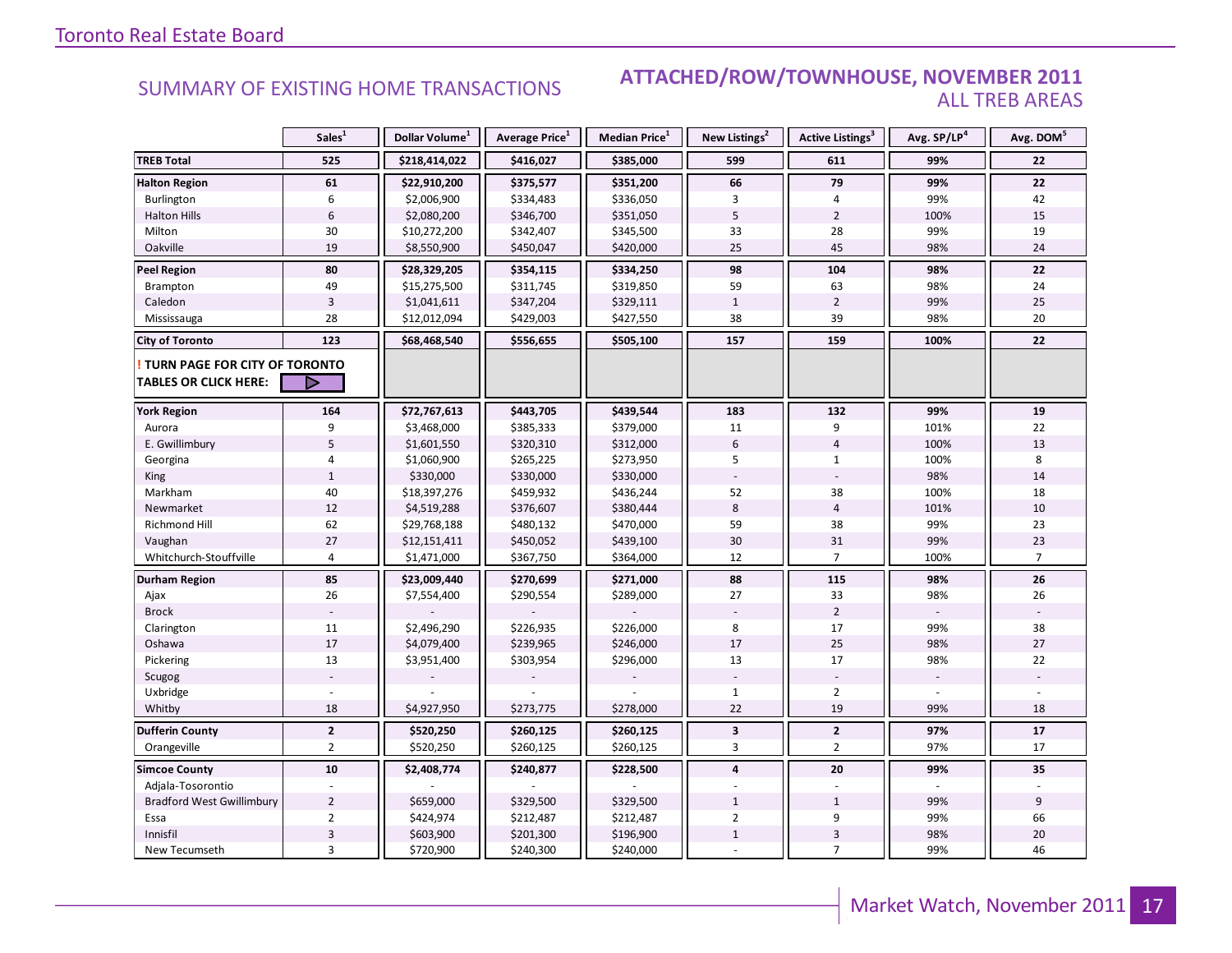### **ATTACHED/ROW/TOWNHOUSE, NOVEMBER 2011 CITY OF TORONTO MUNICIPAL BREAKDOWN**

<span id="page-17-0"></span>

|                              | Sales <sup>1</sup> | Dollar Volume <sup>1</sup> | <b>Average Price</b> <sup>1</sup> | <b>Median Price</b> <sup>1</sup> | New Listings <sup>2</sup> | <b>Active Listings<sup>3</sup></b> | Avg. SP/LP <sup>4</sup> | Avg. DOM <sup>5</sup> |
|------------------------------|--------------------|----------------------------|-----------------------------------|----------------------------------|---------------------------|------------------------------------|-------------------------|-----------------------|
| <b>TREB Total</b>            | 525                | \$218,414,022              | \$416,027                         | \$385,000                        | 599                       | 611                                | 99%                     | 22                    |
| <b>City of Toronto Total</b> | 123                | \$68,468,540               | \$556,655                         | \$505,100                        | 157                       | 159                                | 100%                    | 22                    |
| <b>Toronto West</b>          | 21                 | \$11,137,900               | \$530,376                         | \$510,000                        | 59                        | 65                                 | 99%                     | 26                    |
| Toronto W01                  | $\mathbf{1}$       | \$641,000                  | \$641,000                         | \$641,000                        | $\mathbf{1}$              | 4                                  | 107%                    | 10                    |
| Toronto W02                  | $\overline{4}$     | \$1,842,500                | \$460,625                         | \$450,000                        | $\overline{7}$            | $\,8\,$                            | 102%                    | 14                    |
| Toronto W03                  | $\mathbf{1}$       | \$372,000                  | \$372,000                         | \$372,000                        | $\mathbf{1}$              | $\overline{2}$                     | 98%                     | 25                    |
| Toronto W04                  | $\mathbf{1}$       | \$420,000                  | \$420,000                         | \$420,000                        | 8                         | $\overline{7}$                     | 98%                     | 104                   |
| Toronto W05                  | 3                  | \$1,173,500                | \$391,167                         | \$395,000                        | 6                         | 5                                  | 98%                     | 44                    |
| Toronto W06                  | $\overline{2}$     | \$1,128,500                | \$564,250                         | \$564,250                        | 8                         | $\overline{9}$                     | 98%                     | $\overline{7}$        |
| Toronto W07                  | $\mathbf{1}$       | \$510,000                  | \$510,000                         | \$510,000                        | 4                         | 5                                  | 99%                     | $\overline{2}$        |
| Toronto W08                  | $\overline{7}$     | \$4,761,400                | \$680,200                         | \$620,000                        | 21                        | 23                                 | 98%                     | 27                    |
| Toronto W09                  |                    |                            |                                   |                                  | 1                         | $\mathbf{1}$                       |                         |                       |
| Toronto W10                  | $\mathbf{1}$       | \$289,000                  | \$289,000                         | \$289,000                        | $\overline{2}$            | $\mathbf{1}$                       | 98%                     | 9                     |
| <b>Toronto Central</b>       | 50                 | \$34,005,550               | \$680,111                         | \$608,000                        | 53                        | 52                                 | 100%                    | 23                    |
| Toronto C01                  | 15                 | \$8,597,652                | \$573,177                         | \$575,000                        | 15                        | 19                                 | 99%                     | 21                    |
| Toronto C02                  | $\overline{7}$     | \$6,944,000                | \$992,000                         | \$935,000                        | 5                         | 5                                  | 100%                    | 30                    |
| Toronto C03                  | $\overline{2}$     | \$1,248,800                | \$624,400                         | \$624,400                        | $\mathbf{1}$              |                                    | 105%                    | 9                     |
| Toronto C04                  | $\mathbf{1}$       | \$435,000                  | \$435,000                         | \$435,000                        | $\overline{4}$            | 5                                  | 99%                     | 134                   |
| Toronto C06                  |                    |                            |                                   |                                  |                           |                                    |                         |                       |
| Toronto C07                  | $\overline{4}$     | \$2,358,000                | \$589,500                         | \$600,000                        | $\overline{2}$            | 5                                  | 101%                    | 18                    |
| Toronto C08                  | 14                 | \$9,936,099                | \$709,721                         | \$626,550                        | 16                        | 11                                 | 101%                    | 17                    |
| Toronto C09                  |                    |                            |                                   |                                  | $\mathbf 1$               | $\mathbf{1}$                       |                         |                       |
| Toronto C10                  | $\mathbf{1}$       | \$945,000                  | \$945,000                         | \$945,000                        | $\overline{2}$            | $\mathbf{1}$                       | 95%                     | 17                    |
| Toronto C11                  | $\mathbf{1}$       | \$649,999                  | \$649,999                         | \$649,999                        |                           |                                    | 108%                    | 34                    |
| Toronto C12                  |                    |                            |                                   |                                  | $\mathbf{1}$              |                                    |                         |                       |
| Toronto C13                  | $\overline{4}$     | \$1,991,000                | \$497,750                         | \$481,500                        | $\mathbf 1$               |                                    | 99%                     | 27                    |
| Toronto C14                  | $\mathbf{1}$       | \$900,000                  | \$900,000                         | \$900,000                        | 5                         | 4                                  | 92%                     | 11                    |
| Toronto C15                  |                    |                            |                                   |                                  |                           | $\mathbf{1}$                       |                         |                       |
| <b>Toronto East</b>          | 52                 | \$23,325,090               | \$448,559                         | \$401,000                        | 45                        | 42                                 | 100%                    | 19                    |
| Toronto E01                  | 16                 | \$8,104,390                | \$506,524                         | \$485,550                        | 15                        | $\overline{7}$                     | 102%                    | 16                    |
| Toronto E02                  | $\sqrt{6}$         | \$3,866,000                | \$644,333                         | \$584,000                        | $\overline{3}$            | $\overline{3}$                     | 98%                     | 20                    |
| Toronto E03                  | 3                  | \$1,333,000                | \$444,333                         | \$378,000                        | $\overline{2}$            | 3                                  | 98%                     | 55                    |
| Toronto E04                  | 5                  | \$2,170,400                | \$434,080                         | \$467,500                        | $\overline{2}$            | 3                                  | 98%                     | 11                    |
| Toronto E05                  | 5                  | \$1,887,000                | \$377,400                         | \$387,000                        | 4                         | $\mathbf{1}$                       | 101%                    | 9                     |
| Toronto E06                  |                    |                            |                                   |                                  | $\mathbf{1}$              | 3                                  |                         |                       |
| Toronto E07                  | 5                  | \$1,789,800                | \$357,960                         | \$361,800                        | 3                         | 3                                  | 104%                    | 9                     |
| Toronto E08                  | $\mathbf{1}$       | \$332,000                  | \$332,000                         | \$332,000                        | $\overline{3}$            | $\overline{4}$                     | 98%                     | 49                    |
| Toronto E09                  | $\mathbf{1}$       | \$300,000                  | \$300,000                         | \$300,000                        |                           | $\overline{2}$                     | 97%                     | 39                    |
| Toronto E10                  | $\overline{2}$     | \$715,000                  | \$357,500                         | \$357,500                        | 3                         | $\overline{\mathbf{3}}$            | 98%                     | 41                    |
| Toronto E11                  | 8                  | \$2,827,500                | \$353,438                         | \$343,500                        | 9                         | 10                                 | 98%                     | 18                    |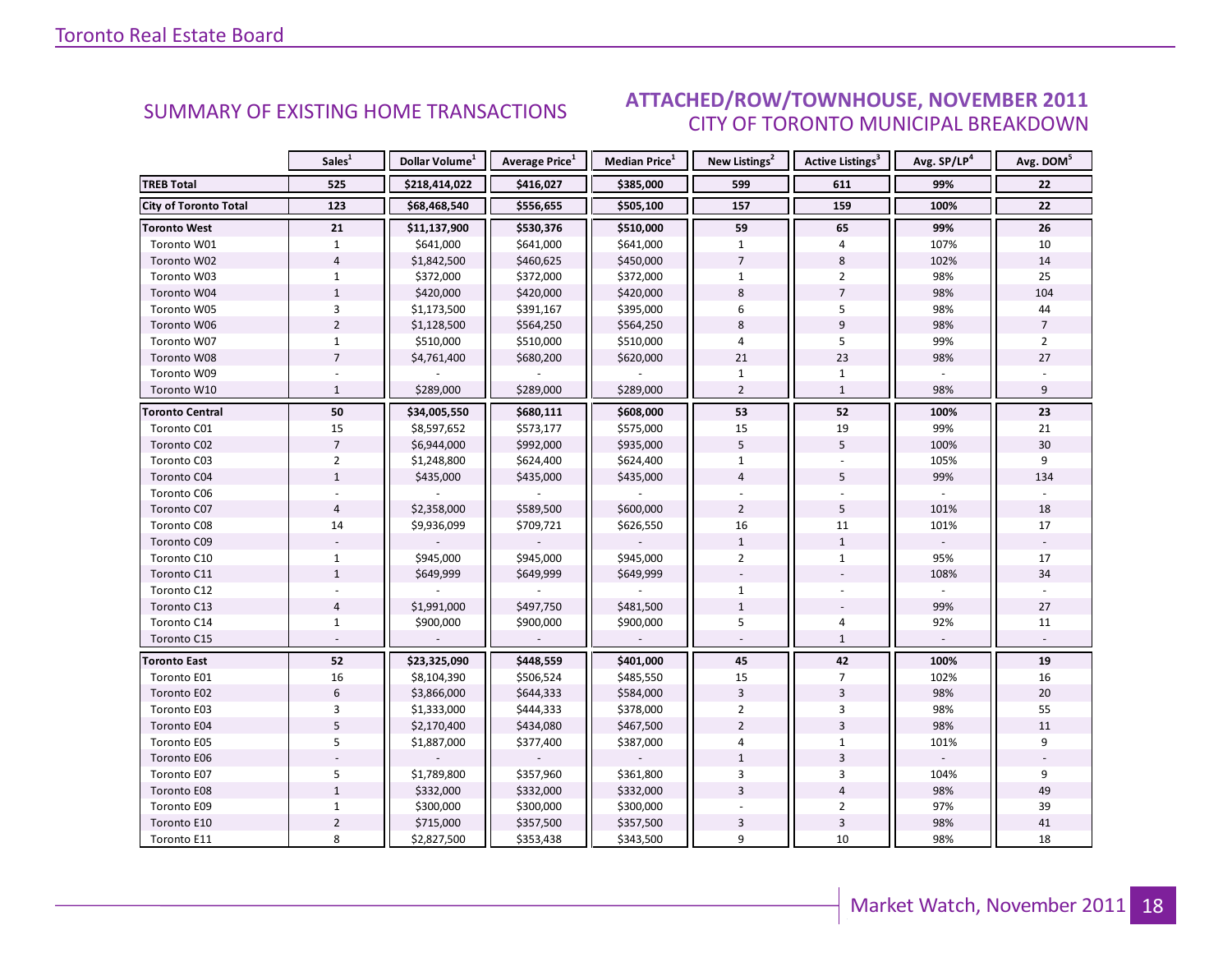#### **CO-OP APARTMENT, NOVEMBER 2011 ALL TREB AREAS**

|                                        | Sales <sup>1</sup>       | Dollar Volume <sup>1</sup> | Average Price <sup>1</sup> | Median Price <sup>1</sup> | New Listings <sup>2</sup> | <b>Active Listings<sup>3</sup></b> | Avg. SP/LP <sup>4</sup> | Avg. DOM <sup>5</sup> |
|----------------------------------------|--------------------------|----------------------------|----------------------------|---------------------------|---------------------------|------------------------------------|-------------------------|-----------------------|
| <b>TREB Total</b>                      | ${\bf 10}$               | \$2,321,000                | \$232,100                  | \$157,500                 | ${\bf 24}$                | 36                                 | 97%                     | 42                    |
| <b>Halton Region</b>                   | $\overline{a}$           |                            |                            | $\overline{a}$            | $\overline{a}$            | $\overline{a}$                     | $\blacksquare$          |                       |
| Burlington                             |                          |                            |                            |                           |                           |                                    |                         |                       |
| <b>Halton Hills</b>                    |                          |                            |                            |                           |                           |                                    |                         |                       |
| Milton                                 |                          |                            |                            | $\sim$                    |                           | $\sim$                             | $\sim$                  |                       |
| Oakville                               | $\overline{a}$           | $\sim$                     | $\sim$                     | $\sim$                    | $\overline{a}$            | $\overline{\phantom{a}}$           | $\sim$                  | $\sim$                |
| <b>Peel Region</b>                     | $\mathbf{1}$             | \$140,000                  | \$140,000                  | \$140,000                 | 4                         | $\overline{\mathbf{3}}$            | 93%                     | 30                    |
| Brampton                               | $\omega$                 |                            |                            |                           | $\mathbf{1}$              | $\mathbf{1}$                       | $\sim$                  | $\sim$                |
| Caledon                                |                          |                            |                            |                           |                           |                                    | $\overline{a}$          |                       |
| Mississauga                            | $\mathbf{1}$             | \$140,000                  | \$140,000                  | \$140,000                 | $\overline{3}$            | $\overline{2}$                     | 93%                     | $30\,$                |
| <b>City of Toronto</b>                 | 9                        | \$2,181,000                | \$242,333                  | \$175,000                 | 19                        | 32                                 | 97%                     | 43                    |
| <b>! TURN PAGE FOR CITY OF TORONTO</b> |                          |                            |                            |                           |                           |                                    |                         |                       |
| <b>TABLES OR CLICK HERE:</b>           | ▷                        |                            |                            |                           |                           |                                    |                         |                       |
| <b>York Region</b>                     |                          |                            | $\overline{a}$             | $\overline{a}$            | $\mathbf{1}$              | $\mathbf 1$                        |                         |                       |
| Aurora                                 |                          |                            |                            |                           |                           |                                    |                         |                       |
| E. Gwillimbury                         |                          |                            |                            |                           |                           |                                    |                         |                       |
| Georgina                               |                          |                            |                            |                           |                           |                                    |                         |                       |
| <b>King</b>                            |                          |                            |                            |                           |                           |                                    |                         |                       |
| Markham                                | ä,                       |                            |                            | ÷,                        | $\sim$                    | ä,                                 |                         |                       |
| Newmarket                              |                          |                            |                            |                           |                           |                                    |                         |                       |
| Richmond Hill                          |                          |                            |                            |                           |                           |                                    |                         |                       |
| Vaughan                                |                          |                            |                            | ÷,                        | $\mathbf{1}$              | $\mathbf{1}$                       |                         |                       |
| Whitchurch-Stouffville                 | $\omega$                 | $\sim$                     | $\sim$                     | $\overline{\phantom{a}}$  | $\sim$                    | $\overline{a}$                     | $\sim$                  |                       |
| <b>Durham Region</b>                   | $\blacksquare$           | $\sim$                     | $\blacksquare$             | $\overline{a}$            | $\blacksquare$            | $\blacksquare$                     | $\blacksquare$          |                       |
| Ajax                                   |                          |                            |                            | ÷,                        | $\sim$                    | ÷.                                 |                         |                       |
| <b>Brock</b>                           |                          |                            |                            |                           |                           |                                    |                         |                       |
| Clarington                             |                          |                            |                            |                           |                           |                                    |                         |                       |
| Oshawa                                 |                          |                            |                            |                           |                           |                                    |                         |                       |
| Pickering                              | ä,                       |                            |                            | L.                        | $\sim$                    | ä,                                 |                         |                       |
| Scugog                                 |                          |                            |                            |                           |                           |                                    |                         |                       |
| Uxbridge                               | $\ddot{\phantom{1}}$     |                            |                            | ÷.                        |                           | $\overline{a}$                     | $\overline{a}$          |                       |
| Whitby                                 | $\overline{a}$           |                            | $\overline{a}$             | ÷,                        | $\overline{\phantom{a}}$  | $\overline{\phantom{a}}$           | $\sim$                  |                       |
| <b>Dufferin County</b>                 | $\overline{a}$           | $\Box$                     | $\mathbf{r}$               | $\overline{a}$            | $\overline{a}$            | $\overline{a}$                     | $\Box$                  |                       |
| Orangeville                            | $\overline{\phantom{a}}$ | $\sim$                     | $\sim$                     | $\omega$                  | $\sim$                    | $\sim$                             | $\sim$                  | $\sim$                |
| <b>Simcoe County</b>                   | $\blacksquare$           |                            | $\overline{a}$             | $\overline{a}$            | $\overline{a}$            | $\overline{a}$                     |                         |                       |
| Adjala-Tosorontio                      | ä,                       |                            |                            | ä,                        |                           | ä,                                 |                         |                       |
| <b>Bradford West Gwillimbury</b>       |                          |                            |                            |                           |                           |                                    |                         |                       |
| Essa                                   | ÷                        |                            |                            | ä,                        |                           | $\overline{a}$                     |                         |                       |
| Innisfil                               |                          |                            |                            |                           |                           |                                    |                         |                       |
| New Tecumseth                          |                          |                            |                            |                           |                           | ÷.                                 | ÷.                      |                       |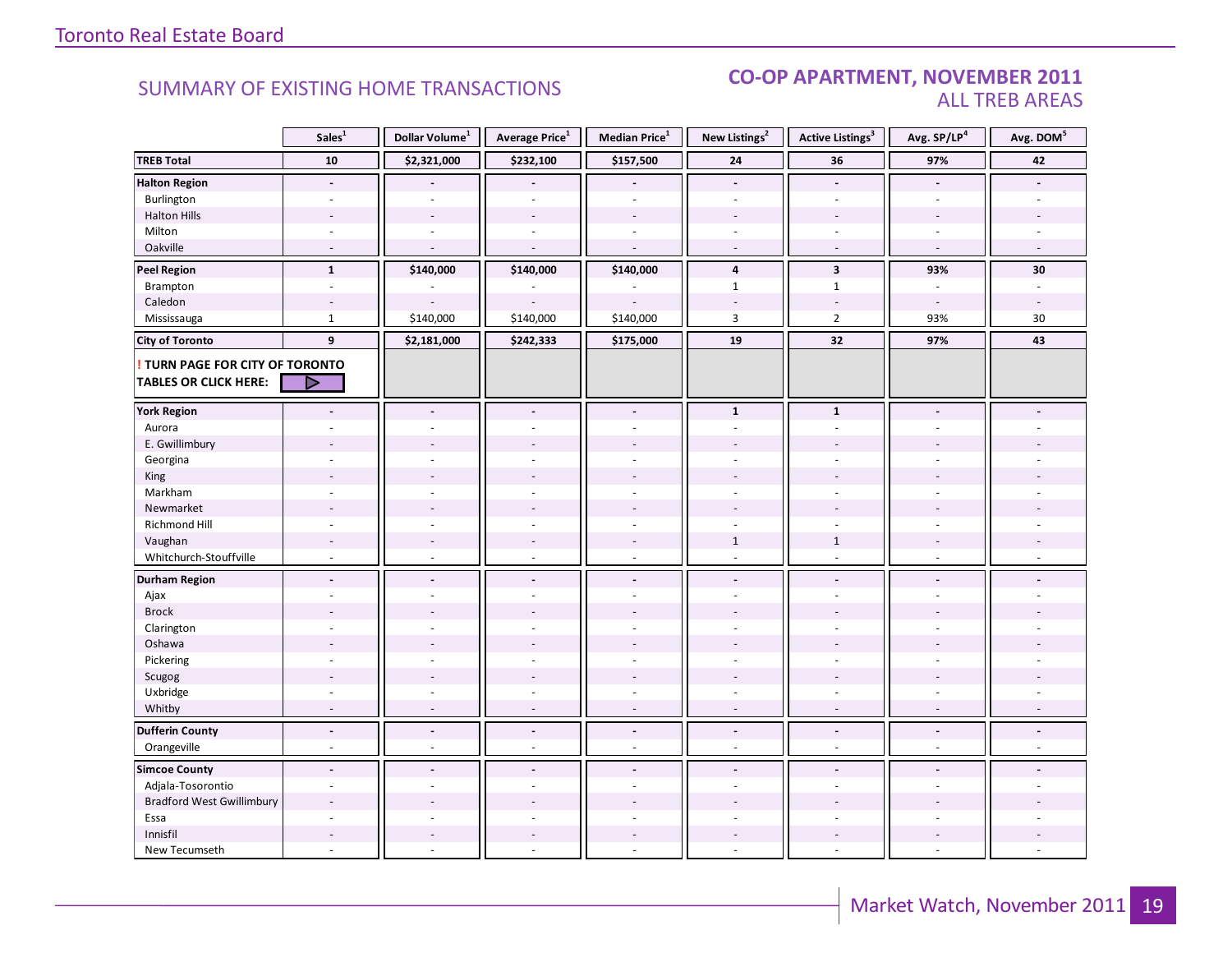### **CO-OP APARTMENT, NOVEMBER 2011** CITY OF TORONTO MUNICIPAL BREAKDOWN

<span id="page-19-0"></span>

|                              | Sales <sup>1</sup>       | Dollar Volume <sup>1</sup> | <b>Average Price</b> <sup>1</sup> | Median Price <sup>1</sup> | New Listings <sup>2</sup> | <b>Active Listings<sup>3</sup></b> | Avg. SP/LP <sup>4</sup>  | Avg. DOM <sup>5</sup> |
|------------------------------|--------------------------|----------------------------|-----------------------------------|---------------------------|---------------------------|------------------------------------|--------------------------|-----------------------|
| <b>TREB Total</b>            | 10                       | \$2,321,000                | \$232,100                         | \$157,500                 | 24                        | 36                                 | 97%                      | 42                    |
| <b>City of Toronto Total</b> | 9                        | \$2,181,000                | \$242,333                         | \$175,000                 | 19                        | 32                                 | 97%                      | 43                    |
| <b>Toronto West</b>          | $\mathbf{1}$             | \$175,000                  | \$175,000                         | \$175,000                 | 6                         | ${\bf 12}$                         | 95%                      | 41                    |
| Toronto W01                  |                          |                            |                                   |                           |                           |                                    |                          |                       |
| Toronto W02                  |                          |                            |                                   |                           | $\mathbf{1}$              | $\mathbf{1}$                       |                          |                       |
| Toronto W03                  | $\sim$                   |                            |                                   | $\sim$                    | $\sim$                    | $\sim$                             |                          |                       |
| Toronto W04                  |                          |                            |                                   |                           |                           |                                    |                          |                       |
| Toronto W05                  |                          |                            |                                   |                           | 4                         | 5                                  |                          |                       |
| Toronto W06                  |                          |                            |                                   |                           |                           | $1\,$                              |                          |                       |
| Toronto W07                  | $\sim$                   |                            |                                   |                           | $\omega$                  | $\mathbf{1}$                       | $\omega$                 |                       |
| Toronto W08                  | $\mathbf{1}$             | \$175,000                  | \$175,000                         | \$175,000                 | $\mathbf{1}$              | $\overline{3}$                     | 95%                      | 41                    |
| Toronto W09                  |                          |                            |                                   |                           |                           | $\mathbf{1}$                       |                          |                       |
| Toronto W10                  | $\sim$                   | $\blacksquare$             | $\sim$                            | $\omega$                  | $\sim$                    | $\blacksquare$                     | $\sim$                   | $\sim$                |
| <b>Toronto Central</b>       | 5                        | \$1,541,000                | \$308,200                         | \$380,000                 | 10                        | 16                                 | 97%                      | 41                    |
| Toronto C01                  |                          |                            |                                   |                           |                           |                                    |                          |                       |
| Toronto C02                  |                          | $\overline{\phantom{a}}$   | $\overline{\phantom{a}}$          |                           |                           | $\overline{4}$                     | $\omega$                 |                       |
| Toronto C03                  |                          |                            |                                   |                           | $\overline{2}$            | $\mathbf{1}$                       |                          |                       |
| Toronto C04                  | $\mathbf{1}$             | \$125,000                  | \$125,000                         | \$125,000                 |                           | $\overline{2}$                     | 96%                      | 70                    |
| Toronto C06                  |                          |                            |                                   |                           |                           |                                    |                          |                       |
| Toronto C07                  |                          |                            | $\overline{\phantom{a}}$          |                           |                           |                                    | $\omega$                 |                       |
| Toronto C08                  |                          |                            |                                   |                           |                           |                                    |                          |                       |
| Toronto C09                  | $\overline{3}$           | \$1,295,000                | \$431,667                         | \$395,000                 | 6                         | $\overline{7}$                     | 98%                      | 31                    |
| Toronto C10                  |                          |                            |                                   |                           |                           |                                    |                          |                       |
| Toronto C11                  | $\mathbf{1}$             | \$121,000                  | \$121,000                         | \$121,000                 |                           |                                    | 97%                      | 39                    |
| Toronto C12                  |                          |                            |                                   |                           |                           |                                    |                          |                       |
| Toronto C13                  |                          |                            |                                   |                           |                           |                                    |                          |                       |
| Toronto C14                  |                          |                            |                                   |                           | $\mathbf{1}$              | $\mathbf{1}$                       |                          |                       |
| Toronto C15                  | $\overline{\phantom{a}}$ |                            | ÷,                                |                           | $\mathbf{1}$              | $\mathbf{1}$                       | $\overline{\phantom{a}}$ |                       |
| <b>Toronto East</b>          | $\overline{\mathbf{3}}$  | \$465,000                  | \$155,000                         | \$125,000                 | $\overline{\mathbf{3}}$   | $\overline{4}$                     | 96%                      | 47                    |
| Toronto E01                  |                          |                            |                                   |                           |                           |                                    |                          |                       |
| Toronto E02                  |                          |                            |                                   |                           | $\mathbf{1}$              | $\mathbf{1}$                       |                          |                       |
| Toronto E03                  |                          |                            |                                   |                           |                           |                                    |                          |                       |
| Toronto E04                  |                          |                            | $\bar{\phantom{a}}$               |                           |                           |                                    |                          |                       |
| Toronto E05                  | $\sim$                   |                            |                                   |                           |                           |                                    |                          |                       |
| Toronto E06                  | $\mathbf{1}$             | \$247,000                  | \$247,000                         | \$247,000                 | $\mathbf{1}$              | $\mathbf{1}$                       | 95%                      | 56                    |
| Toronto E07                  |                          |                            |                                   |                           |                           | $\mathbf{1}$                       |                          |                       |
| Toronto E08                  |                          |                            |                                   |                           |                           | $\overline{a}$                     |                          |                       |
| Toronto E09                  |                          |                            |                                   |                           | $\mathbf{1}$              | $\mathbf{1}$                       | $\blacksquare$           |                       |
| Toronto E10                  | $\overline{2}$           | \$218,000                  | \$109,000                         | \$109,000                 |                           |                                    | 97%                      | 43                    |
| Toronto E11                  |                          |                            |                                   |                           |                           |                                    |                          |                       |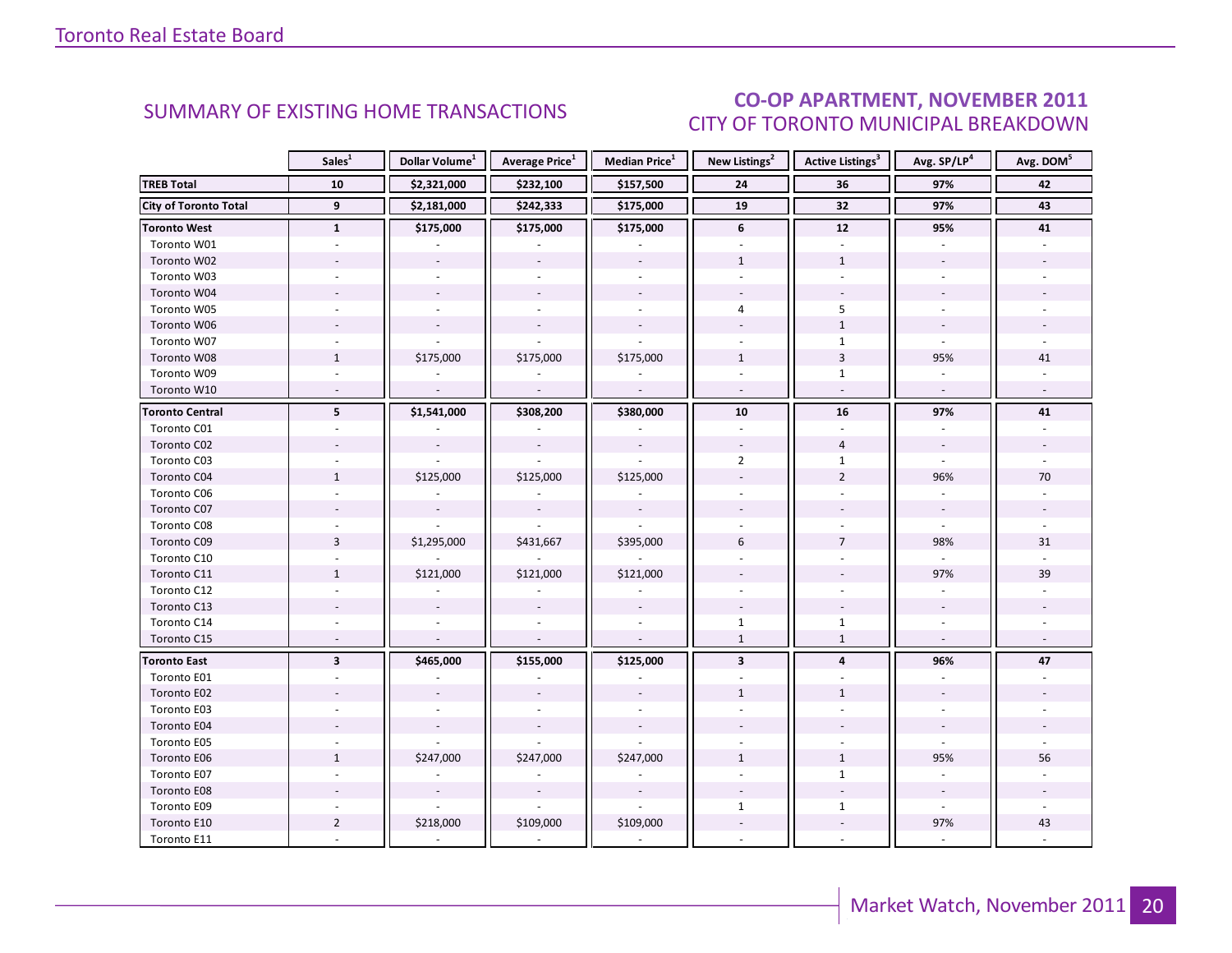#### DETACHED CONDOMINIUM, NOVEMBER 2011 **ALL TREB AREAS**

|                                        | Sales <sup>1</sup>       | Dollar Volume <sup>1</sup> | Average Price <sup>1</sup> | Median Price <sup>1</sup> | New Listings <sup>2</sup> | <b>Active Listings<sup>3</sup></b> | Avg. SP/LP <sup>4</sup>  | Avg. DOM <sup>5</sup> |
|----------------------------------------|--------------------------|----------------------------|----------------------------|---------------------------|---------------------------|------------------------------------|--------------------------|-----------------------|
| <b>TREB Total</b>                      | 8                        | \$2,477,600                | \$309,700                  | \$256,800                 | 8                         | 24                                 | 96%                      | 45                    |
| <b>Halton Region</b>                   | $\mathbf 1$              | \$475,000                  | \$475,000                  | \$475,000                 | $\mathbf{1}$              | $\overline{2}$                     | 95%                      | 50                    |
| Burlington                             | $\mathbf{1}$             | \$475,000                  | \$475,000                  | \$475,000                 | $\mathbf{1}$              | $\mathbf{1}$                       | 95%                      | 50                    |
| <b>Halton Hills</b>                    |                          |                            |                            |                           | $\overline{\phantom{a}}$  |                                    | $\overline{\phantom{a}}$ |                       |
| Milton                                 |                          |                            |                            |                           |                           |                                    |                          |                       |
| Oakville                               | $\overline{\phantom{a}}$ | $\overline{\phantom{a}}$   | $\overline{a}$             | ÷,                        | $\overline{\phantom{a}}$  | $\mathbf{1}$                       | $\sim$                   | $\sim$                |
| <b>Peel Region</b>                     | $\mathbf{1}$             | \$271,000                  | \$271,000                  | \$271,000                 | $\mathbf{1}$              | 5                                  | 99%                      | 15                    |
| Brampton                               | $\overline{\phantom{a}}$ |                            |                            |                           | $1\,$                     | $\overline{2}$                     | $\mathcal{L}$            | ÷,                    |
| Caledon                                |                          |                            |                            |                           |                           |                                    |                          |                       |
| Mississauga                            | $\mathbf{1}$             | \$271,000                  | \$271,000                  | \$271,000                 |                           | 3                                  | 99%                      | 15                    |
| <b>City of Toronto</b>                 |                          | $\overline{\phantom{a}}$   | $\blacksquare$             | $\blacksquare$            | $\mathbf{2}$              | $\overline{2}$                     | $\blacksquare$           |                       |
| <b>! TURN PAGE FOR CITY OF TORONTO</b> |                          |                            |                            |                           |                           |                                    |                          |                       |
| <b>TABLES OR CLICK HERE:</b>           | ▷                        |                            |                            |                           |                           |                                    |                          |                       |
| <b>York Region</b>                     |                          |                            |                            |                           | $\mathbf 1$               | $\mathbf{1}$                       |                          |                       |
| Aurora                                 |                          |                            |                            |                           |                           |                                    |                          |                       |
| E. Gwillimbury                         |                          |                            |                            |                           |                           |                                    |                          |                       |
| Georgina                               |                          |                            |                            |                           |                           |                                    |                          |                       |
| King                                   |                          |                            |                            |                           |                           |                                    |                          |                       |
| Markham                                |                          |                            |                            |                           | $\mathbf{1}$              | $\mathbf{1}$                       |                          |                       |
| Newmarket                              |                          |                            |                            |                           |                           |                                    |                          |                       |
| <b>Richmond Hill</b>                   |                          |                            |                            |                           |                           |                                    |                          |                       |
| Vaughan                                |                          |                            |                            |                           | $\overline{\phantom{a}}$  |                                    |                          |                       |
| Whitchurch-Stouffville                 | ÷.                       | $\sim$                     | $\sim$                     | ÷.                        | $\sim$                    | $\sim$                             | ÷.                       |                       |
| <b>Durham Region</b>                   | $\overline{a}$           | $\overline{a}$             |                            | $\blacksquare$            | $\blacksquare$            | $\mathbf{1}$                       | $\blacksquare$           |                       |
| Ajax                                   |                          |                            |                            |                           | ä,                        | $\mathbf{1}$                       |                          |                       |
| <b>Brock</b>                           |                          |                            |                            |                           |                           |                                    |                          |                       |
| Clarington                             |                          |                            |                            |                           |                           |                                    |                          |                       |
| Oshawa                                 |                          |                            |                            |                           |                           |                                    |                          |                       |
| Pickering                              |                          |                            |                            |                           |                           |                                    |                          |                       |
| Scugog                                 |                          |                            |                            |                           |                           |                                    |                          |                       |
| Uxbridge                               |                          |                            |                            |                           | ÷.                        |                                    |                          |                       |
| Whitby                                 | ٠                        | $\overline{\phantom{a}}$   |                            | $\overline{a}$            | $\overline{a}$            | $\overline{\phantom{a}}$           | $\overline{a}$           |                       |
| <b>Dufferin County</b>                 | $\overline{a}$           | $\overline{a}$             | $\blacksquare$             | $\overline{a}$            | $\overline{a}$            | $\blacksquare$                     | $\overline{a}$           |                       |
| Orangeville                            | $\sim$                   |                            |                            | L.                        | $\overline{a}$            | $\sim$                             | $\sim$                   | $\overline{a}$        |
| <b>Simcoe County</b>                   | 6                        | \$1,731,600                | \$288,600                  | \$242,300                 | $\overline{\mathbf{3}}$   | 13                                 | 96%                      | 49                    |
| Adjala-Tosorontio                      | ÷.                       |                            |                            |                           |                           | $\overline{\phantom{a}}$           |                          |                       |
| <b>Bradford West Gwillimbury</b>       |                          |                            |                            |                           |                           |                                    |                          |                       |
| Essa                                   | $\sim$                   |                            |                            |                           |                           |                                    |                          |                       |
| Innisfil                               |                          |                            |                            |                           |                           |                                    |                          |                       |
| New Tecumseth                          | 6                        | \$1,731,600                | \$288,600                  | \$242,300                 | $\overline{3}$            | 13                                 | 96%                      | 49                    |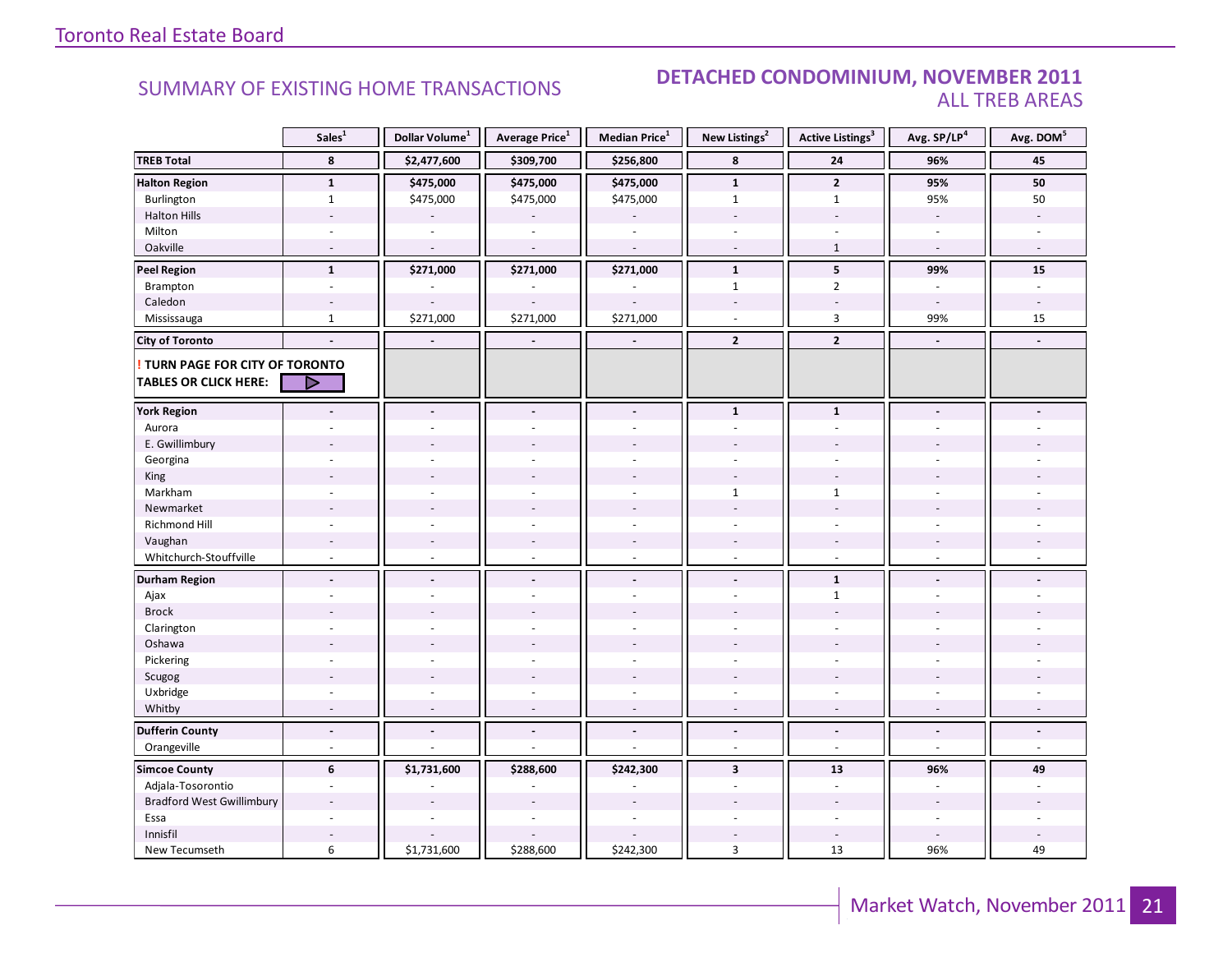#### **DETACHED CONDOMINIUM, NOVEMBER 2011 CITY OF TORONTO MUNICIPAL BREAKDOWN**

<span id="page-21-0"></span>

|                              | Sales <sup>1</sup>       | Dollar Volume <sup>1</sup> | Average Price <sup>1</sup> | <b>Median Price</b> <sup>1</sup> | New Listings <sup>2</sup> | <b>Active Listings</b> <sup>3</sup> | Avg. SP/LP4              | Avg. DOM <sup>5</sup> |
|------------------------------|--------------------------|----------------------------|----------------------------|----------------------------------|---------------------------|-------------------------------------|--------------------------|-----------------------|
| <b>TREB Total</b>            | 8                        | \$2,477,600                | \$309,700                  | \$256,800                        | $\bf8$                    | 24                                  | 96%                      | 45                    |
| <b>City of Toronto Total</b> | $\blacksquare$           |                            |                            |                                  | $\overline{2}$            | $\overline{2}$                      | $\overline{\phantom{a}}$ | $\blacksquare$        |
| <b>Toronto West</b>          | $\overline{\phantom{a}}$ | $\blacksquare$             | $\blacksquare$             | $\blacksquare$                   | $\mathbf{1}$              | $\mathbf{1}$                        |                          |                       |
| Toronto W01                  |                          |                            |                            |                                  |                           |                                     |                          |                       |
| Toronto W02                  |                          |                            |                            |                                  |                           |                                     |                          |                       |
| Toronto W03                  |                          |                            |                            |                                  |                           |                                     |                          |                       |
| Toronto W04                  |                          |                            |                            |                                  |                           |                                     |                          |                       |
| Toronto W05                  |                          |                            |                            |                                  |                           |                                     |                          |                       |
| Toronto W06                  |                          |                            |                            |                                  |                           |                                     |                          |                       |
| Toronto W07                  |                          |                            |                            |                                  |                           |                                     |                          |                       |
| Toronto W08                  |                          |                            |                            |                                  | $\mathbf{1}$              | $\mathbf{1}$                        |                          |                       |
| Toronto W09                  |                          |                            |                            |                                  |                           |                                     |                          |                       |
| Toronto W10                  |                          |                            |                            |                                  |                           |                                     |                          |                       |
| <b>Toronto Central</b>       |                          |                            |                            |                                  | $\mathbf{1}$              | $\mathbf{1}$                        |                          |                       |
| Toronto C01                  |                          |                            |                            |                                  |                           |                                     |                          |                       |
| Toronto C02                  |                          |                            |                            |                                  |                           |                                     |                          |                       |
| Toronto C03                  |                          |                            |                            |                                  |                           |                                     |                          |                       |
| Toronto C04                  |                          |                            |                            |                                  |                           |                                     |                          |                       |
| Toronto C06                  |                          |                            |                            |                                  |                           |                                     |                          |                       |
| Toronto C07                  |                          |                            |                            |                                  |                           |                                     |                          |                       |
| Toronto C08                  |                          |                            |                            |                                  |                           |                                     |                          |                       |
| Toronto C09                  |                          |                            |                            |                                  |                           |                                     |                          |                       |
| Toronto C10                  |                          |                            |                            |                                  |                           |                                     |                          |                       |
| Toronto C11                  |                          |                            |                            |                                  |                           |                                     |                          |                       |
| Toronto C12                  |                          |                            |                            |                                  | $\mathbf{1}$              | $\mathbf{1}$                        |                          |                       |
| Toronto C13                  |                          |                            |                            |                                  |                           |                                     |                          |                       |
| Toronto C14                  |                          |                            |                            |                                  |                           |                                     |                          |                       |
| Toronto C15                  | $\overline{a}$           |                            | $\overline{a}$             | $\sim$                           | $\overline{\phantom{a}}$  | $\sim$                              |                          |                       |
| <b>Toronto East</b>          |                          |                            |                            |                                  |                           |                                     |                          |                       |
| Toronto E01                  |                          |                            |                            |                                  |                           |                                     |                          |                       |
| Toronto E02                  |                          |                            |                            |                                  |                           |                                     |                          |                       |
| Toronto E03                  |                          |                            |                            |                                  |                           |                                     |                          |                       |
| Toronto E04                  |                          |                            |                            |                                  |                           |                                     |                          |                       |
| Toronto E05                  |                          |                            |                            |                                  |                           |                                     |                          |                       |
| Toronto E06                  |                          |                            |                            |                                  |                           |                                     |                          |                       |
| Toronto E07                  |                          |                            |                            |                                  |                           |                                     |                          |                       |
| Toronto E08                  |                          |                            |                            |                                  |                           |                                     |                          |                       |
| Toronto E09                  |                          |                            |                            |                                  |                           |                                     |                          |                       |
| Toronto E10                  |                          |                            |                            |                                  |                           |                                     |                          |                       |
| Toronto E11                  |                          |                            |                            |                                  |                           |                                     |                          |                       |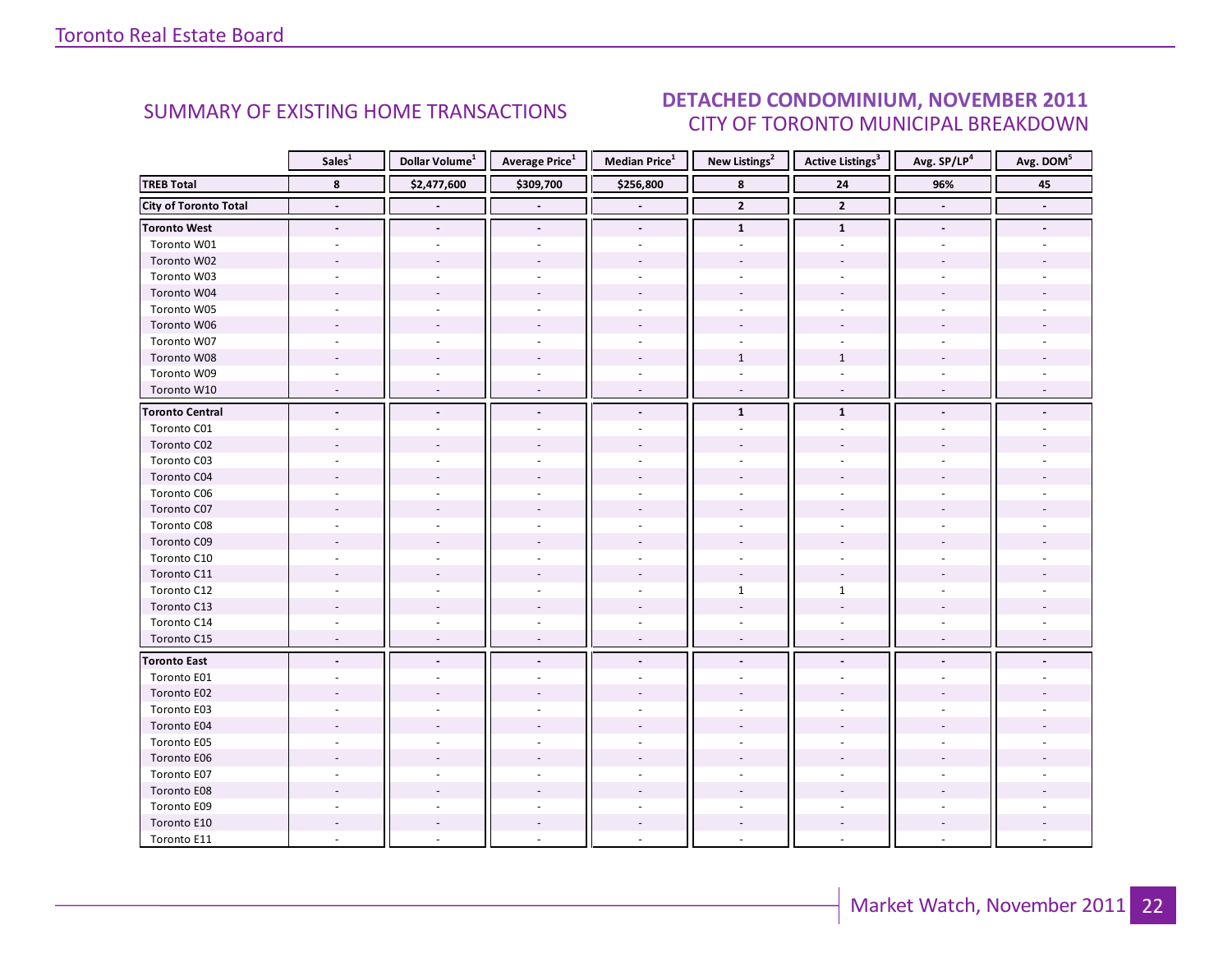#### **CO-OWNERSHIP APARTMENT, NOVEMBER 2011 ALL TREB AREAS**

|                                        | Sales <sup>1</sup>       | Dollar Volume <sup>1</sup> | <b>Average Price</b> <sup>1</sup> | Median Price <sup>1</sup> | New Listings <sup>2</sup> | <b>Active Listings<sup>3</sup></b> | Avg. SP/LP <sup>4</sup> | Avg. DOM <sup>5</sup> |
|----------------------------------------|--------------------------|----------------------------|-----------------------------------|---------------------------|---------------------------|------------------------------------|-------------------------|-----------------------|
| <b>TREB Total</b>                      | ${\bf 10}$               | \$2,399,187                | \$239,919                         | \$216,450                 | 6                         | ${\bf 21}$                         | 98%                     | 42                    |
| <b>Halton Region</b>                   | $\overline{\phantom{a}}$ |                            |                                   |                           | $\overline{\phantom{a}}$  | $\frac{1}{2}$                      |                         |                       |
| Burlington                             | ä,                       | $\overline{a}$             | $\blacksquare$                    | ÷,                        | $\sim$                    | $\overline{\phantom{a}}$           | $\bar{a}$               |                       |
| <b>Halton Hills</b>                    |                          |                            |                                   |                           |                           |                                    |                         |                       |
| Milton                                 |                          |                            |                                   |                           |                           |                                    |                         |                       |
| Oakville                               |                          |                            |                                   | L.                        |                           |                                    |                         |                       |
| <b>Peel Region</b>                     | $\overline{a}$           | $\overline{a}$             | $\overline{a}$                    | $\overline{a}$            |                           | $\overline{a}$                     | $\blacksquare$          |                       |
| Brampton                               | $\sim$                   |                            | $\overline{a}$                    | ٠                         |                           | $\overline{a}$                     |                         |                       |
| Caledon                                |                          |                            |                                   |                           |                           |                                    |                         |                       |
| Mississauga                            | ä,                       |                            |                                   |                           |                           | ä,                                 |                         |                       |
| <b>City of Toronto</b>                 | 10                       | \$2,399,187                | \$239,919                         | \$216,450                 | 6                         | 21                                 | 98%                     | 42                    |
| <b>! TURN PAGE FOR CITY OF TORONTO</b> |                          |                            |                                   |                           |                           |                                    |                         |                       |
| TABLES OR CLICK HERE:                  | D                        |                            |                                   |                           |                           |                                    |                         |                       |
| <b>York Region</b>                     |                          |                            |                                   | ÷.                        |                           |                                    |                         |                       |
| Aurora                                 |                          |                            |                                   |                           |                           |                                    |                         |                       |
| E. Gwillimbury                         |                          |                            |                                   |                           |                           |                                    |                         |                       |
| Georgina                               |                          |                            |                                   |                           |                           |                                    |                         |                       |
| King                                   |                          |                            |                                   |                           |                           |                                    |                         |                       |
| Markham                                | ÷.                       |                            | ÷,                                | $\sim$                    | $\sim$                    | $\overline{a}$                     |                         |                       |
| Newmarket                              |                          |                            |                                   |                           |                           |                                    |                         |                       |
| Richmond Hill                          |                          |                            |                                   |                           |                           |                                    |                         |                       |
| Vaughan                                | $\overline{a}$           |                            | $\overline{a}$                    | $\overline{a}$            |                           |                                    |                         |                       |
| Whitchurch-Stouffville                 | $\overline{a}$           |                            | $\overline{a}$                    | $\overline{a}$            |                           |                                    |                         |                       |
| <b>Durham Region</b>                   | $\overline{a}$           |                            | $\overline{a}$                    | $\overline{a}$            | $\overline{a}$            | $\overline{a}$                     |                         |                       |
| Ajax                                   |                          |                            |                                   |                           |                           |                                    |                         |                       |
| <b>Brock</b>                           |                          |                            |                                   |                           |                           |                                    |                         |                       |
| Clarington                             |                          |                            |                                   |                           |                           |                                    |                         |                       |
| Oshawa                                 |                          |                            |                                   |                           |                           |                                    |                         |                       |
| Pickering                              |                          |                            |                                   | ä,                        |                           |                                    |                         |                       |
| Scugog                                 |                          |                            |                                   |                           |                           |                                    |                         |                       |
| Uxbridge                               |                          |                            |                                   |                           |                           |                                    |                         |                       |
| Whitby                                 | $\blacksquare$           |                            |                                   | ä,                        |                           |                                    |                         |                       |
| <b>Dufferin County</b>                 | $\overline{a}$           | $\sim$                     | $\blacksquare$                    | $\overline{a}$            | $\overline{a}$            | $\overline{a}$                     | $\blacksquare$          |                       |
| Orangeville                            | ÷                        | $\sim$                     | $\sim$                            | $\overline{a}$            | $\sim$                    | ÷.                                 | $\sim$                  |                       |
| <b>Simcoe County</b>                   | $\blacksquare$           |                            | $\overline{a}$                    | ÷.                        | $\sim$                    | $\overline{a}$                     |                         |                       |
| Adjala-Tosorontio                      | ÷.                       |                            |                                   |                           |                           |                                    |                         |                       |
| <b>Bradford West Gwillimbury</b>       |                          |                            |                                   |                           |                           |                                    |                         |                       |
| Essa                                   | ÷.                       |                            |                                   |                           |                           |                                    |                         |                       |
| Innisfil                               |                          |                            |                                   |                           |                           |                                    |                         |                       |
| New Tecumseth                          |                          |                            |                                   |                           |                           | ÷                                  |                         |                       |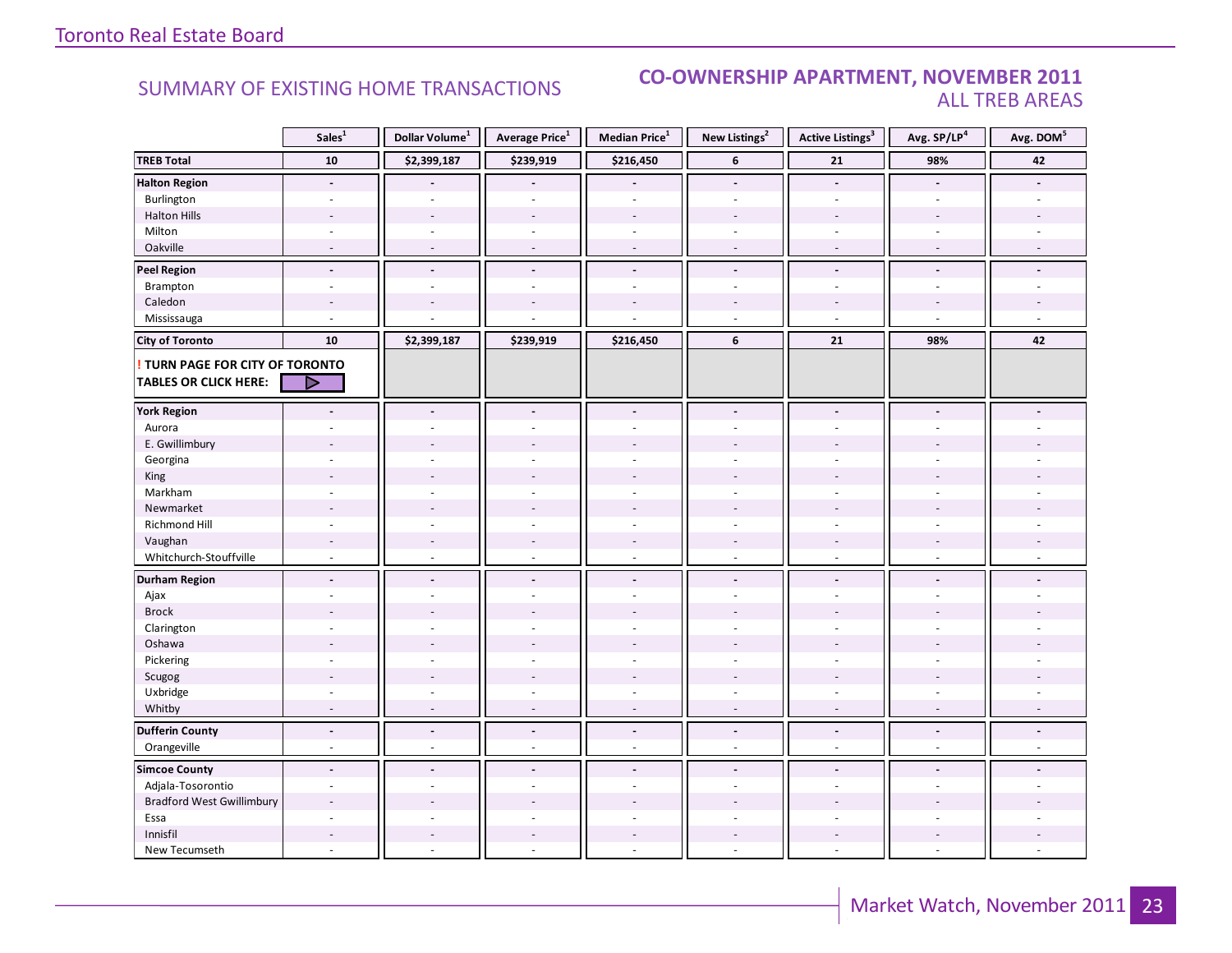#### **CO-OWNERSHIP APARTMENT, NOVEMBER 2011** CITY OF TORONTO MUNICIPAL BREAKDOWN

<span id="page-23-0"></span>

|                              | Sales <sup>1</sup> | Dollar Volume <sup>1</sup> | <b>Average Price</b> <sup>1</sup> | <b>Median Price</b> <sup>1</sup> | New Listings <sup>2</sup> | <b>Active Listings</b> <sup>3</sup> | Avg. SP/LP <sup>4</sup> | Avg. DOM <sup>5</sup> |
|------------------------------|--------------------|----------------------------|-----------------------------------|----------------------------------|---------------------------|-------------------------------------|-------------------------|-----------------------|
| <b>TREB Total</b>            | 10                 | \$2,399,187                | \$239,919                         | \$216,450                        | 6                         | 21                                  | 98%                     | 42                    |
| <b>City of Toronto Total</b> | 10                 | \$2,399,187                | \$239,919                         | \$216,450                        | 6                         | $\overline{21}$                     | 98%                     | 42                    |
| <b>Toronto West</b>          | $\mathbf{1}$       | \$205,000                  | \$205,000                         | \$205,000                        | $\overline{2}$            | 5                                   | 103%                    | 29                    |
| Toronto W01                  | $\mathbf{1}$       | \$205,000                  | \$205,000                         | \$205,000                        |                           | $\mathbf{1}$                        | 103%                    | 29                    |
| Toronto W02                  |                    |                            |                                   |                                  |                           |                                     |                         |                       |
| Toronto W03                  |                    |                            |                                   |                                  |                           |                                     |                         |                       |
| Toronto W04                  |                    |                            |                                   |                                  |                           |                                     |                         |                       |
| Toronto W05                  |                    |                            |                                   |                                  | $\mathbf{1}$              | $\overline{3}$                      |                         |                       |
| Toronto W06                  |                    |                            |                                   |                                  | $\mathbf{1}$              | $\mathbf{1}$                        |                         |                       |
| Toronto W07                  |                    |                            |                                   |                                  |                           |                                     |                         |                       |
| Toronto W08                  |                    |                            |                                   |                                  |                           |                                     |                         |                       |
| Toronto W09                  |                    |                            |                                   |                                  |                           |                                     |                         |                       |
| Toronto W10                  |                    |                            |                                   |                                  |                           | $\overline{a}$                      |                         |                       |
| <b>Toronto Central</b>       | 9                  | \$2,194,187                | \$243,799                         | \$218,000                        | $\overline{\mathbf{4}}$   | 16                                  | 98%                     | 44                    |
| Toronto C01                  |                    |                            |                                   |                                  | $\mathbf{1}$              | $\mathbf{1}$                        |                         |                       |
| Toronto C02                  | $\overline{2}$     | \$396,000                  | \$198,000                         | \$198,000                        |                           | $\sim$                              | 93%                     | 85                    |
| Toronto C03                  | 4                  | \$1,193,287                | \$298,322                         | \$308,000                        |                           | $\mathbf{1}$                        | 98%                     | 35                    |
| Toronto C04                  | $\mathbf{1}$       | \$192,000                  | \$192,000                         | \$192,000                        | 3                         | $\overline{7}$                      | 99%                     | 13                    |
| Toronto C06                  |                    |                            |                                   |                                  |                           |                                     |                         |                       |
| Toronto C07                  |                    |                            |                                   |                                  |                           |                                     |                         |                       |
| Toronto C08                  |                    |                            |                                   |                                  |                           |                                     |                         |                       |
| Toronto C09                  |                    |                            |                                   |                                  |                           | $\mathbf{1}$                        |                         |                       |
| Toronto C10                  |                    |                            |                                   |                                  |                           | $\mathbf{1}$                        |                         |                       |
| Toronto C11                  |                    |                            |                                   |                                  |                           |                                     |                         |                       |
| Toronto C12                  |                    |                            |                                   |                                  |                           |                                     |                         |                       |
| Toronto C13                  | $\mathbf{1}$       | \$214,900                  | \$214,900                         | \$214,900                        |                           | $\overline{2}$                      | 100%                    | $35\,$                |
| Toronto C14                  | $\mathbf{1}$       | \$198,000                  | \$198,000                         | \$198,000                        |                           | $\overline{3}$                      | 97%                     | 40                    |
| Toronto C15                  |                    | $\overline{a}$             |                                   | $\sim$                           | $\overline{\phantom{a}}$  | ÷,                                  | $\omega$                |                       |
| <b>Toronto East</b>          |                    |                            |                                   |                                  |                           |                                     |                         |                       |
| Toronto E01                  |                    |                            |                                   |                                  |                           |                                     |                         |                       |
| Toronto E02                  |                    |                            |                                   |                                  |                           |                                     |                         |                       |
| Toronto E03                  |                    |                            |                                   |                                  |                           |                                     |                         |                       |
| Toronto E04                  |                    |                            |                                   |                                  |                           |                                     |                         |                       |
| Toronto E05                  |                    |                            |                                   |                                  |                           |                                     |                         |                       |
| Toronto E06                  |                    |                            |                                   |                                  |                           |                                     |                         |                       |
| Toronto E07                  |                    |                            |                                   |                                  |                           |                                     |                         |                       |
| Toronto E08                  |                    |                            |                                   |                                  |                           |                                     |                         |                       |
| Toronto E09                  |                    |                            |                                   |                                  |                           |                                     |                         |                       |
| Toronto E10                  |                    |                            |                                   |                                  |                           |                                     |                         |                       |
| Toronto E11                  |                    |                            |                                   |                                  |                           |                                     |                         |                       |